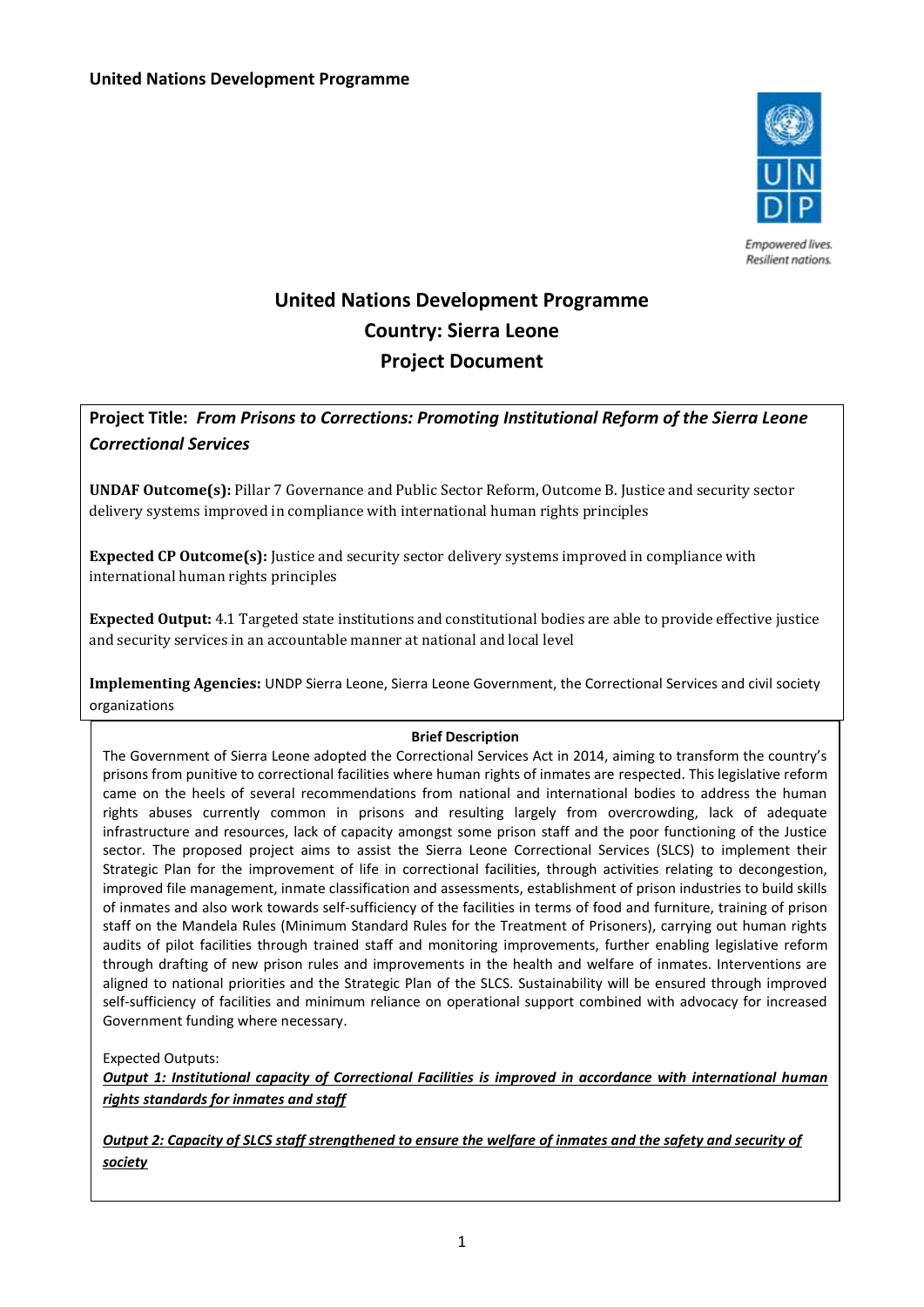| Programme Period:                                                                                                                                | 2016-2018                          | 2016-2018 AWP Budget:                                                  |                                        |
|--------------------------------------------------------------------------------------------------------------------------------------------------|------------------------------------|------------------------------------------------------------------------|----------------------------------------|
| Key Result Area (Strategic Plan):<br>strengthened institutions to progressively deliver universal<br>access to basic services<br>Atlas Award ID: | Countries have                     | Total resources required<br>Total allocated resources:<br>Other:       | \$1,500,000<br>\$1,500,000             |
| Start date:<br>End Date                                                                                                                          | 1 October 2016<br>31 December 2018 | U.S. Dept. of State/ INL<br><b>UNDP TRAC &amp; BPPS</b><br>Health Unit | \$1,080,000<br>370,000<br>\$<br>50,000 |
| <b>Management Arrangements</b>                                                                                                                   | UNDP implementation                |                                                                        |                                        |

Agreed by (Government):

Agreed by (UNDP):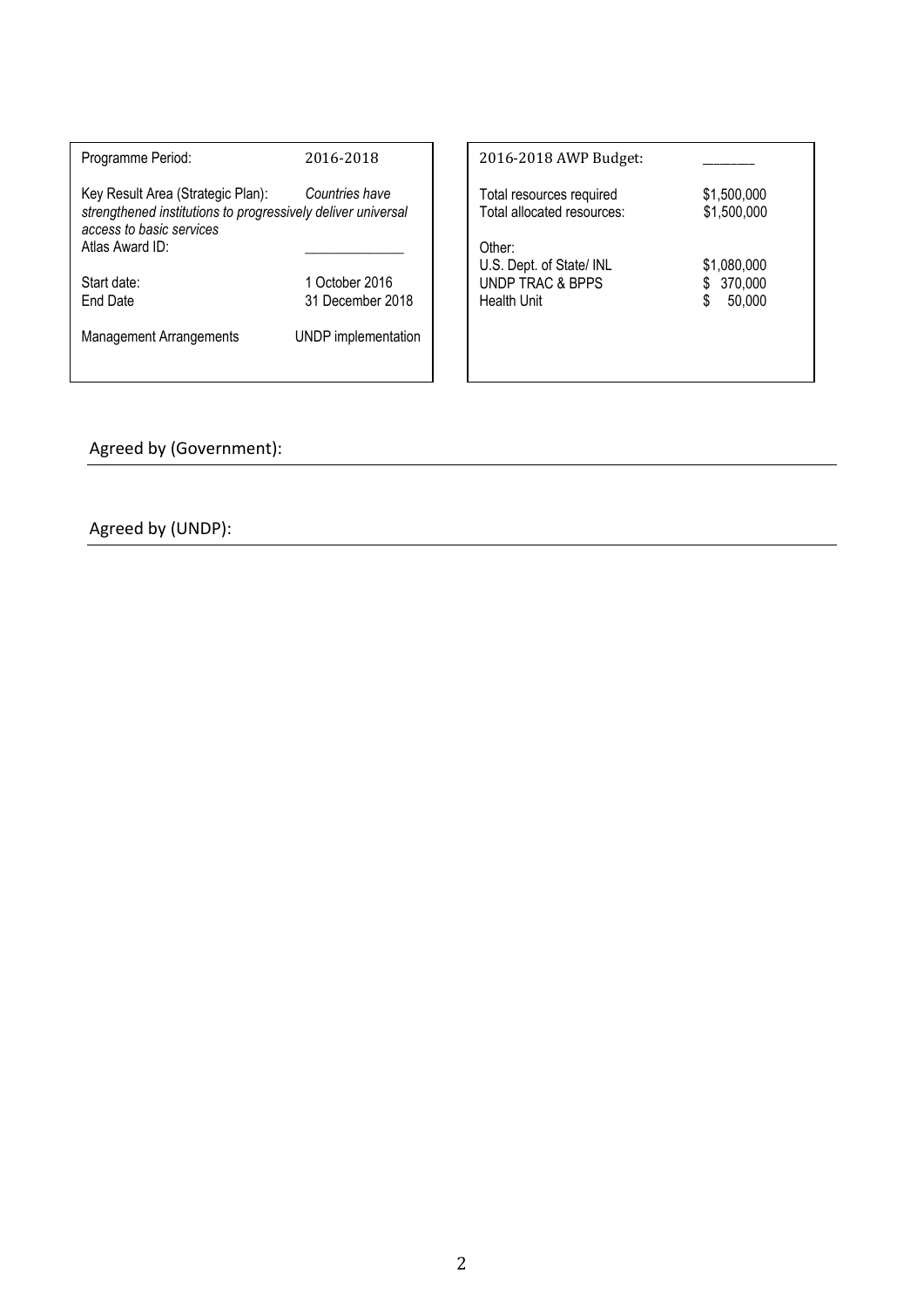## **I.** SITUATION **A**NALYSIS

*"It is said that no one truly knows a nation until one has been inside its jails. A nation should not be judged by how it treats its highest citizens, but its lowest ones." Nelson Mandela<sup>1</sup>*

According to Cabinet Memorandum of the Sierra Leone Correctional Service Act, *"the Sierra Leone civil war witnessed the destruction of prison infrastructure, a collapse of systems and processes and the loss of corporate capacity to effectively manage prisons in Sierra Leone. Coupled with this is the outdated nature of the Prisons Act and the subsidiary legislation regulating the prisons system."* In addition, the inheritance of archaic prison designs and lack of opportunity/resources to restructure the prison system, its human resources, management systems and procedures, has restricted the ability of the Sierra Leone Correctional Services to effectively deliver services to ensure security and the rehabilitation of inmates.<sup>2</sup>

Sierra Leone's Correctional facilities provide dire conditions of detention for the detained population which in turn contributes to serious human rights abuses. The country's Truth and Reconciliation Commission found that conditions, specifically at Pademba Road – Freetown Central Prison – were deplorable and in breach of multiple provisions in the 1991 Constitution of Sierra Leone<sup>3</sup> and applicable human rights instruments such as the African Charter on Human and People's Rights and the International Covenant on Civil and Political Rights (ICCPR).<sup>4</sup> The United Nations Human Rights Committee<sup>5</sup>, in its 2014 Concluding Observations on Sierra Leone, found that overuse of pre-trial detention contributed to overcrowding in the prisons and that in general, conditions of detention were characterized by overcrowding, poor sanitation, harsh disciplinary measures and lack of oversight.<sup>6</sup> The Committee recommended that the State party (Sierra Leone), *"should strengthen its efforts to improve the living conditions and treatment of detainees and address overcrowding in detention centres in line with the Standard Minimum Rules for the Treatment of Prisoners."<sup>7</sup>* In its Concluding Observations on Sierra Leone, also from 2014, the Committee Against Torture noted the issue of over-use of pretrial detention and the need for the new Criminal Procedure Bill to introduce non-custodial sentencing for minor offences. The Committee observed that fair and prompt trials were needed in order to help decongest prisons. In direct reference to detention conditions, the Committee cited deplorable conditions including lack of sufficient ventilation and lighting in crowded cells, absence of beds, bedding, mosquito nets, poor sanitation and lack of access of inmates to clean drinking water and adequate food supplies. The Committee also drew attention to the absence of medical care for inmates, lack of separation between suspects, remanded and convicted prisoners, the lack of an earning scheme and inadequate skills training facilities. The Committee recommended that the State Party should redouble efforts to address all of the above and to take legislative and resource related measures to improve detention conditions in line with the Standard Minimum Rules.<sup>8</sup> The Committee also noted the significant incidences of violence and mistreatment in detention, sometimes leading to injury and death of inmates, and raised concerns regarding the use of corporal punishment, solitary confinement, reduction of

<sup>1</sup> Mandela, N. (1994: 201) *Long walk to freedom*, Little Brown: Boston.

<sup>2</sup> Sierra Leone Correctional Services Act p55, 56.

<sup>&</sup>lt;sup>3</sup> See chapter three of the 1993 Constitution on Fundamental Rights and Freedoms, in particular sections 18 (freedom from arbitrary detention), 20 (protection from inhumane and degrading treatment) and 23 (fair trial rights).

<sup>4</sup> Witness to Truth: Sierra Leone Truth and Reconciliation Report, volume 2, p. 70.

<sup>5</sup> Body of experts overseeing the implementation of the ICCPR by States parties to the Covenant.

<sup>6</sup> Concluding Observations on the Initial Report of Sierra Leone, April 2014, CCPR/C/SLE/CO/1, paragraphs 20 and 21.

<sup>7</sup> Ibid p. 7.

<sup>&</sup>lt;sup>8</sup> Concluding Observations on the initial report of Sierra Leone, June 2014, CAT/C/SLE/CO/1, p. 10 & 11.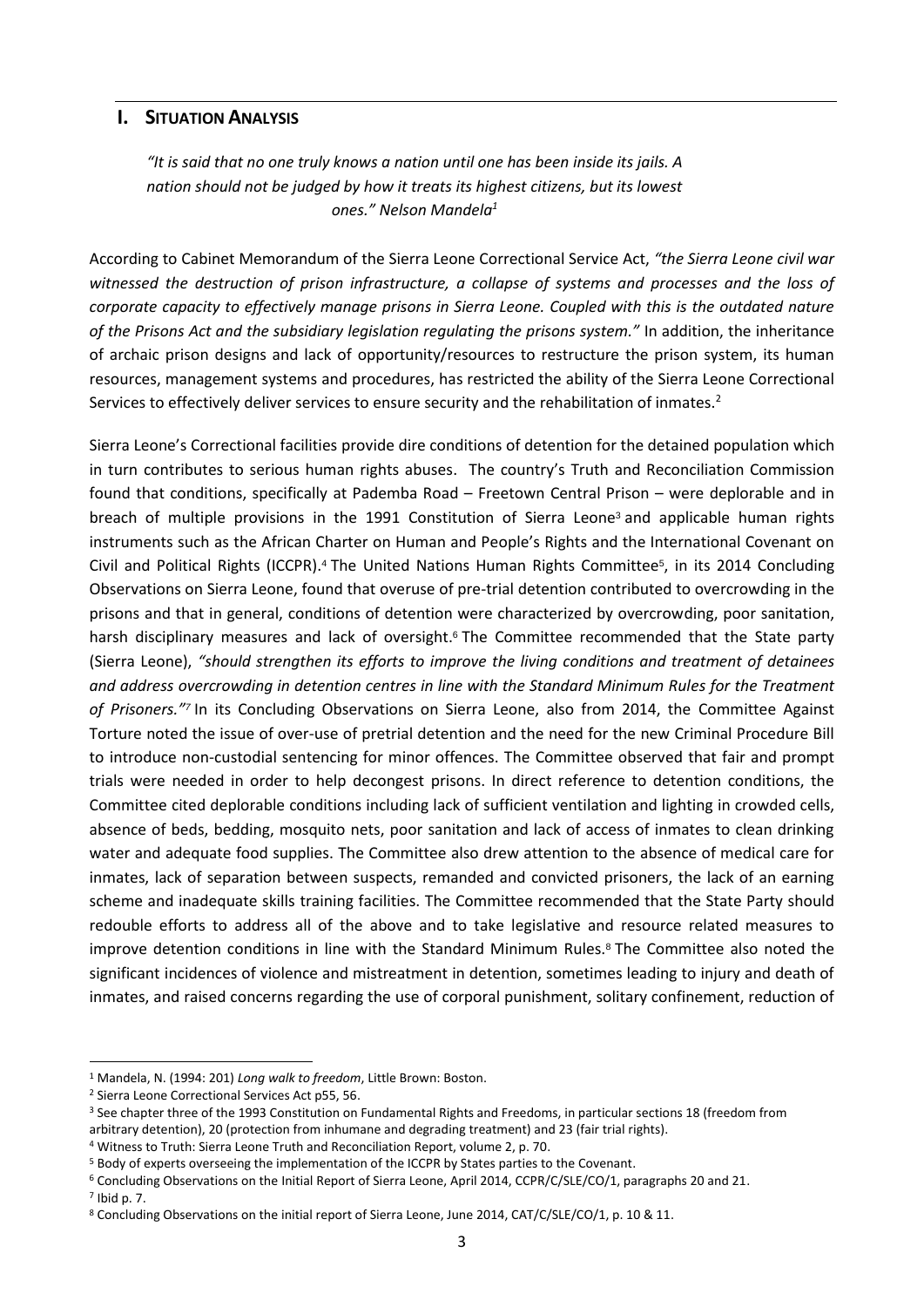diet, use of handcuffs and other means of restraint.<sup>9</sup>

In a recent capacity assessment of the Sierra Leone Correctional Services (SLCS) and facilities sanctioned by the management of the SLCS and funded by UNDP, it was found that 98 inmates have died in custody in the last five years in Freetown male Correctional Facility alone and that all deaths were linked to highly treatable illnesses, resulting from poor conditions of detention. The average age of death was thirty-three (33) and of the ninety-eight (98) recorded, only 40% were actually convicted at the time of death, while 60% were still on trial or awaiting trial. This demonstrates the inhumane conditions in which inmates are held and the lack of access to basic medical treatment. Concerns were also raised at the recent Universal Periodic Review of Sierra Leone's human rights record in Geneva with regards the reliance on pre-trial detention and the lack of effective use of the existing bail policy, combined with a non-functioning judiciary. Many countries called upon Sierra Leone to reduce prison overcrowding and improve the human rights situation of inmates through a reduction of lengthy pre-trial detention, amongst other measures.

Despite considerable challenges facing the prison sector in Sierra Leone, the above-mentioned capacity assessment found that time is ripe for change and that the will and ability to bring about improvements exists to a large extent within the SLCS and amongst policy makers. The Government of Sierra Leone (GoSL) has recognized the need to focus on the sector in its national strategic development plan – the Agenda for Prosperity (AfP) 2013-2018 – which outlines intentions to address overcrowding in prisons, poor water and sanitation facilities, lack of inmate reintegration processes including half-way homes and start-up kits for discharged inmates, and lack of tools, equipment and machinery to engage in proper skills development<sup>10</sup>. In 2014, the Government adopted the Sierra Leone Correctional Service Act, which aims to facilitate the transformation of the country's prisons from punitive to correctional facilities. The Correctional Service Act 2014 may have its deficiencies, but it does provide for great flexibility and innovation through the establishment of a Correctional Services Council chaired by the Vice-President (section 10 of the Act) with the responsibility for drafting Correctional Rules under section 90 of the Act, including making of rules for such things as:

- Schemes for early release and other appropriate arrangements for the rehabilitation of inmates" (s.90.(f));
- The encouragement and administration of correctional centre enterprises, educational facilities and skills training programmes (s. 90 (k));
- The classification of correctional centres and inmates into categories, and their separation accordingly (s. 90 (m));
- The construction, description, equipment and supervision of cells and wards (s.90 ); and
- The payment of inmates for work done while in correctional centres and the disposal of products of correctional centre labour (s. 90 (s))

This provides the opportunity to establish progressive initiatives such as home detention, work release, etc., and prison farms where inmates are paid/receive remuneration for their labour to produce nutritious food for consumption within the correctional centres and for local hospitals, schools, charities as well as markets. The drafting of the new rules is a very high priority as they have the potential to greatly improve the lives and circumstances of inmates and staff. Some moves towards the drafting process have been made by the Council, in partnership with international experts, the SLCS, civil society and UNDP, but more work needs to be done in order to ensure the passing and implementation of rules that are in line with international standards applicable to Sierra Leone.

 $\overline{a}$ <sup>9</sup> Ibid.

<sup>&</sup>lt;sup>10</sup> Agenda for Prosperity, Pillar 7 on Governance and Public Sector Reforms.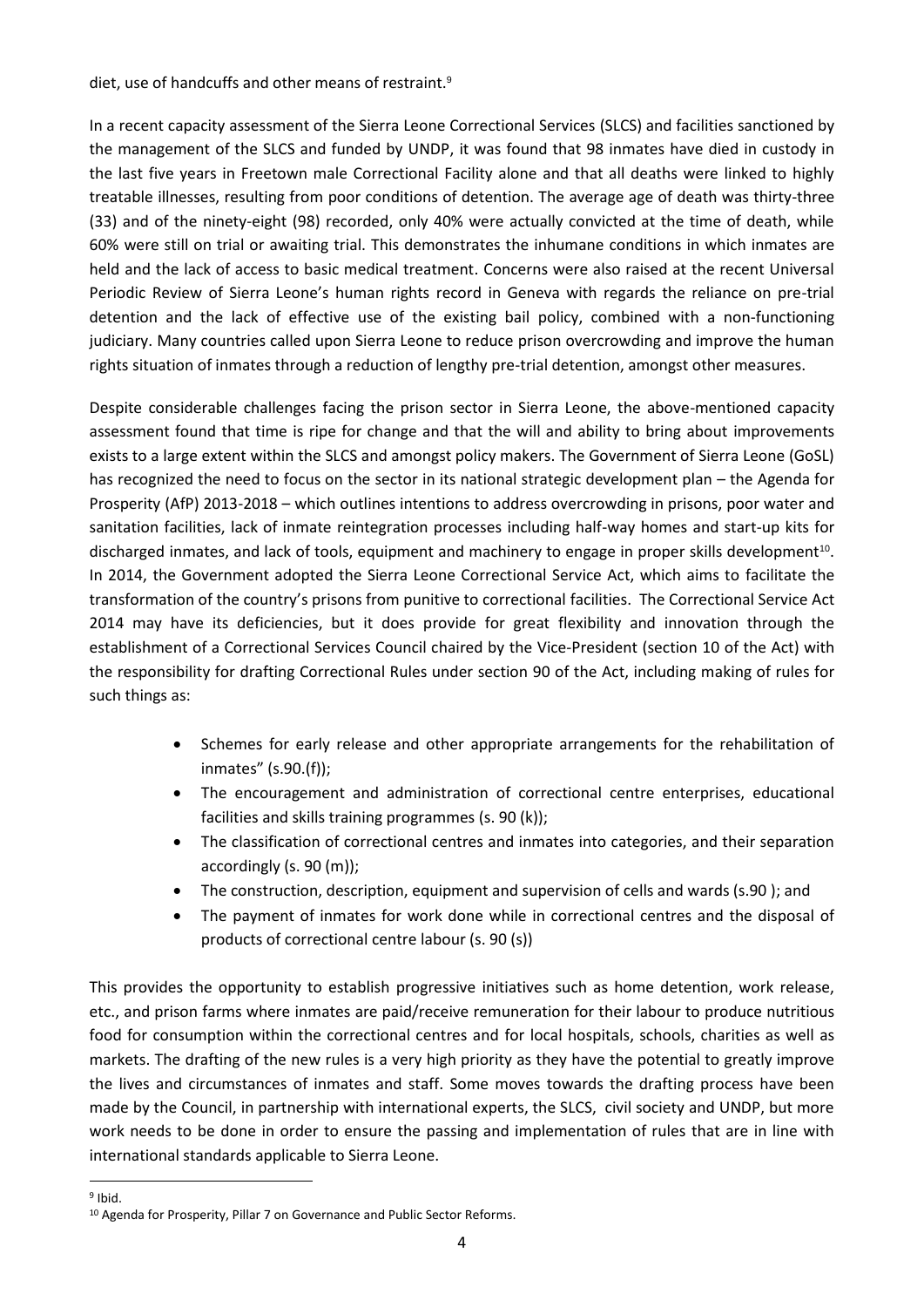Nevertheless, in spite of the conducive legal environment, the urgent need for investment in the sector and the apparent political will, concerns have been raised by civil society and the SLCS that necessary resources for change will not be made available due to numerous competing Government and donor priorities. The country is also emerging from the worst recorded outbreak of the Ebola Virus Disease (EVD) in history, which had a negative impact not just on the health sector but on the economy at all levels<sup>11</sup>. The post-EVD early recovery phase presents opportunities for the SLCS to build back better but it has to compete for limited resources. During the EVD crisis, the SLCS demonstrated their ability to respond in a crisis and to protect inmates and staff from potentially catastrophic outbreaks within prisons; however, the response was reactive in an emergency situation and did not necessarily represent preparedness on behalf of the institution. Overcrowding was one of the main issues faced by the prisons even before the EVD crisis; this led to increased risk of an outbreak of amplified proportion. Some of the focus during the EVD response was therefore to reduce prison overcrowding through provision of legal aid and improvement of records and case management and towards the end of the crisis dedicated court sessions to effectively reduce the backlog. These interventions worked very well for a time, but since the country was declared Ebola free, numbers within Correctional Facilities have once again begun to climb. At the current rate of increase, it can be expected that the numbers imprisoned will increase to 6,550 by 2020. <sup>12</sup> Presently, the Judiciary of Sierra Leone are taking serious action towards reforming the court and case management processes, and are also engaged in targeting corruption and increasing transparency and uniformity both within bail and sentencing processes. These reforms are bound to also impact the situation presently faced within the SLCS – and the situation of overcrowding, however these reforms will take some time to have the full intended effect of improving access to justice for all. This can however be addressed more thoroughly through 'a sector wide approach' – where the correctional facility overcrowding is dealt with from multiple angles (including the police, Judiciary, Ministry of Justice - Law Officers' Department etc.) to avoid a major disaster or incident associated with the severe overcrowding and lack of amenities for inmates.

Recognizing the risk of conflict associated with overcrowding and human rights abuses in prisons that could have exacerbated the EVD crisis, UNDP intervened to prevent an outbreak in the country's correctional facilities. In partnership with SLCS and local civil society organization, Prison Watch Sierra Leone (PW-SL), UNDP helped to equip prison staff with the knowledge, skills and materials to prevent an outbreak of EVD amongst inmates, and to protect themselves. Through UNDP support, PW-SL led a legal aid scheme in order to reduce prison congestion. With the assistance of selected lawyers, cases were more quickly processed and inmates against whom there was no evidence, who had already over-stayed their sentences or who had been detained for very minor offences, could be released. In conjunction with these efforts, PW-SL worked with the SLCS to establish a basic but effective case management system in order to keep track of inmates, their trial dates and when they should be discharged. Simultaneously, UNDP constructed six isolation units at the country's most over-crowded prisons in order to allow new inmates to be separated for 21 days (the EVD incubation period), before being introduced to the main prison populations. In the aftermath of EVD, the SLCS has agreed to use the new structures for skills training and for separate female facilities where previously females had been held in the same buildings as the male prisoners.

Based on the successful partnership that was further cultivated between the SLCS, UNDP and PW-SL during the EVD crisis, the apparent need within the sector and the deplorable human rights situation faced by

<sup>11</sup> UNDP, "Assessing the socio-economic impacts of the Ebola Virus Disease in Guinea, Liberia and Sierra Leone: The Road to Recovery", December 2014

<sup>12</sup> UNDP Capacity Assessment Report October 2015, p. 6 and 24.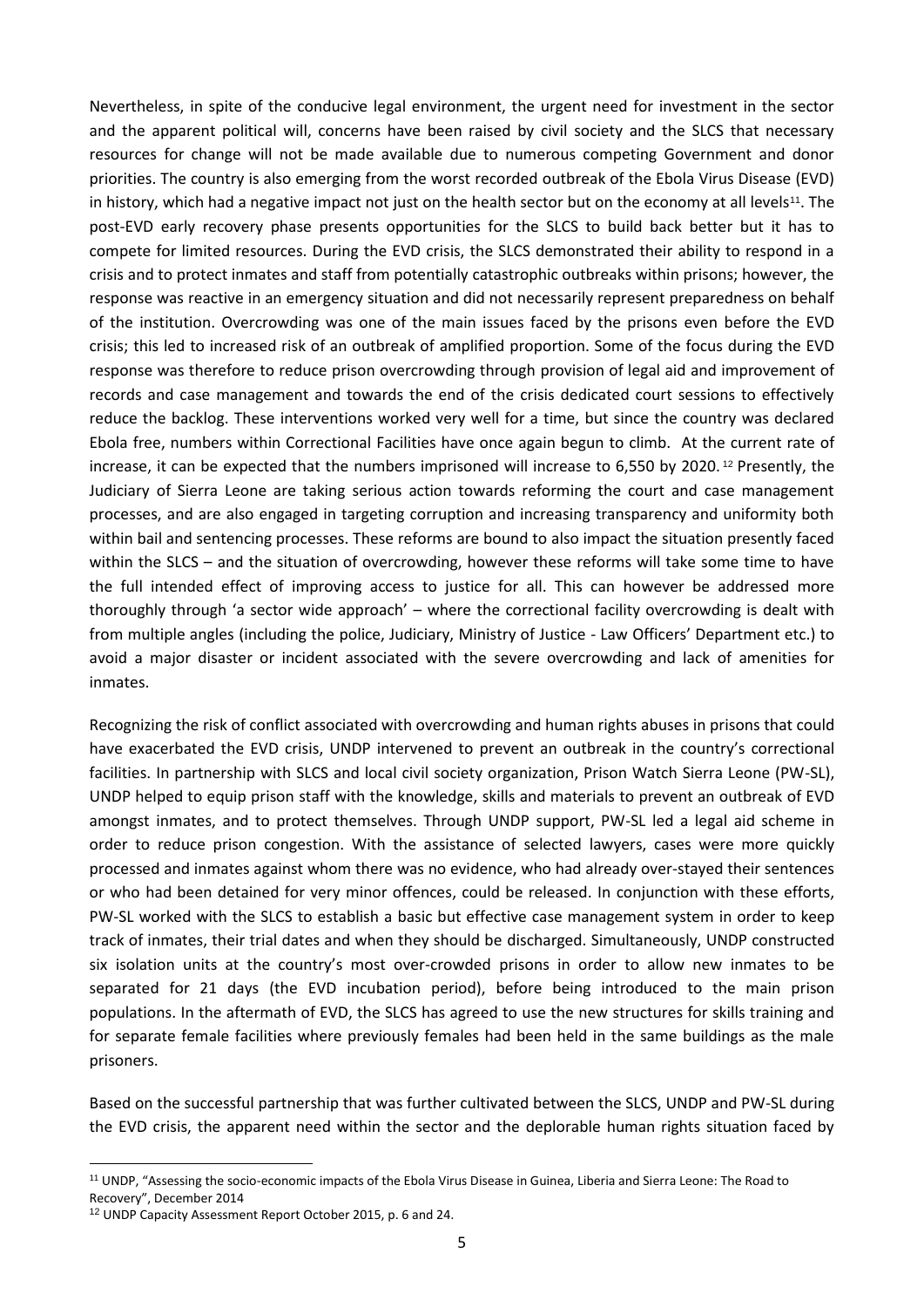inmates, UNDP continued its support post-EVD and incorporated key issues into its work on Access to Justice and Security Sector Reform. At the same time, UNDP received a request from the SLCS to carry out a capacity assessment of the institution and make suggestions for its improvement and necessary priorities going forward. A thorough capacity assessment was carried out by an independent prisons expert, under the guidance of UNDP, to establish the current capacity of the SLCS to implement its Strategic Plan and the areas that are in need of improvement.

In its Strategic Plan, the Correctional Services appreciates well the current circumstances of inmates and gives a commendably honest description of the following issues, describing *life in Prison as a daily struggle, the dire situation of overcrowding, lengthy pre-trial detention and its consequences, general situation of detention including lack of adequate food and water, poor conditions of hygiene, sanitation and access to medical services – as well as cases of inter-prisoner violence and these issues are all in violation of the newly revised Standard Minimum Rules for the Treatment of Prisoners<sup>13</sup> .* 

On this backdrop, the SLCS's Strategic Plan identifies five thematic areas for change:

- 1. **Safety and Security of Inmates, Staff and Society**  to ensure that Correctional Centres and society are safe
- 2. **Inmates Welfare**  to provide the essential services to inmates for their improved wellbeing and for them to live in humane condition and that their human rights are kept and maintained
- 3. **Reformation, Rehabilitation and Reintegration -** to enable inmates to become law-abiding and productive citizens upon their discharge and minimize recidivism
- 4. **Human Resource and Logistics Capability**  to improve the capacity to meet with the needs of Correctional facilities
- 5. **Welfare of staff** to have well motivated staff to enable them to keep up with the challenges faced in the process of transformation to Corrections.

The capacity assessment carried out through UNDP has looked at the ability of the Corrections Services to achieve the above.

Under the first thematic area, the capacity assessment found that at present, the SLCS does not have the capacity to ensure safety and security of inmates, staff and society. There is currently no method to identify the security risks and criminogenic needs of individual inmates. As a consequence, all inmates are necessarily treated as being high risk. This is both costly and inhibits the inmates progressing through their sentences towards release. Perimeters of correctional centres are not secure and the low escape rate is more due to a compliant inmate population than physical barriers. Any coordinated effort by inmates would have a high chance of mass escape. Despite the name change from 'prisons' to 'corrections' the inmates continue to be managed using outdated management practices. It is necessary that case management and unit management concepts and dynamic security be employed to oust the reliance on static security and remote surveillance techniques. Although improvements in record keeping are claimed, the current important inmate records are stored in insecure, non-fireproof holdings that are open to loss, damage and destruction. The range of records being maintained is rudimentary and needs to be improved in keeping with the UNODC Handbook on Prisoner File Management.<sup>14</sup> There are no procedures or

<sup>&</sup>lt;sup>13</sup> See UNDP Report on the Capacity Assessment of the Sierra Leone Correctional Services, 2015.

<sup>&</sup>lt;sup>14</sup> UNODC Handbook on Prisoner File Management, se[e https://www.unodc.org/documents/justice-and-prison](https://www.unodc.org/documents/justice-and-prison-reform/Prison_management_handbook.pdf)[reform/Prison\\_management\\_handbook.pdf](https://www.unodc.org/documents/justice-and-prison-reform/Prison_management_handbook.pdf)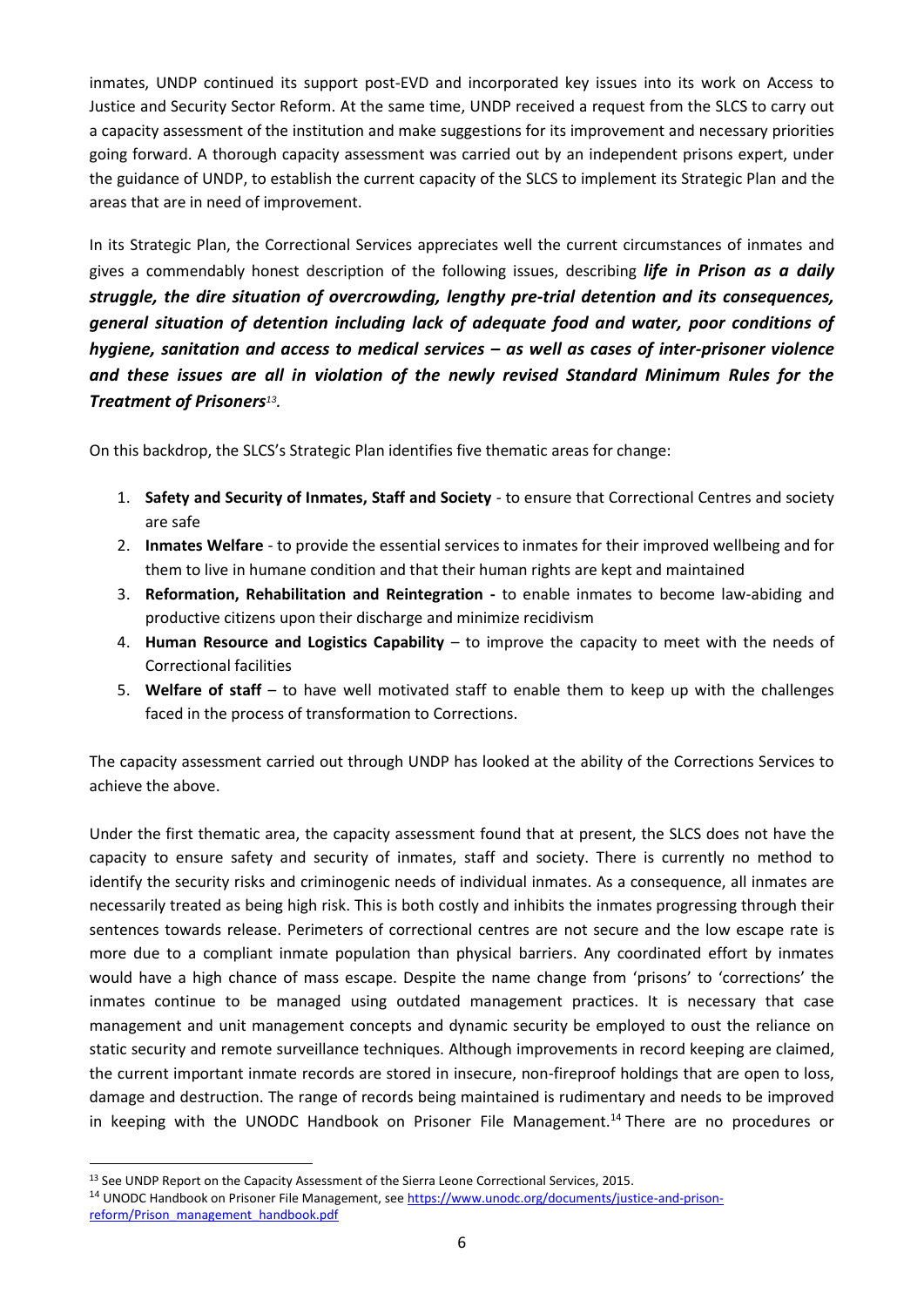practices in place that would give confidence that correctional centres and their senior management could respond effectively to save lives in the event of major fire, riot, hostage incident or other emergency. Should Sierra Leone experience terrorist or jihadist events and seek to imprison such perpetrators, there is no current capacity in any correctional centre, either architecturally, physically or procedurally, to accommodate such high risk inmates or other extreme violence offenders.

Under the second thematic area, the capacity assessment found that the Correctional Service does not have the current capacity to provide for inmate welfare, although it does have some plans deserving of being supported. The assessment cited outdated prison infrastructure and overcrowding as two of the main impeding factors. The medical facilities in the correctional centres are far behind community standards in terms of buildings, equipment, pharmaceutical products and medical consumables. Despite the best efforts of staff, these inadequacies result in otherwise avoidable deaths-in-custody, as highlighted above. A survey of 122 inmates carried out as part of the assessment found that their most pressing needs were for better food that was nutritious, medical and dental care, drinking water at all times, and cells that were clean and not overcrowded. It is of obvious concern that the Correctional Service cannot currently provide these basic needs.

Even though the prison population is absent from most national health statistics, many studies have shown that the rates of HIV infection, hepatitis B and C and tuberculosis (TB) among prisoners in all countries are significantly higher than those in the general population<sup>15</sup>. A recent sero-prevalence study for HIV in Sierra Leone indicated a HIV prevalence of 2.2 per cent amongst inmate populations, with slightly less than half the prison inmates sampled having engaged in high risk behaviours such as injecting drug use, sex work and unprotected anal intercourse in the last 12 months<sup>16</sup>.

The TB relative risk in prisons is higher than in the general population, with transmission in prisons well documented<sup>17</sup>. Furthermore, mental health problems and disorders are more prevalent in prisons, with higher rates of suicides than the general population<sup>18</sup>.

The abovementioned health risks are frequently aggravated by unhealthy conditions of imprisonment such as lack of space, adequate ventilation and light, lack of clean sanitary facilities or means for personal hygiene, inadequate nutrition and violence. This is further aggravated by the lack of qualified health care personnel and inadequate health equipment and infrastructures in the Sierra Leone context.

Prisons are closely linked to communities as the vast majority of prisoners will eventually leave prison and reintegrate back into their respective communities. In addition, prison personnel constantly oscillate between prisons and their communities. According to the review by Fazel and Baillergeon of how prisons affect public health, prisoners whose physical and mental illnesses are not adequately dealt with during incarceration may "... act as reservoirs of infection and chronic disease, increasing the public health burden of poor communities"*.* 

Prisoners have a basic human right to health, which is established on various foundations of fundamental human rights, most notably Article 12 of the International Covenant on Economic, Social and Cultural Rights19. In its guidance to states, the United Nations Committee on Economic, Social and Cultural Rights

<sup>15</sup> *HIV in prisons: situation and needs assessment toolkit*. Vienna, United Nations Office on Drugs and Crime, 2010

<sup>&</sup>lt;sup>16</sup> Seroprevalence study for key populations, Sierra Leone. May 2015, Ministry of Health and Sanitation (MOHS).

<sup>17</sup> Baussano I et al. Tuberculosis incidence in prisons: a systematic review. *PLoS Medicine*, 2010, 7.

<sup>18</sup> Fazel S, Baillargeon J. The health of prisoners. *Lancet*, 2011, 377:956–965.

<sup>19</sup> *International Covenant on Economic, Social and Cultural Rights. United Nations General Assembly Resolution 2200A (XXI)*. New York, United Nations, 1966.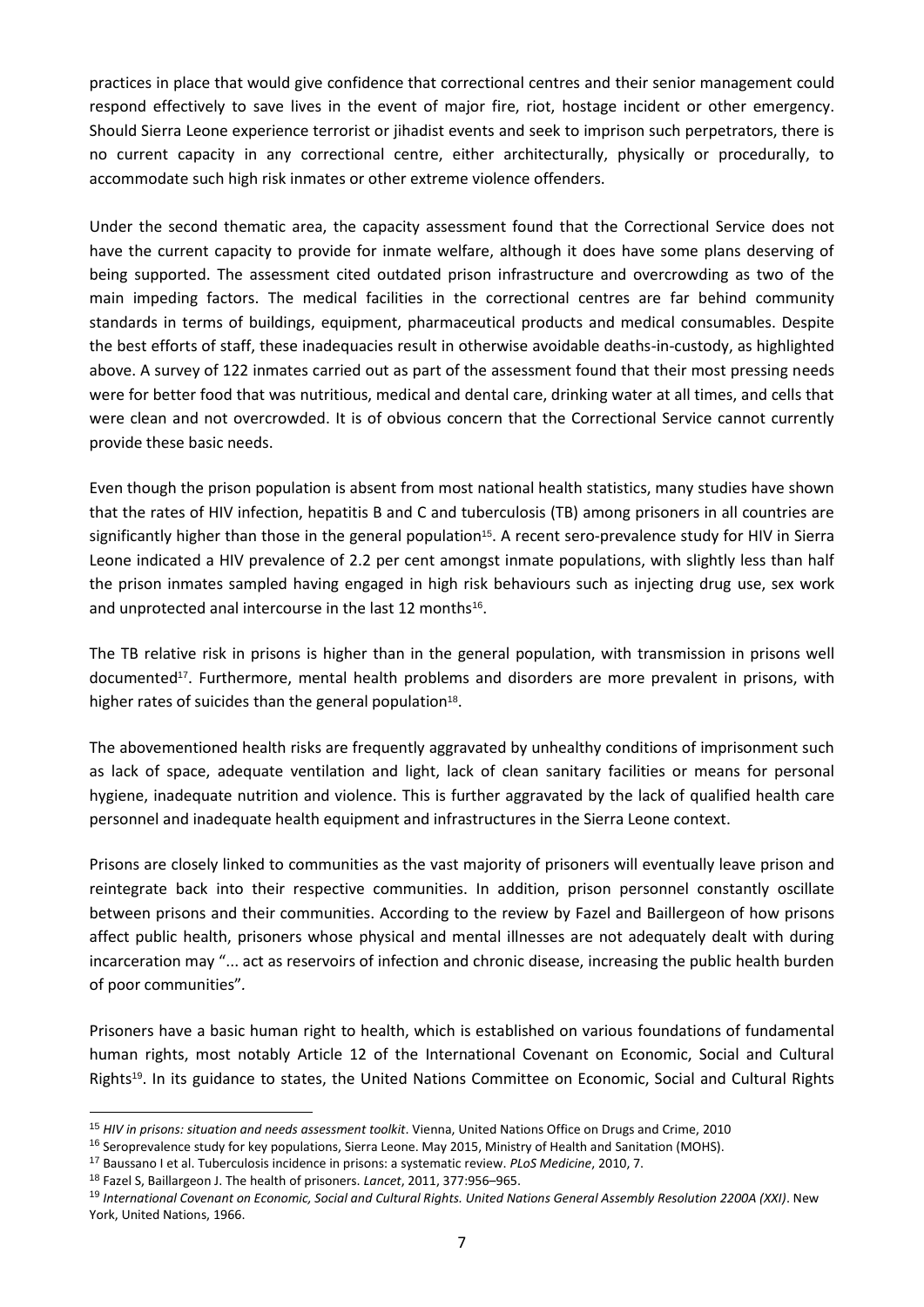laid out the scope and content of the right to health "... the right to health must be understood as a right to the enjoyment of a variety of facilities, goods, services and conditions necessary for the realization of the highest attainable standard of health"<sup>20</sup>. Under these guidelines, the necessary prison healthcare facilities and services should meet the following qualities:

- *availability*: facilities, services and goods have to be available in sufficient quantity, including the underlying determinants of health, such as safe and potable drinking-water as well as adequate sanitation facilities, hospitals, clinics and other health-related buildings, trained medical and professional personnel and essential drugs;
- *accessibility*: facilities, services and goods and health-related information have to be physically and economically accessible (affordable) without discrimination, especially to vulnerable or marginalized populations;
- *acceptability*: facilities, services and goods must respect medical ethics, respect confidentiality and improve the health status of those concerned;
- *quality*: facilities, services and goods must be scientifically and medically appropriate and of good quality which requires (among other things) skilled health care staff, scientifically approved and unexpired drugs and equipment, safe and potable water and adequate sanitation

The assessment found, under thematic area three, that the Correctional Service has a developing capacity to provide for the reformation, rehabilitation and reintegration of inmates but requires assistance. The 2016 staffing plan includes the introduction of 30 social workers and 30 counsellors, however the government has not yet allocated funds to ensure for their effective recruitment but this has now been promised for 2017. This is a commendable start but more will be required. These new arrivals will be in need of orientation programmes, treatment manuals and training to deliver programmes to address offending behaviours in areas such as drug and alcohol abuse, domestic violence, sex offending, anger management, and cognitive distortions. None of these are available at present. Work opportunities in the Correctional Centres can at best currently be described as cottage or hobby based and inmates are for the most part idle and unoccupied. Centres for maximum and medium security offenders need to include factory like constructions where work can be performed for Correctional Services internal use and contracts for profit in partnership with the private sector can be developed. Inmates at minimum security level need to be located on low security prison farms where they can grow produce for consumption in the centres and for sale/gift to hospitals and/or schools, for example. Recently, the SLCS has entered into a Memorandum of Understanding (MOU) with the Sierra Leone Opportunity Industrialization Centre (SLYC) which has been established through an Act of Parliament. The MOU will ensure professional certification of skills acquired by inmates, including literacy, agriculture and different workmanship. The SLCS' target is to certify 230 sentenced prisoners within the first year. Furthermore, the SLCS is looking to expand the MOU to also include Training of Trainers when necessary financial support is obtained, so that Correctional Officers will be capacitated and certified gradually to train and certify even a greater number of inmates within the Correctional Facilities. This will ensure for sustainable skills and employment programmes within the Correctional Facilities.

At present there are no pre-release, reintegration or post-release programmes although small measures are included in the Criminal Procedure Bill and are potentially enabled through rule 90 of the *Correctional* 

<sup>20</sup> *Substantive issues arising in the implementation of the International Covenant on Economic, Social and Cultural Rights. General Comment No. 14 (2000). The right to the highest attainable standard of health (article 12 of the International Covenant on Economic, Social and Cultural Rights)*. New York, United Nations, Committee on Economic, Social and Cultural Rights, 2000.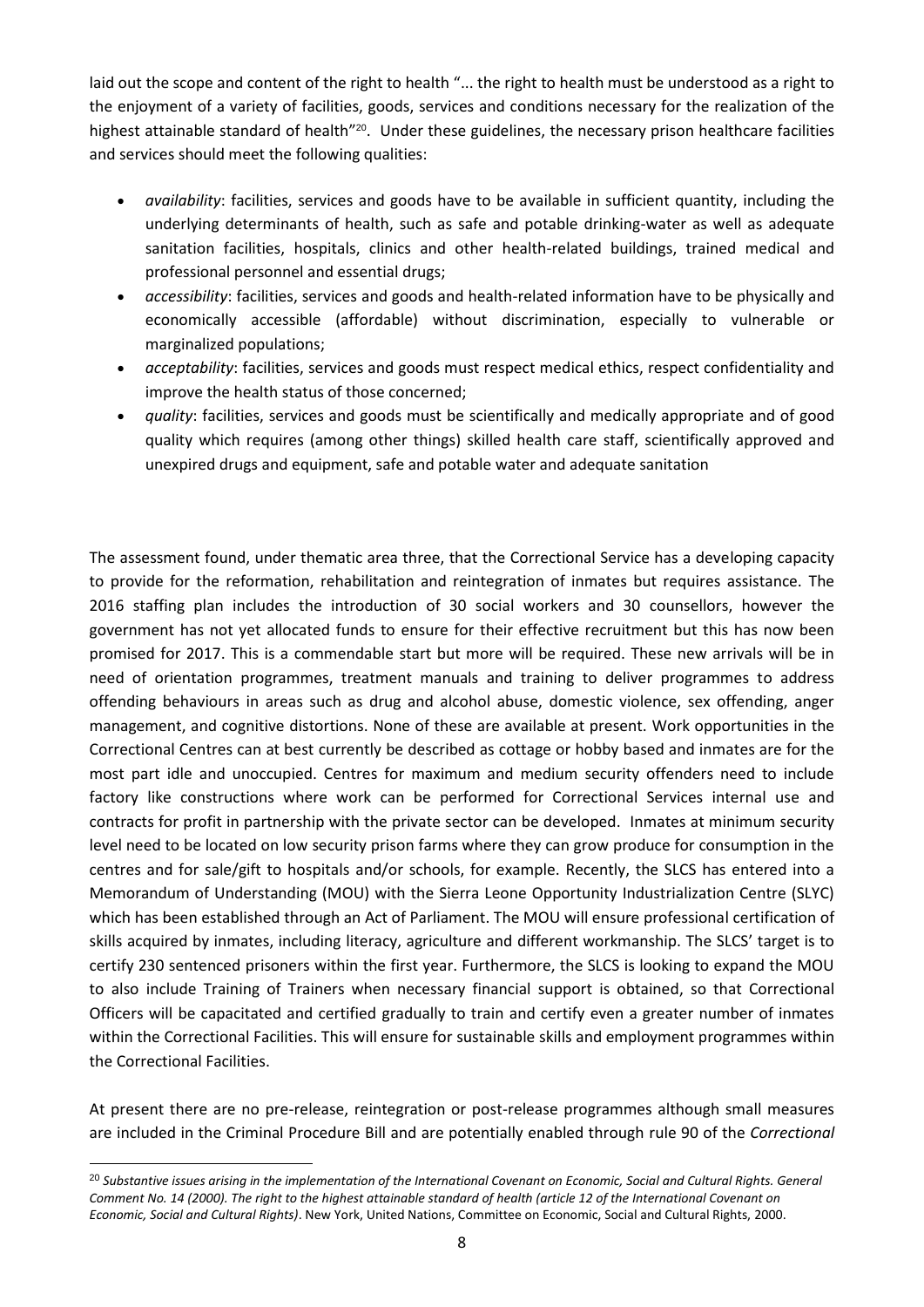*Services Act* 2014. The Correctional Services does have a good and improving relationship with NGOs and CSOs who are capable and willing to assist in these positive endeavours.

Thematic areas four and five are of equal importance for the work of development partners, including UNDP in the quest to ensure overall improved service delivery for inmates and institutional capacity development. Some of the human resources capacity support will be included through a focus on sustainable human rights training for SLCS staff and advocacy with government for increased budgetary allocation for the SLCS.

The focus of this project is to assist the SLCS to implement areas of its Strategic Plan that corresponds both with goals set out in the AfP and which UNDP through the United Nations Development Framework 2015- 2018 (UNDAF) have pledged to support the government to achieve. The main focus will be on strengthening the capacity of the institution and improving the human rights situation of prisoners in line with national and international standards. More specifically, UNDP will concentrate on the first three areas of the Strategic Plan, as outlined above. Key activities will involve:

- 1. Supporting the SLCS, the Correctional Council and other stakeholders to reform the correctional rules in order to ensure that they are compliant with international standards;
- 2. Supporting the SLCS to classify and assess inmates according to security risk and individual need; to manage inmates using contemporary practices; and to manage records, warrants and detainers;
- 3. Support the SLCS in developing a strategic infrastructure plan that will safely and humanely cater for numbers of inmates;
- 4. Decongestion of overcrowded facilities through Prison Court pilot, legal assistance, which will be linked to UNDP interventions with the Judiciary and the Legal Aid Board and CSO's, as well as improved case management within the prison sector and the justice sector more broadly;
- 5. Development of treatment programs, rehabilitation programs, skills development and cottage industries for inmates that will also help to make prisons self-sufficient when it comes to food, water and furnishings, and will provide inmates with professional certification of skills acquired to help them return to society and counter recidivism;
- 6. Carrying out of a human rights audit of pilot prisons including building the capacity of SLCS staff to implement a human rights based approach to prison management;
- 7. Provision of community standard health services for inmates

# **II. STRATEGY**

The risk of serious conflict arising as a result of the weaknesses in governance, lack of adherence to human rights principles and rule of law remains real in Sierra Leone. Both justice and security sectors continue to need support to improve internal capacity, oversight and planning. Accordingly, UNDP's support to the courts, prosecution, police, and corrections service remain key in its overall peacebuilding and conflict prevention strategy. UNDP has made significant strategic interventions aimed at improving rule of law and security institutions, and continues to enjoy a strong partnership with the GoSL.

UNDP recognizes the need for high quality programming in order to respond to the evolving national priorities in a coordinated and harmonized manner. Consequently, this project is consistent with the UNDAF 2015 - 2018, the strategic framework that describes the collective actions and strategies of the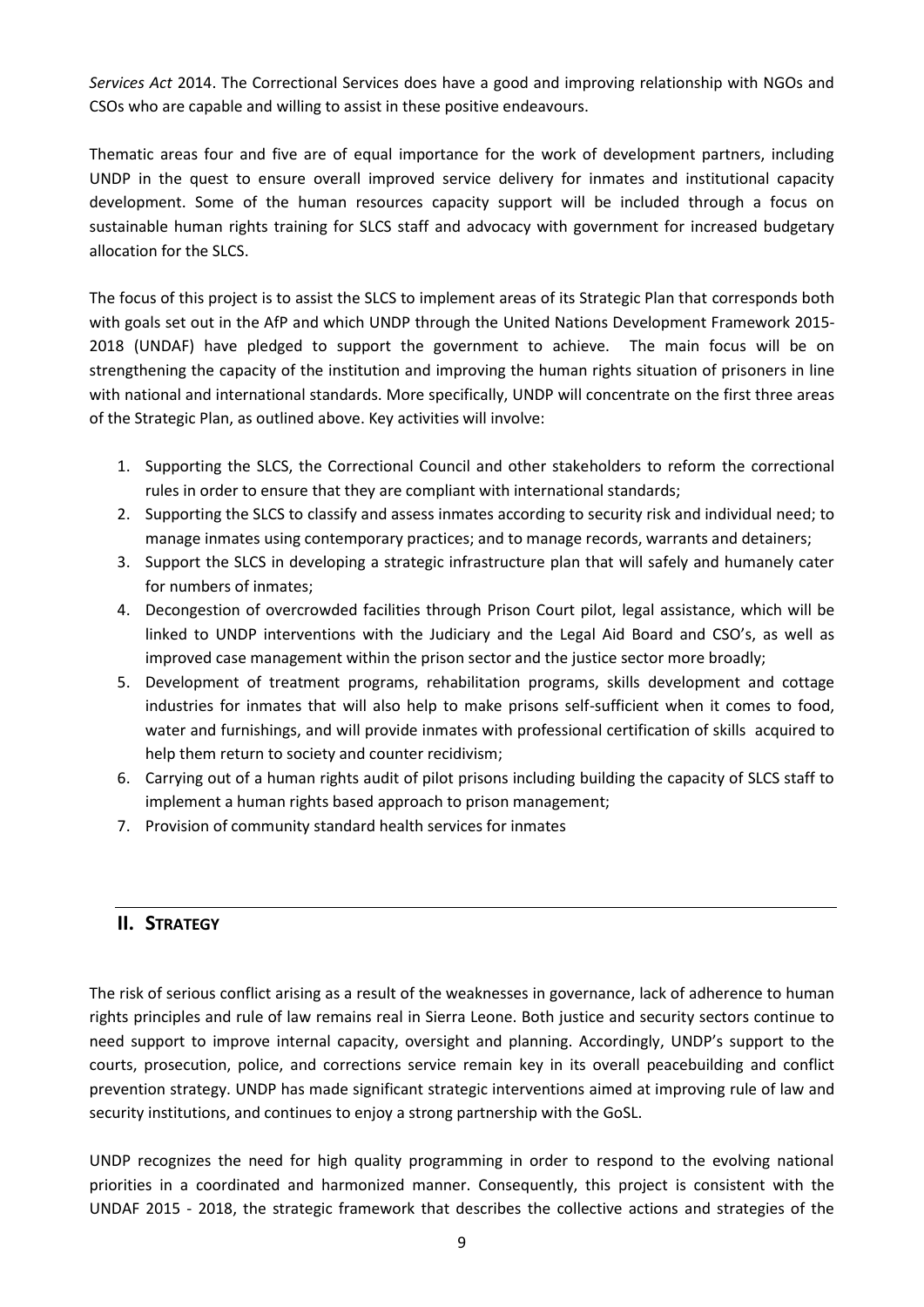United Nations to the achievement of national development priorities. UNDP's support to the justice and security initiatives is consistent with pillar seven (7) of the UNDAF that aims at addressing Governance and Public Sector Reforms. This project document is further anchored within the Country Project Document (CPD) 2015 – 2018 which details the development goals and strategies aimed at achieving the key development outcomes. The CPD is aligned to the country's longer-term development needs as articulated in the AfP – the GoSL's development plan discussed above. The CPD also emphasizes UNDP's focus on monitoring and evaluating the effectiveness of interventions, which will be a common theme across this project. Consistent and high quality data will be gathered to measure and review the success or otherwise of the approach and interventions adopted.

To ensure national ownership and sustainability, the project strategy is built on the priorities of the SLCS as outlined in their Strategic Plan, the wider Government development strategy – the Agenda for Prosperity – and the results of the recent capacity assessment, which was commissioned by UNDP upon request by the SLCS. The capacity assessment, which has been fully endorsed by the SLCS, provides an excellent insight into the current needs of the sector and how synergies between UNDP's interventions – such as tackling case backlog at the Judiciary and a focus on legal aid strengthening under the current Access to Justice programme – can be taken advantage of in order to improve the functioning of the SLCS and the human rights situation of inmates. The project will be implemented by UNDP and the SLCS in partnership building on already good working relations established during the Ebola crisis as well as with civil society organizations working with detainees and prisoners' rights and legal aid. In addition, UNDP will capitalise on its long-standing partnership with the Human Rights Commission of Sierra Leone, an institution with the mandate to regularly monitor the country's prisons, in order to affect change from the top down and to track the success of the project based on the impact on the lives of inmates, as recorded by the Commission. This would be achieved within the broader collaboration with the Human Rights Commission under the Rule of Law Programme.

## **Sustainability**

It has been repeatedly noted that Sierra Leone institutions are over-reliant on donor support to implement many core services and processes. This has been exacerbated by the EVD crisis, as acknowledged by the National Early Recovery Strategy and the UN Early Recovery Strategy. There is an urgent need to provide support to Correctional services due to the current human rights situation faced by inmates, and the potential for conflict as a result. However, the project will avoid supporting pure operational costs and instead will focus on priority areas that will improve life in prison, reduce risks to inmates, prison staff and the surrounding community and will strengthen the capacity of the SLCS to become more self-sufficient. Any operational costs will be minimal and will be phased out through assisting the SLCS to advocate for more resources and through setting up programmes within correctional facilities (such as furniture making, farming…etc.) that will reduce reliance on Government and donor funds for feeding and general operational costs.

## **Programme Outcomes, Outputs and Activities**

As highlighted above, this project is built around national strategies and action plans and falls under UNDP CPD Outcome: *Justice and security sector delivery systems improved in compliance with international human rights standards.* 

The overall goal of the Project is the successful implementation of priority aspects of the Sierra Leone Correctional Services' Strategic Plan that is aligned both with the AfP and the Justice Sector Reform Strategy and Investment Plan III.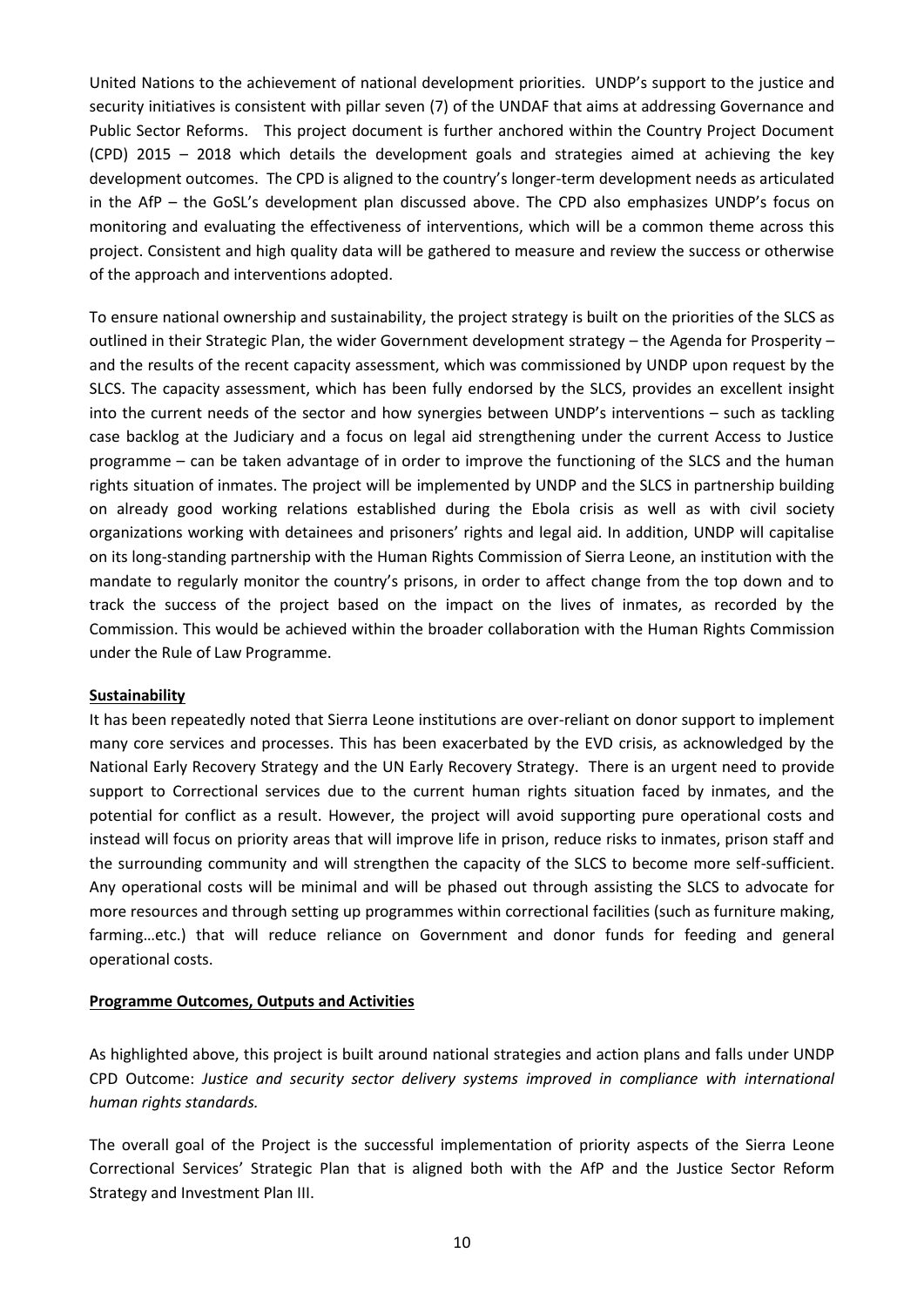*Specific outputs are as follows:*

**Output 1: Institutional capacity of Correctional Facilities is improved in accordance with international human rights standards for inmates and staff**

**Output 2: Capacity of SLCS staff strengthened to ensure the welfare of inmates and the safety and security of society**

## Under Output 1, the following results and associated activities are expected:

# **Activity Result 1.1. Case Management system in place in selected Correctional Facilities and effective processes are well-established to classify detainees**

**Action 1.1.1. Support the SLCS to establish effective detainee/prisoner file and case management:** The Mandela Rules require that there shall be a standardized prisoner file management system in every place where persons are detained. Such a system may be an electronic database of records or a registration book with numbered and signed pages. Procedures shall be in place to ensure a secure audit trail and to prevent unauthorized access to or modification of any information contained in the system. No person shall be received in a prison without a valid commitment order and file management systems should include information related to the judicial process, including dates of court hearings and legal representation. Prisoner file management systems shall also be used to generate reliable data about trends relating to and characteristics of the prison population, including occupancy rates, in order to create a basis for evidencebased decision-making.

There has been some improvement in the file management systems in place in selected correctional facilities in Sierra Leone. During the EVD outbreak, UNDP supported PW-SL and the SLCS to set up a basic case management system in order to improve record-keeping and to assist with the legal aid scheme. However, this was on a pilot basis and has not been fully maintained in the main Freetown Correctional Facility, where the majority of the country's inmates are currently held.

Under this action, an assessment will be carried out to establish the status of the current file management in place at all 17 Correctional Facilities and the appropriate system linking with SLCS to institutions within the justice chain (Judiciary, LOD). The system will be aligned to that of the Judiciary, a case management system currently being implemented with the support of INL and UNDP. Once the file management system is developed by an expert consultant, in partnership with the SLCS, key staff members will be trained to operate the system. These staff members will be assigned by the SLCS, with the commitment that, if they are to be rotated to fill other roles after a year, they will train replacement staff members on how to effectively operate the system. In addition, all Correctional Managers, Deputy Correctional Managers, Members of the Monitoring and Evaluation Unit and all Records Officers are to be trained in the records management requirements of the Mandela Rules as detailed in the UNODC Handbook on Prisoner File Management.

**Action 1.1.2. Pilot Classification and assessment of inmates are carried out at Port Loko, Mafanta, Magburaka and Kenema Correctional Centres including production of best practices manual for rolling out in all Correctional Facilities:** This activity would among other things ensure a study is carried out across correctional facilities to determine the actual capacity of each correctional facility as well as identifying their security level. Classification in the correctional context refers to the procedure of placing prisoners in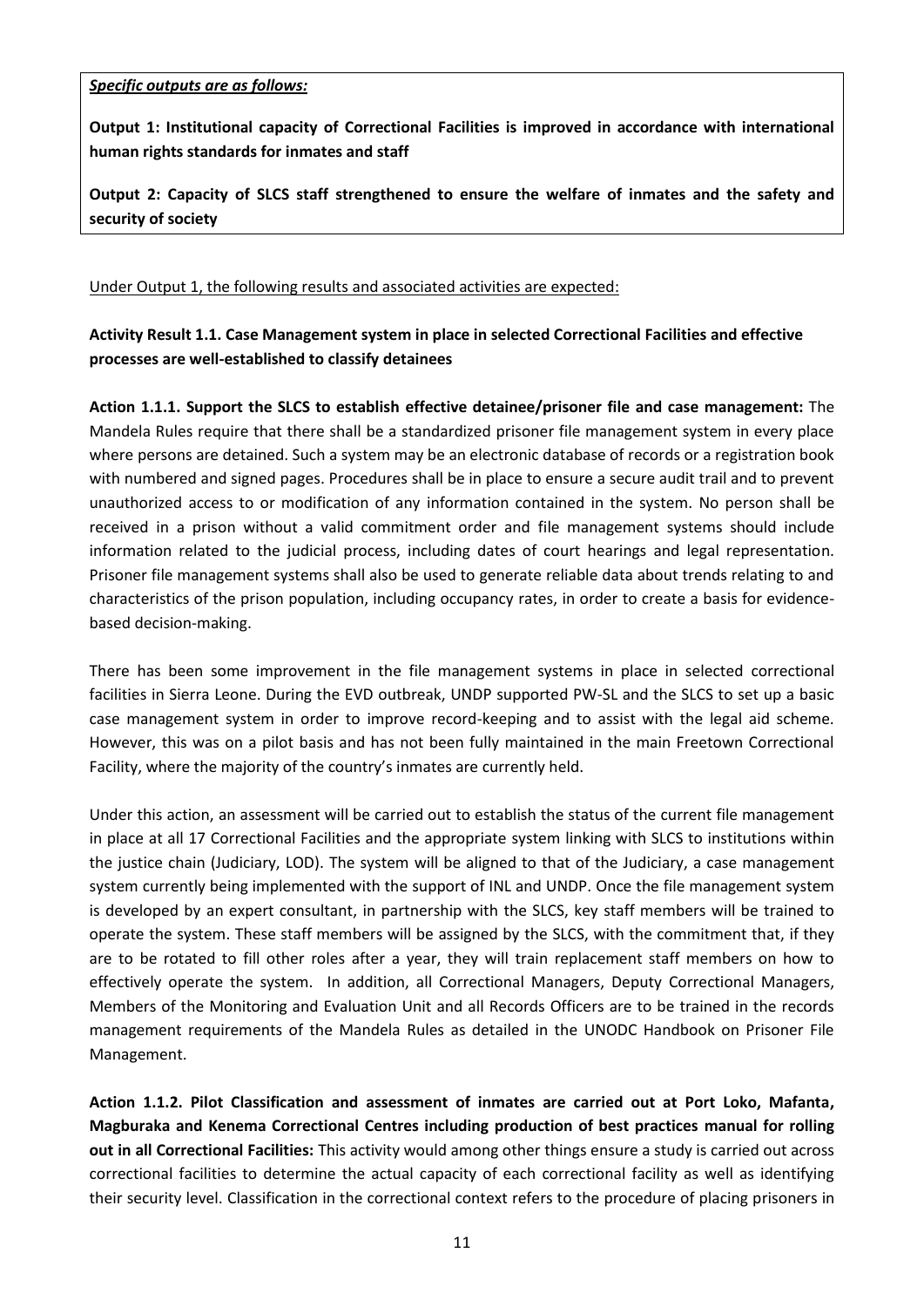one of several custody levels (e.g., maximum, medium, and minimum) to match offender needs with correctional resources (e.g., the type of facility to which they will be assigned, and the level of supervision they will receive once they are there). Prison classification systems are intended to differentiate among prisoners who pose different security risks and/or have various management issues. Currently all prisoners in Sierra Leone correctional facilities are treated as maximum security risk – which is unnecessary, costly and compromises human rights.

Assessment is a corrections process that is closely related to but distinct from correctional classification. Instruments for correctional assessment typically cover two areas: (1) risk, and (2) needs of the offender. The risk refers to the danger to self, others, and the community that is presented by the offender. The assessment of the offender's needs may include measurements related to education, employment, financial situation, interpersonal relationships, family/marital conditions, accommodation, leisure and recreation, companions/associates, alcohol and drug abuse problems, suitability for treatment and mental health issues. This is a useful precursor to rehabilitation activities planned in accordance with the new Correctional Service Act 2014. Currently no assessment on inmates is carried out in Sierra Leone's correctional facilities.

Under this action, all inmates will be classified to obtain a security risk rating of maximum, medium or minimum security and assessed for criminogenic and personal needs. For the purposes of this project, a pilot will first be carried out in Port Loko, Mafanta, Magburaka and Kenema Correctional Centres. The reasons for this selection is that these facilities have sentenced and remand detainees; have male and female inmates; will accommodate medium and minimum security rated inmates.

The pilot phase will require:

- (a) Classification and Assessment Officers to be appointed at each pilot location.
- (b) Security classification and needs assessment tools to be developed by a consultant
- (c) Pilot programme carried out and lessons learned gathered
- (d) Procedure manual to be written in order to guide the process in the rest of the country

# **Activity Result 1.2. Correctional Facilities are decongested and equipped to provide services for the inmate population to ensure reintegration to society**

**Action 1.2.1. Bail/Case review through Prison Courts and legal aid scheme to reduce overcrowding** Approximately 2,000 un-convicted and 1,600 sentenced inmates currently make up Sierra Leone's total prison population of around 3,600 males and females. As noted several times above, this number is housed in a correctional system that has an official capacity of less than 1,800 and therefore, the inflated numbers have led to severe overcrowding, inhumane conditions of detention and various human rights abuses.

A major contributor to the overcrowding is the 55% of the prisoner population who are on remand (awaiting or on trial). This figure is unacceptably high by international standards where 25% is generally considered the upper limit. In order to address this issue, the project will capitalise on partnerships with civil society and justice sector actors under UNDP's Access to Justice Project to establish prison courts to expedite the hearing of minor criminal offences and carry out bail reviews.

The Prison Courts will be established in collaboration with the Judiciary, the Ministry of Justice and the Correctional Services within the precinct of correctional facilities to hear cases of inmates on prolonged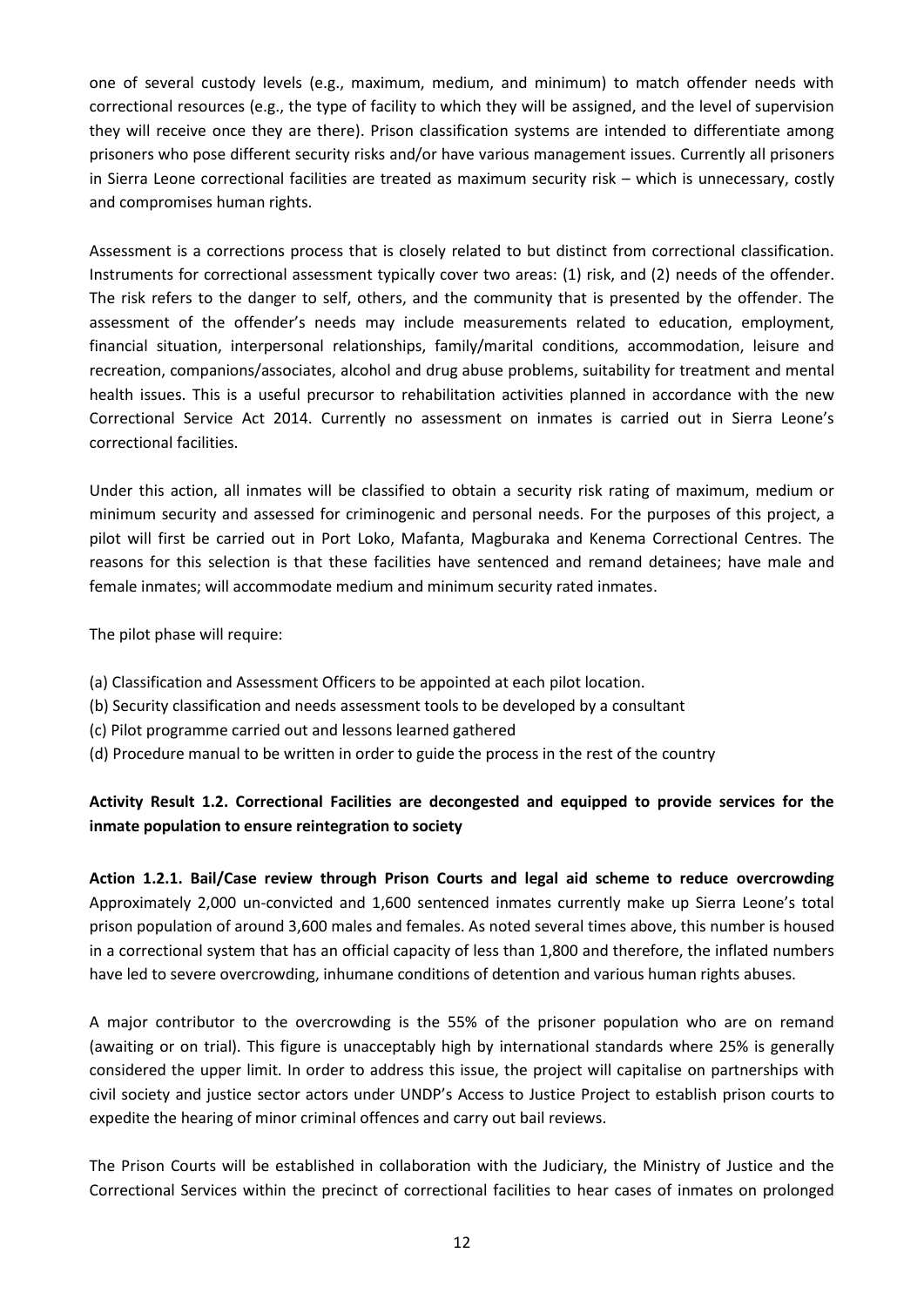pre-trial detention or minor offenders for whom bail ought to have been granted in their case. In order to implement the bail review process, the records office at each centre holding un-convicted offenders will appoint one or more 'Bail Officers' to undertake a review to identify (i) those offenders for whom no bail amount has been set, (ii) those offenders who have had bail set but are not able to afford the amount or conditions set, (iii) those offenders who have had bail refused for unclear reasons. Those offenders who have not had a bail set will have their names/cases made known to legal aid providers and the presiding court with a request that a bail review be undertaken and a bail set. Those offenders who have been unable to afford their bail are to have this information conveyed to the courts, through the SLCS and legal aid provider, with a request that a review be undertaken with a view to setting an affordable amount. At the request of offenders, Bail Officers will contact family members, friends, employers etc. with a view to having such persons stand bail for the offender. For offenders who have had bail arbitrarily refused, the decision will be reviewed by another magistrate/judge with assistance from legal aid providers.

In order to implement expedited hearings, which have been carried out in the past through UNDP support to the Judiciary,<sup>21</sup> the Records Office will undertake a review of all cases where the offender has indicated an intention to plead guilty and will pass on this information to legal aid providers and the courts with a view to matters being heard expeditiously and with sentencing discounts applying for early pleas.

Such information is to be provided to the legal aid providers and courts on a monthly basis together with advice as to the level of overcrowding in respective correctional centres. In this way the SLCS will be taking a proactive role to reduce overcrowding rather than relying on the courts and will also be pushing and advocating for more frequent sittings and fair trial rights of prisoners.

Once the file management system is put in place, some of the above measures will become more achievable. In addition, when it comes to sentenced inmates and in order to further tackle overcrowding, the SLCS will be supported to assist inmates to make application for release under the Prerogative of Mercy (section 69 of the Constitution) on the basis of the additional serious hardship created by the overcrowding. They should be assisted in making these applications by staff at each correctional centre and through enlisting the efforts of legal aid providers (state and non-state). Record Offices at each institution will be supported to ensure that inmates receive their remission and are released at their earliest eligibility date<sup>22</sup> and every opportunity will be taken to report of those inmates who are good candidates for release to the Correctional Council, based on good behaviour and other merits.<sup>23</sup> These efforts are low/no cost and could have an enormous positive impact.

Finally, UNDP will support the SLCS to advocate for overcrowding remission, through lobbying the State to fix a maximum number of sentenced inmates that can be imprisoned at any one time either in specific correctional centres or the correctional service as a whole. Once that number is reached each additional sentenced inmate received into the centre must be met with a corresponding release of the inmate who would next be scheduled for release at the expiration of his sentence. Such a remission scheme can be justified in that a sentencing judge fixes a term of imprisonment based on the normal operations of the correctional system and does not take into account any additional burden or deprivation that would apply to inmates in an overcrowded system. Had they done so they may well have issued a reduced sentence. A position paper will be developed, setting out the levels of overcrowding and the way in which this scheme

 $21$  For example, in order to reduce case backlog in the aftermath of the EVD crisis, during which courts had not been sitting

 $22$  S. 59 of the Correctional Service Act 2014 provides for the granting of remissions of one – third of the sentence.

<sup>&</sup>lt;sup>23</sup> Section 61 requires that the Director General submit to the Council a report on the general condition and conduct of every inmate undergoing imprisonment for life or for a term exceeding four years at the end of every two years, and a that a Board shall consider such reports and provide advice to the Council, presumably on whether the inmate is suitable for release.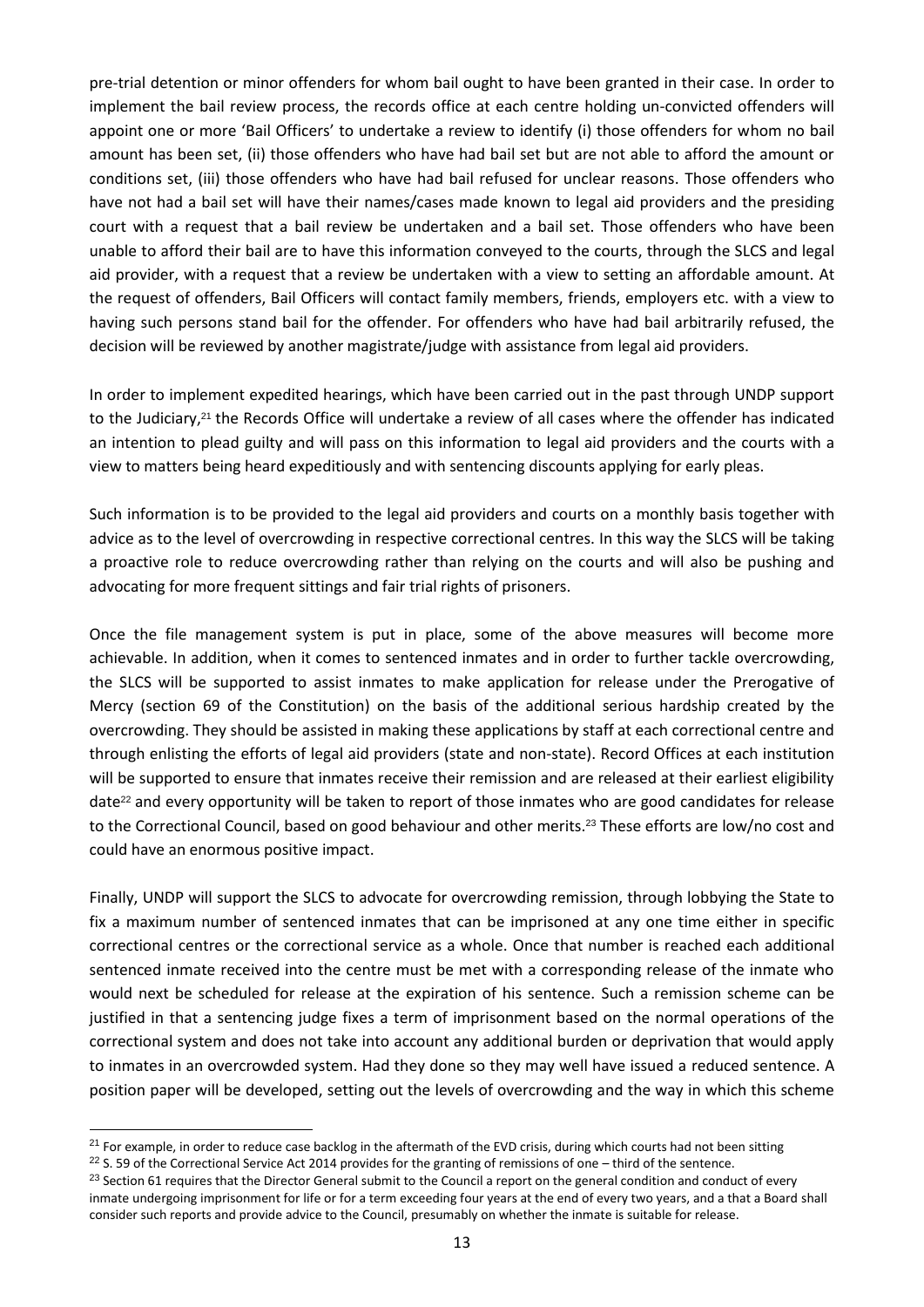might work, including inclusion/exclusion criteria, to be forwarded to the Correctional council for consideration under Rule 90 (f) of the Correctional Service Act 2014.<sup>24</sup>

**Action 1.2.2. Development of Accommodation Master Plan:** The Kampala Declaration on Prison Conditions in Africa 1996 states that inmates "should have living conditions which are compatible with human dignity" and that conditions in which inmates are held "should not aggravate the suffering already caused by the loss of liberty. This declaration is obviously at odds with a system where the space allocated to inmate is the square of the width of the inmates times the length of their body. Mandela Rule no. 10 states that "All accommodation provided for the use of prisoners and in particular all sleeping accommodation shall meet all requirements of health, due regard being paid to climatic conditions and particularly to cubic content of air, minimum floor space, lighting, heating and ventilation. There is, however, no accepted international standard for the size of individual cells or multiple occupancy dormitories.

In the absence of such it is necessary that correctional services develop their own standard. In Kenya the minimum space required is 3.7 sqm per inmate; in Mauritius it is 4.08sqm. In the absence of a standard for Sierra Leone it is possible to routinely cram more inmates into the available space. For the purpose of this project it is recommended that the figure of 4 sqm per inmate be used as a minimum space requirement.

The authorised capacity of the Correctional Centres is as follows: Freetown Male (324); Freetown Female (18); Bo (80); Bonthe (80); Moyamba (65); Pujehun (76); Mattru Jong (60); Kenema Male (150); Kenema Female (32); Sefadu (200); Kailahun (75); Makeni (80); Port Loko (120); Kabala (80); Kambia (80); Magburaka (75); Mafanta (200). The total capacity for all 17 facilities is therefore 1,895 inmates versus the current over 3,314<sup>25</sup> inmates housed. In addition, the analysis of capacity is outdated and appears to be arbitrary, not taking important factors into consideration; for example, whether cells have beds/bunks or whether sleeping is on the floor and or whether toilets/buckets are included within the space.

Under this action, all inmate accommodation areas will be re-assessed by SLCS together with the Ministry of Works to determine the actual number of inmates that can be accommodated therein based on having 4 square metres of floor space for each inmate – exclusive of washing and toilet areas. In new facilities this measurement should be 5.4 square metres in keeping with the International Committee of the Red Cross standards. Officers from the Monitoring and Evaluation Unit at SLCS HQ will be supported to carry out these measurements at all locations to ensure continuity and accuracy of measurements. At the completion of the exercise the actual capacity for accommodation will be known with certainty and the SLCS can begin to identify options for increasing accommodation at those locations that are overcrowded. The current overcrowding rates stand as follows:

- Freetown Male at 523% of capacity
- Bo at 294% of capacity

- Moyamba at 178% of capacity
- Kenema at 145% of capacity
- Makeni at 327% of capacity
- Port Loko at 158% of capacity and
- Magburaka at 165% of capacity<sup>26</sup>

<sup>&</sup>lt;sup>24</sup> See Rule 90 proposed intervention below

<sup>&</sup>lt;sup>25</sup> Figure provided 8 June 2016 by SLCS, but fluctuates on a daily basis based on movements in and out of correctional facilities.

<sup>&</sup>lt;sup>26</sup> Percentages calculated during expert consultant assessment of Correctional Services October 2016.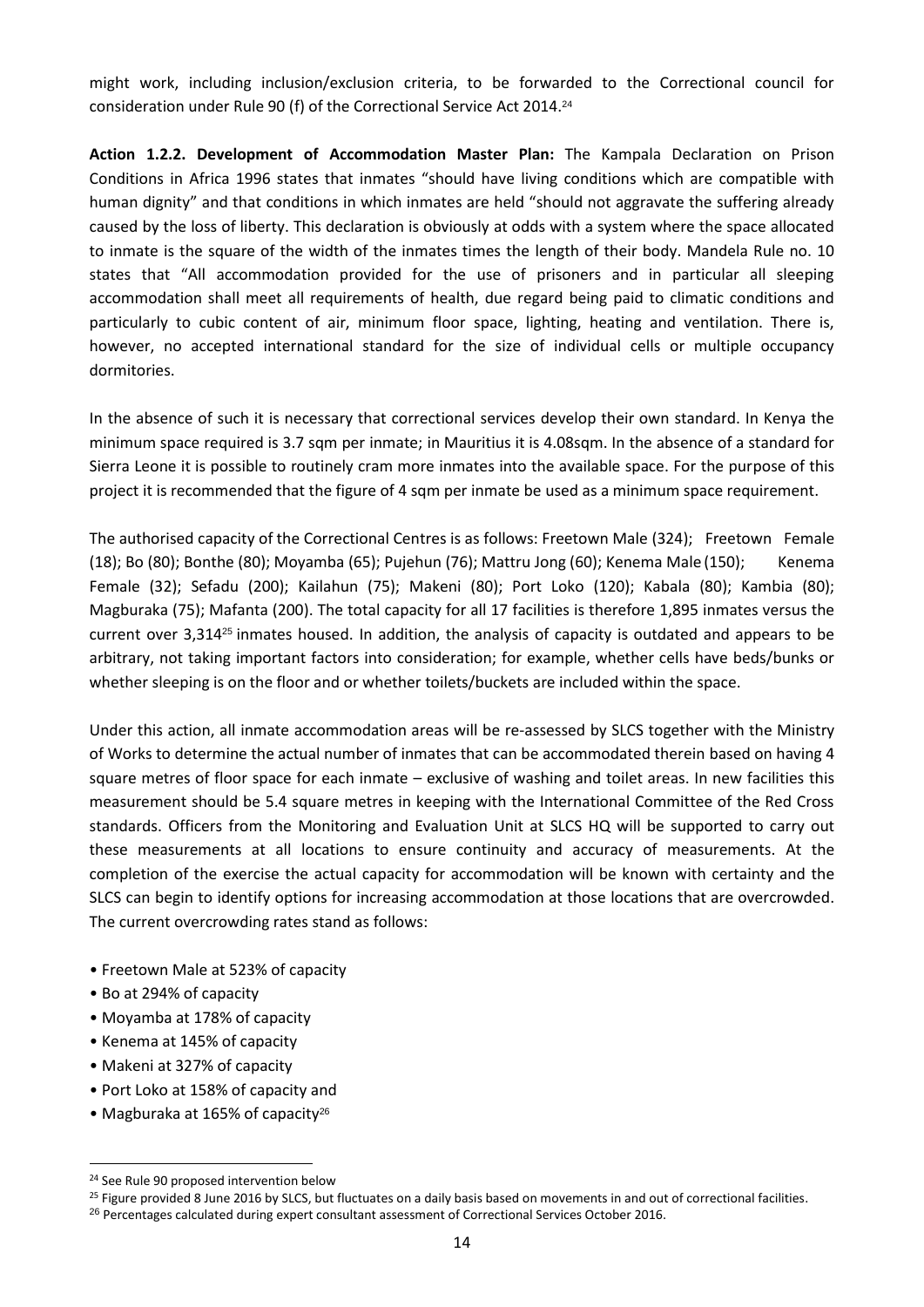Although UNDP will not construct facilities, the SLCS will be supported to identify options for increasing accommodation at those locations that are not overcrowded but to which inmates from overcrowded locations can be transferred i.e Mafanta; to identify temporary and permanent options outside of the correctional estate that might be used for accommodation – i.e. Moyamba Ebola isolation centre, former high schools, failed tourist resorts, etc.; to develop building options for a combined Remand Facility servicing the Waterloo Courts and a 'Training' Correctional Centre a Maximum and Medium Security Levels for construction on the Staff Training Academy site; and finally, to use the above information to construct an Accommodation Master Plan that can be presented to Government and donors for funding.

**Action 1.2.3. Industry Master Planning for rehabilitation and increased self-sufficiency of prisons**: Correctional Industries should provide inmates with marketable skills and job training so that they can support themselves and their families upon their release into the community, and avoid recidivism. After the initial start-up, where establishment money is required to purchase equipment and develop contracts, industries should be financially self-sufficient and begin to make a return on investment to the Government.

Under this project, correctional industries will be developed on a pilot scale that reduce the costs of imprisonment by Correctional Centres becoming self-sufficient and generating income; and make productive use of inmates' time, develop inmate skills; and enable them to earn an income.

The pilot will involve the establishment of workshops in existing facilities and the setting up of one prison farm. Groundwork will have to be carried out, including identification of a location for a prison farm (possibly Mafanta), in which minimum security inmates can be held on open land. It will also be necessary to determine the crops and livestock that can be produced for internal consumption and as cash crops – i.e. vegetables, fruit, palm oil, beef, goats, poultry, eggs. For the workshops, it will be necessary to identify locations where there is room to construct a workshop or where a suitable sized workshop exists – i.e. Freetown Male Correctional Facilities – and meet with private companies who can provide supplies in exchange for labour and products. Training/upskilling of inmates will also need to be planned.

Once the above information is gathered in a plan, UNDP will support the SLCS and CSOs to implement the Industries Plan on a pilot basis, with a view to expansion and eventual self-sufficiency. It is estimated that prison industries should provide 80% of foodstuffs and inmate clothing and 100% of beds/bunks. The industries plan will also include an earning scheme for inmates, to ensure that they are being paid fairly for their labour and that they have the opportunity to build some financial security for themselves when they are released. This will also help to decrease recidivism.

In addition the SLCS will be supported to implement the MOU with the SLYC and over two years ensure for professional certification of 100 Correctional Officers (Training of Trainers) to undertake vocational training, agriculture, workmanship and literacy courses, as well as ensure certify 500-600 sentenced prisoners enabling them to re-integrate into society with better prospects of finding employment upon release. After two (2) years, the SLCS shall gradually be capacitated to take over the professional programmes and certification presently undertaken by the SLYC.

# *Output 2: Strengthened capacity of SLCS staff to ensure the welfare of inmates and the safety and security of society*

Under Output 2, the following results and associated activities are expected: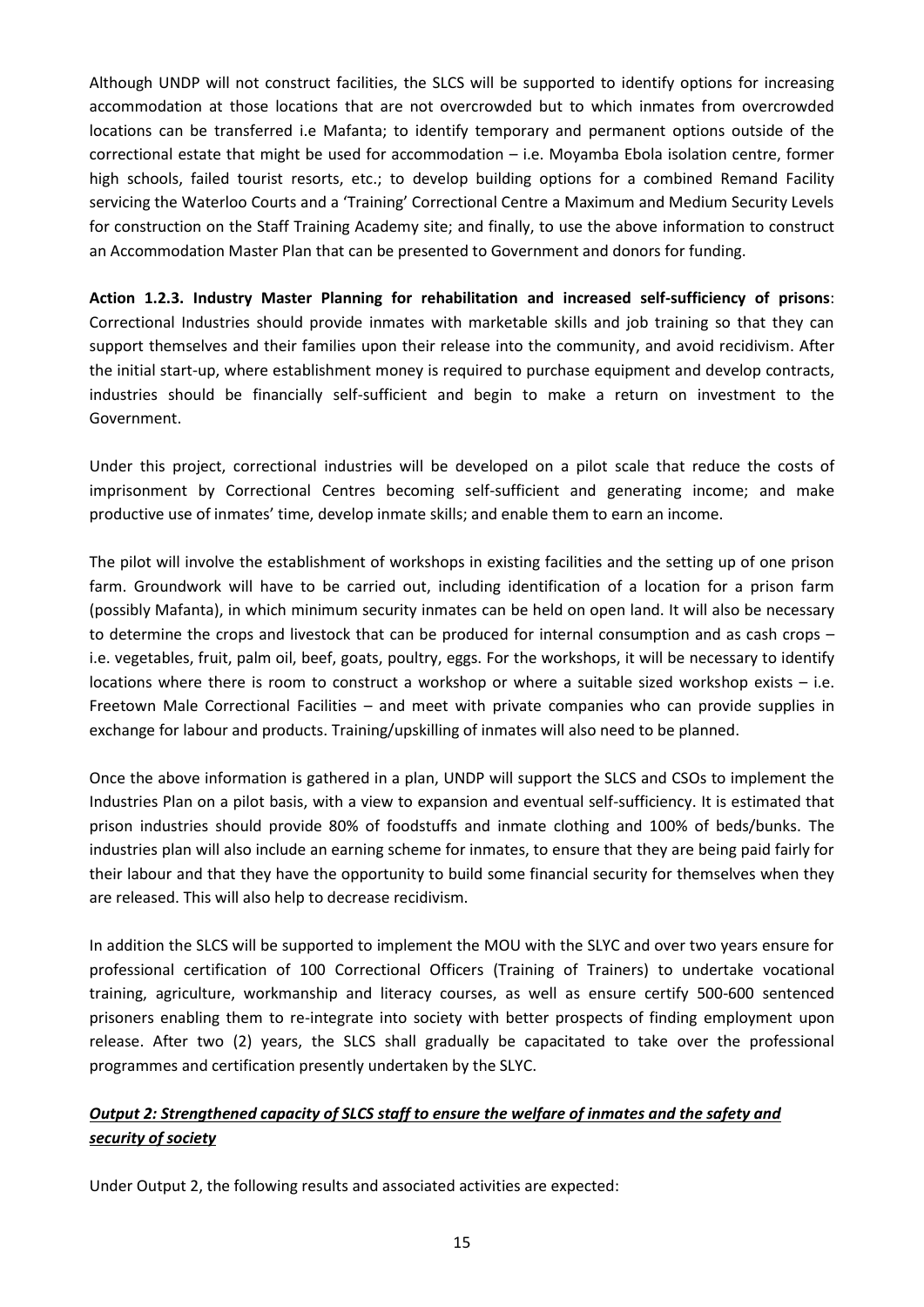## **Activity Result 2.1. Capacity of the SLCS staff to uphold human rights of inmates is improved**

**Action 2.1.1. Support the SLCS and partners to draft the new Correctional Rules in compliance with international standards**: The Correctional Service Act 2014 at Rule 90 provides for a number of important areas of correctional management to be developed for approval by the Correctional Council, which is chaired by the Vice-President. A Sub-Committee has been formed for this purpose, which in turn is chaired by the Commissioner of the Public Service Commission. Experience shows that a committee structure is time consuming, expensive and unsuitable for drafting documents and that this is best left to an individual or small team, and that the committee then acts to review, endorse or modify the work that has been drafted.

The drafting of these Rules must have a very high priority. There are approximately 24 areas that have been identified in the Act as requiring the development of supporting Rules. These include many of the most important activities that take place inside correctional centres relating to the human rights of inmates and safety of staff and society. The Sub-Committee recently agreed that a small team including representatives from the SLCS, civil society, the Bar Association, the Human Rights Commission and the Council would draft the new rules, under the guidance of international experts that have already been identified. This process has already taken place in Kenya through the same expert guidance and practitioners from Kenya recently travelled to Sierra Leone to exchange with the Sub-committee and the SLCS, as supported by UNDP.

This area of policy/legal development is inherently linked to UNDP's governance mandate. Support to the SLCS and international experts for the drafting of the new rules will not only help to build the capacity of the SLCS, but will ensure national ownership and meaningful improvements in the sector.

Once the new Rules have been drafted (approximately 4-6 weeks including remote desk work by a consultant) and approved a training programme will be developed and refresher training conducted for all existing correctional staff on the new correctional rules.

**Action 2.1.2. Human Rights Audit pilot (including South-South cooperation):** The Mandela Rules, formerly the Standard Minimum Rules for the Treatment of Prisoners, set out what is generally accepted as being good principle and practice in the treatment of prisoners and the management of institutions on the basis of the general consensus of contemporary good practice – not best practice. From field visits and other sources, it is open to observe that the Sierra Leone Correctional Service is not in compliance with the Mandela Rules. As a precursor to seeking additional funding – either from Government or from donors – to address the many shortcomings, it is reasonable that work be undertaken to determine, on a centre by centre basis, just what Rules are being met, those that are not being met, and what is required in order to gain compliance.

Based on the successful Raoul Wallenberg Institute (RWI) programme in partnership with the Kenya Prison Service, this project will intervene to (a) train Human Rights Officers and Correctional Managers in the Mandela Rules, (b) conduct audits of selected correctional centres, and (c) identify areas for remedial attention or improvement. The RWI will be engaged to provide guidance and expertise. Several of the management team and staff of the SLCS will be supported to visit the RWI in Kenya, to observe pilot sites in order to see first-hand and to hear what has been able to be achieved through the mechanism of the RWI audit programme.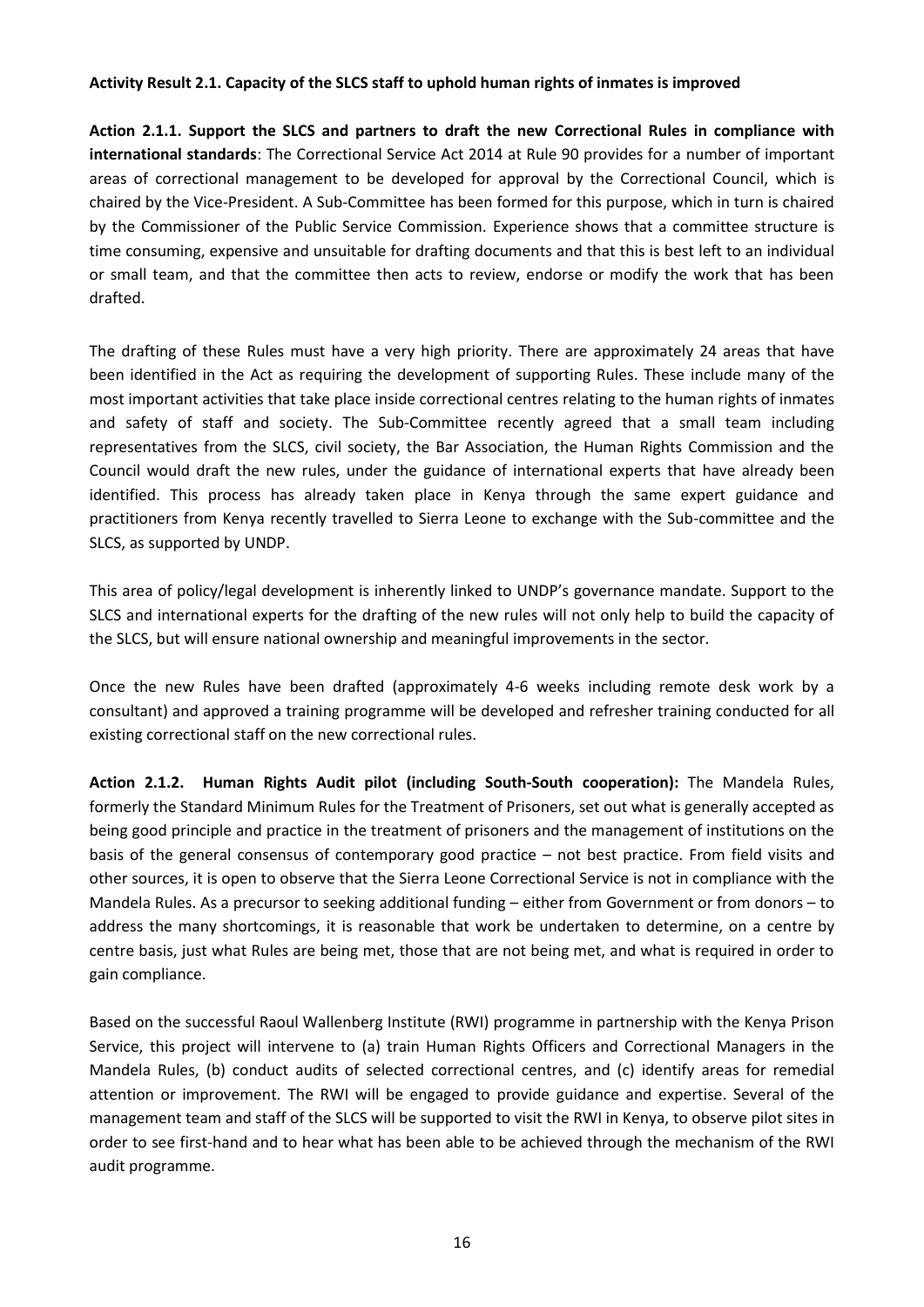This approach will provide an excellent opportunity to improve the human rights situation in Sierra Leone's prisons and also to monitor the progress of the project in this regard.

**Action 2.1.3. Improve the health and wellbeing of Inmates through the refurbishment of health infrastructure and development of Briefing Note for MIA; and Action 2.1.4. Provision of healthcare equipment to prison clinics:** As noted above, inmates do not have access to adequate health care or rehabilitation programmes, despite Principle 9 of the United Nations Basic Principles for the Treatment of Prisoners states that "prisoners shall have access to the health services available in the country without discrimination on the grounds of their legal situation"<sup>27</sup>.

As the provision of health services to inmates is an undertaking that is expensive and for which the Correctional Service has no particular expertise or interest, it is recommended that the Ministry of Health and Sanitation (MOHS) assume responsibility for the provision of healthcare for prison populations. This is supported at the global level by WHO, UNODC and the Joint United Nations Programme on HIV/AIDS (UNAIDS) that state "In the longer term, transferring the control of health in closed settings to public health authorities will have a positive impact on both prison and public health in general..."28. Furthermore, there are countries around the world that, in recognition of this, have transferred responsibilities from its prison authorities to its health authorities.

The Mandela Rules provide at 22. (1) and (2) that:

l

(1) At every institution there shall be available the services of at least one qualified medical officer who should have some knowledge of psychiatry. The medical services should be organized in close relationship to the general health administration of the community or nation. They shall include a psychiatric service for the diagnosis and, in proper cases, the treatment of states of mental abnormality".

(2) Sick prisoners who require specialist treatment shall be transferred to specialized institutions or to civil hospitals. Where hospital facilities are provided in an institution, their equipment, furnishings and pharmaceutical supplies shall be proper for the medical care and treatment of sick prisoners, and there shall be a staff of suitable trained officers''.

The best way to ensure that health services for inmates are organised in close relationship to the general health administration in the community is to have the Ministry of Health and Sanitation assume responsibility for the provision of inmate health services as a component of its public health function. UNDP will support the preparation of a briefing note for the Minister of Internal Affairs to discuss with the Ministry of Health and ensure realigning responsibilities for the improvement of basic health services within the Correctional Facilities. The intention within the lifespan of the project would be to ensure gradual transfer of responsibility from the SLCS to the MOHS for the healthcare of inmates.

In the interim, in order to ensure that basic primary healthcare is provided to all inmates, the project will refurbish existing health clinics in selected correctional centres (minimum of 5 populated correctional facilities) to the equivalent community peripheral health unit (PHU). The recent capacity assessment across correctional facilities identified a lack of basic health equipment and infrastructures. The support within

<sup>27</sup> *Basic principles for the treatment of prisoners. United Nations General Assembly Resolution 45/111*. New York, United Nations, 1990.

<sup>28</sup> *HIV prevention, treatment and care in prisons and other closed settings: a comprehensive package of interventions*. Vienna, United Nations Office on Drugs and Crime, 2013.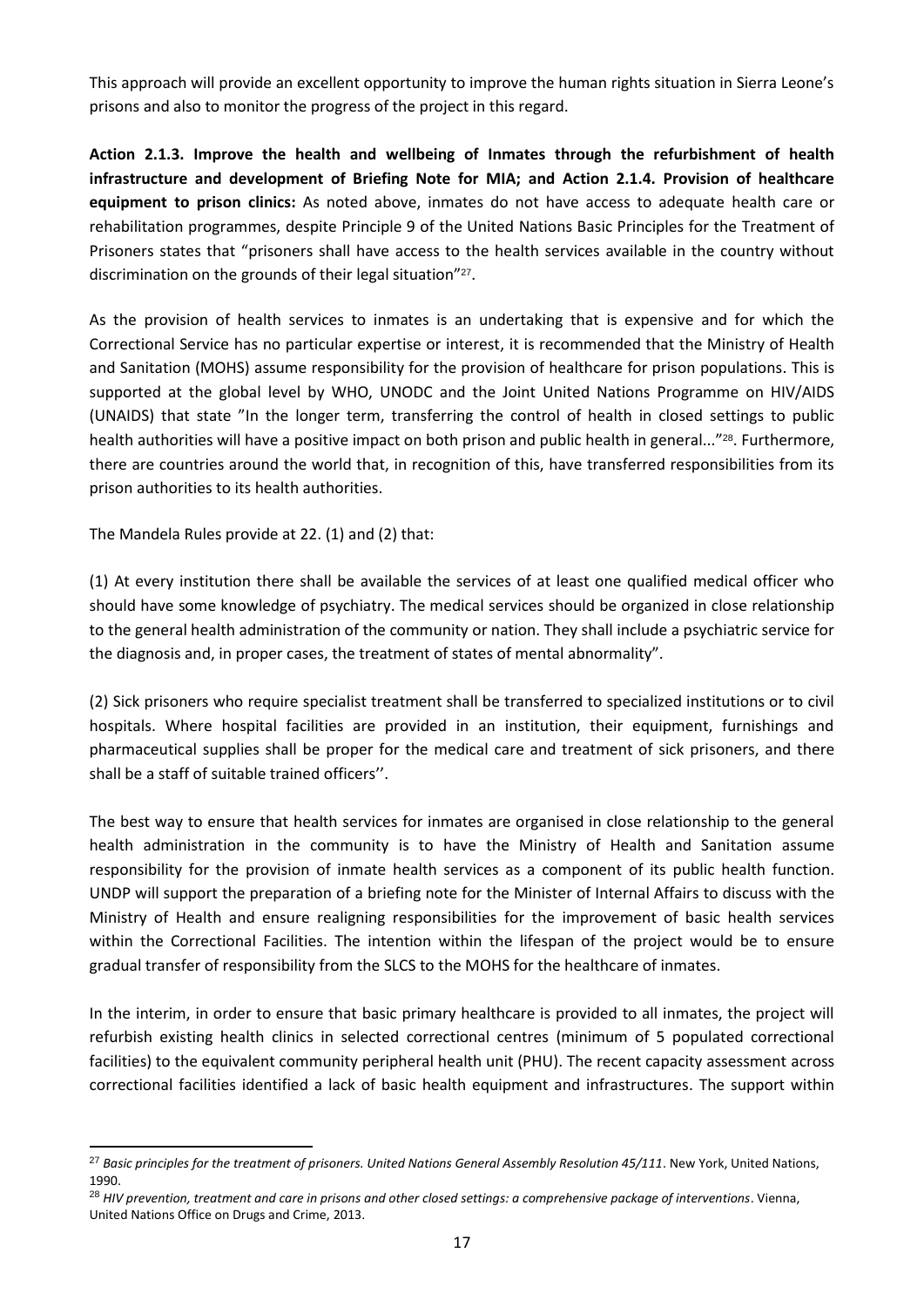this project will ensure that correctional facilities are provided with basic infrastructures to enable them to provide basic healthcare services to inmates.

**Action 2.1.5. Provide training to SLCS counsellors and social workers to establish and implement treatment programs for the well-being and rehabilitation of inmates**: Regarding the general well-being and rehabilitation of inmates, as mentioned above it is expected that 30 social workers and 30 counsellors will join the SLCS team in 2016. These new recruits must be provided with structured programmes to deliver to inmates rather than rely on ad-hoc and informal one-on-one counselling, which has limited records of success. The needs of inmates will be identified and recorded during the inmate classification and assessment described in 1.2 above. A number of low intensity group programmes of 4 – 8 sessions will be developed that target offending behaviours and provide for the rehabilitation and reintegration of offenders in such areas as:

- Substance abuse;
- Domestic and gender based violence;
- Anger management;
- Life skills and decision making;
- Pre-release preparation

The new recruits will be trained in order to develop and provide services through the guidance of a consultant. This action will be the key to ensure that the 2014 Correctional Service Act brings improvements in practice and not in name only.

## **UNDP's Comparative Advantage**

UNDP's history of support to strengthening the rule of law, improving human rights, capacitating Government institutions and policy/law reform makes it an ideal Development Partner to deliver this project. UNDP has a strong comparative advantage as a known partner within key institutions, and strong credibility. For example, UNDP's successful partnership with the SLCS and NGOs such as PW-SL to prevent an Ebola outbreak in prisons is an excellent precursor for this project. The capacity assessment recently funded by UNDP also provides an excellent baseline and justification for the proposed interventions to be led by UNDP.

The project will benefit from UNDP's expertise and experience in the broader areas of Access to Justice and Security Sector Reform and parallel interventions with the Judiciary, the Sierra Leone Police and the Human Rights Commission of Sierra Leone. The Project could also benefit from the expertise of the UN Justice and Corrections Standing Capacity (JCSC) Team based in Brindisi, Italy.

## **Partnerships and Coordination**

The Project will work in synergy with sister agencies in the United Nations Country Team (UNCT) through the institutionalized coordination mechanism of the UN Development Assistance Framework 2015 - 2018. At the level of implementation, the project will build strong partnerships with development partners and donors to ensure complementarity in our work and avoid overlaps. Given the expected size of Dfid's new programme the UNDP Rule of Law Programme will be actively engaged with them to ensure complementarity of activities. UNDP will also work with experts in the field, including the UN Justice and Corrections Standing Capacity (JCSC) Team and the expertise of the retired Correctional Director from Ghana that has offered her expertise to support the implementation of the project.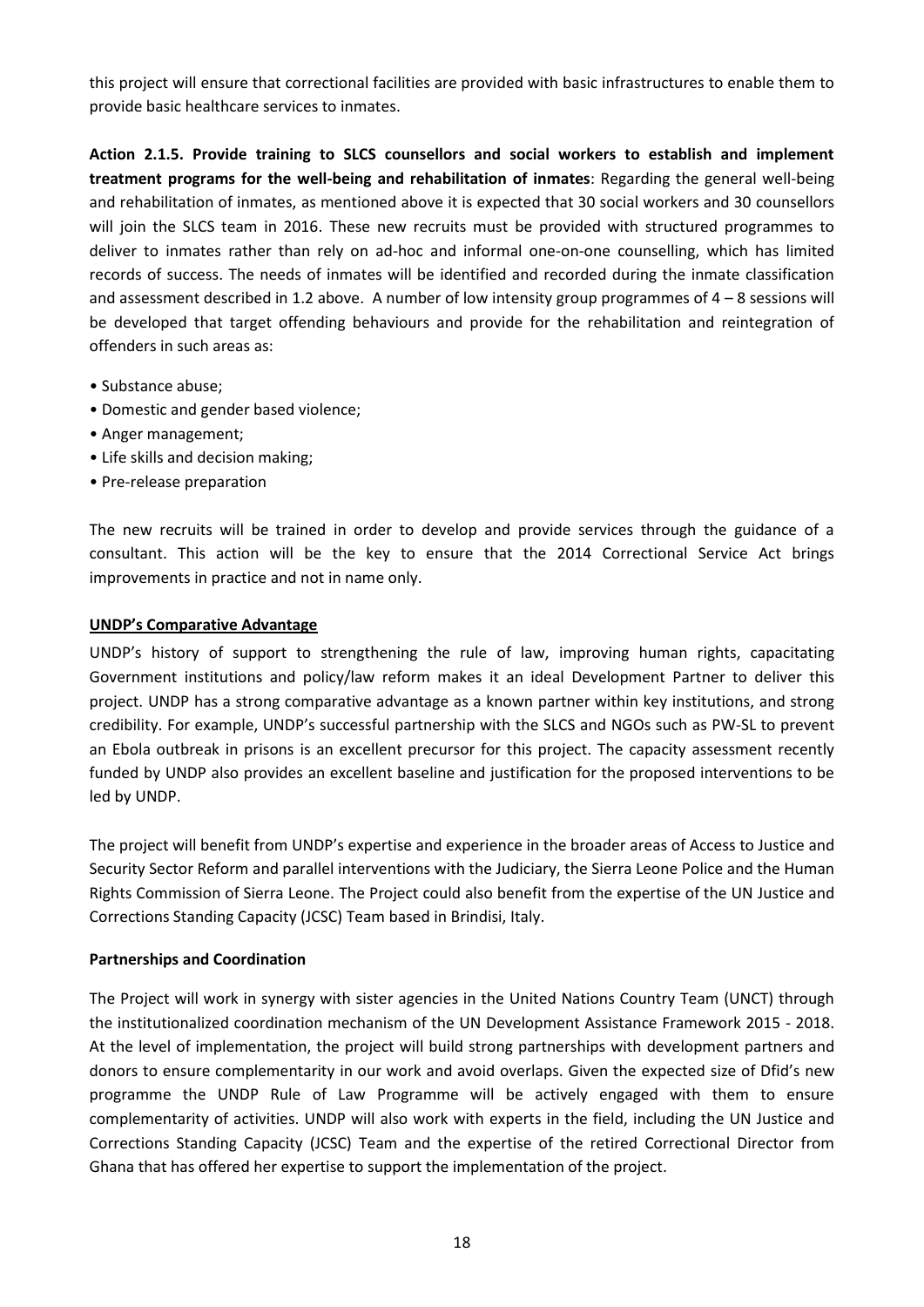

and Justice Programme (ASJP) or any other selected programme of the DFID, UNICEF, and other UN Agencies, as well as NGOs, to implement activities specified in Annual Work Plans (AWPs).

The **Project Review Board (PRB)** will be chaired by a representative of the Ministry of Internal Affairs, cochaired by UNDP and its members will include INL and US Embassy Political Affairs Officer in Sierra Leone as well as other implementing partners. The PRB will align with the current arrangements under the Rule of Law Programme. To ensure optimal project coordination, the Project Review Board can invite other partners as needed. The role of the Project Board will be to:

- (i) Make management decisions when these are sought by the Project Manager
- (ii) Based on the approval of AWPs, review implementation progress
- (iii) Review and make recommendations on revisions to the project, when tolerances have been exceeded
- (iv) Review and make recommendations on the funding of the project
- (v) Review progress towards the project's overall objective and intended outputs
- (vi) Review and recommend on other actions in special circumstances

The Project Review Board will also be responsible for resolving any emerging conflicts or problems that could negatively impact on the project's implementation. The Project Review Board will meet twice a year evidenced by the minutes and participants lists.

The Project will contribute to UNDP's larger Rule of Law Programme. The **Project Team** will be composed of a Rule of Law **Programme** Specialist and INL Project Manager and a Senior National Rule of Law Officer, a Rule of Law & Human Rights Officer (IUNV) and a Programme Associate who will be responsible for the day to day implementation of the project. The Rule of Law Programme Specialist will provide oversight;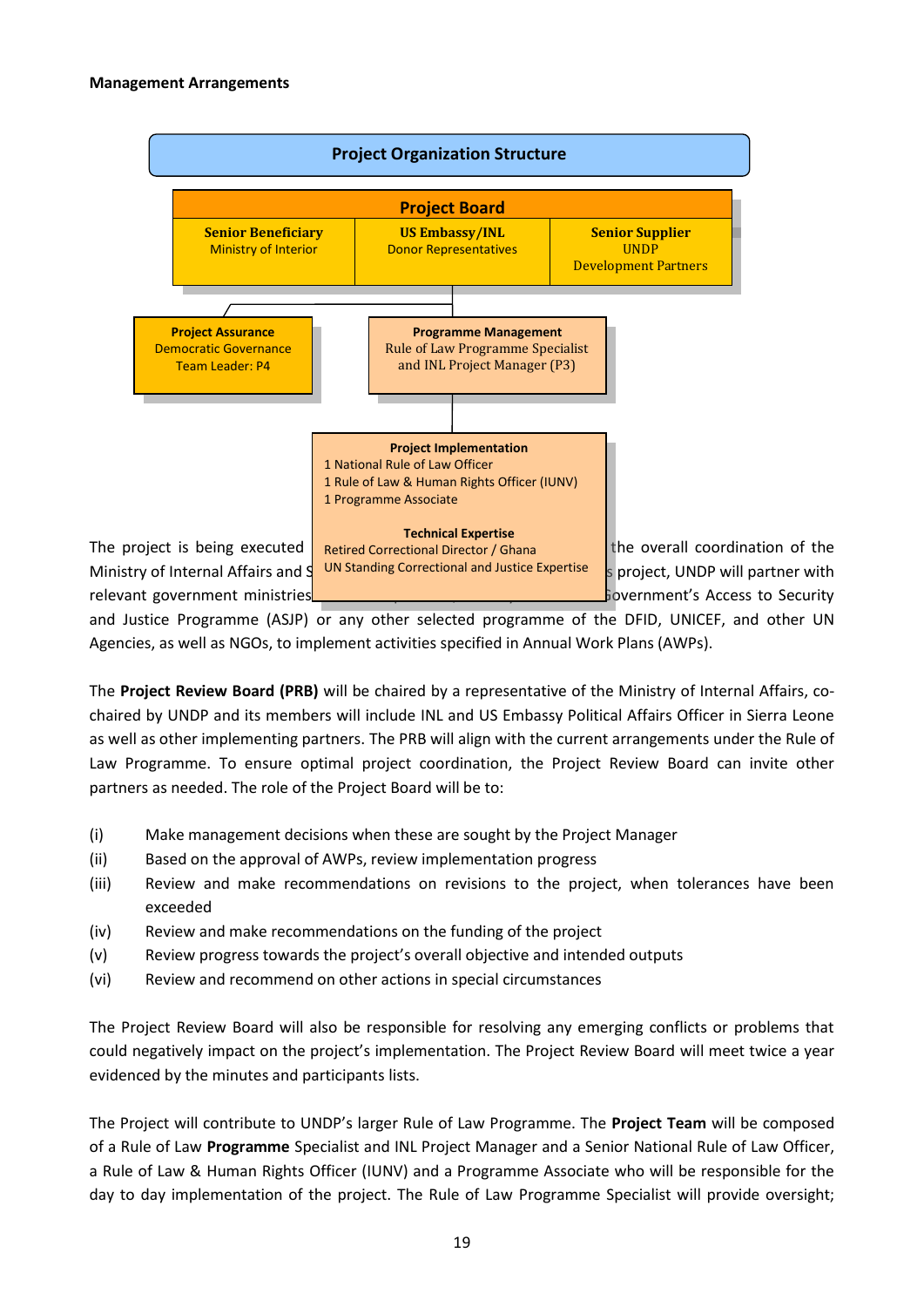quality assurance and technical support where required at the programme level. The INL Project Manager will take a lead role to ensure progressive implementation of agreed activities. The project will benefit from contribution of the National ROL Officer, the ROL & HR Officer and the Programme Associate. The DPKO Justice and Corrections Standing Capacity (JCSC) based in Brindisi would be called upon to provide their expertise and support to the implementation of the project. All personnel will be based in Freetown, with regular visits to the provinces to monitor activities closely. As mentioned previously the Programme is designed to ensure flexibility and if required by a change in circumstances in the field, staff may be deployed temporarily outside of Freetown. The Project Team will be in charge of the day-to-day implementation of the project under the leadership of the Rule of Law Programme Specialist, including the work plan, budget planning and oversight, drafting terms of reference for the acquisition of services and goods, elaborating and implementing a procurement plan, and the oversight of operations. The Rule of Law Programme Specialist will be responsible for ensuring the project Results are achieved within the predicted timelines, and providing financial and progress reports as required.

The Project will be implemented through a combination of direct implementation, partnerships with government, administrative counterparts and NGO/INGO implementation modalities under the overall coordination of the Rule of Law and Access to Justice Programme and Project Board and in line with UNDP's results-based management approach.

The **UNDP Country Office** in Sierra Leone will provide general supervision and project assurance.

## *Monitoring and Evaluation Framework*

Project monitoring and evaluation (M&E) will be conducted in line with UNDAF. The Project Review Board involving UNDP, INL, US Embassy, MIA and the SLCS as well as strategic partners will be in charge of overall programme oversight. The Board will hold regular meetings (twice a year) to discuss the programme implementation and assess its progress. The Results and Resources Framework (RRF) incorporated into this document will be the touchstone for performance monitoring and reporting. The Government of Sierra Leone and UNDP will be responsible for setting up the necessary M&E mechanisms in order to ensure continuous M&E of the project's results and impact, as well as to ensure efficient resource utilization, accountability, transparency and integrity.

## *M&E Plan*

Tracking the achievement of planned results for each activity within the annual work plan and reporting progress to the Project Review Board and giving feedback to the implementing partners will be the responsibility of the Rule of Law Programme Specialist. He/she will ensure that a results-based monitoring plan is developed and approved by the Project Review Board, with SMART indicators which will facilitate effective monitoring. The Rule of Law Programme Specialist will provide semi-annual results reports to the Project Review Board, or as often as is required by the Board.

The specific mechanisms that will be used to monitor the achievement of results will include:

- i. Semi-annual progress and financial reports, prepared by the Rule of Law Specialist for review by the Project Board; a standard reporting format will be used;
- ii. Annual progress report, technical and financial report prepared by the annual work plan implementing agency and/or the ERP Atlas system at the end of the year;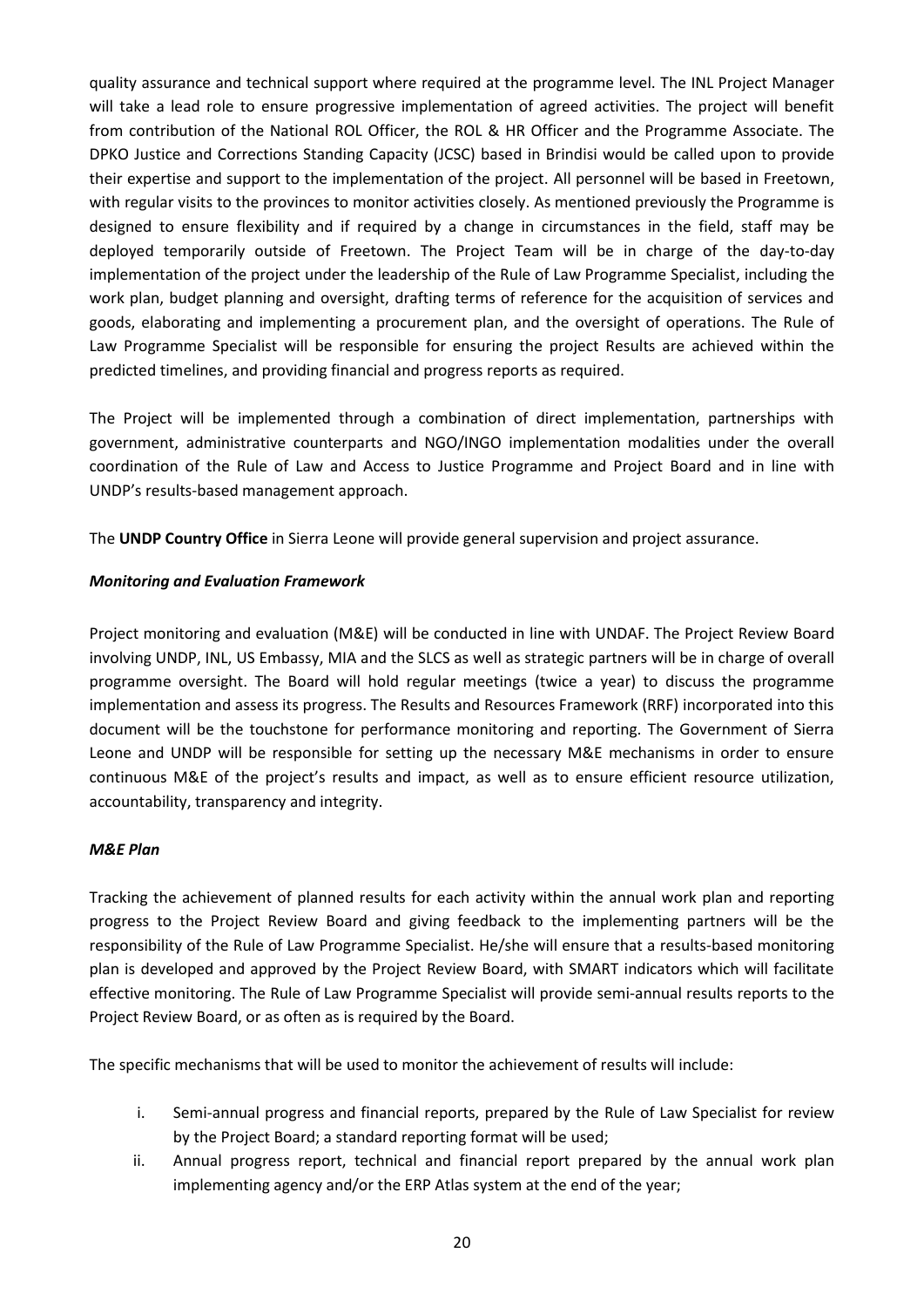iii. Semi-annual meetings of the Project Review Board will be convened to review progress reports and to ensure the project results are achieved and where necessary, recommend a change in implementation strategy.

All programme activities will be closely monitored by UNDP Country Office. The project shall be subject to the internal and external auditing procedures laid down in the Financial Regulations, Rules and directives of UNDP. UN staff working in the joint UN Field Offices will be mobilized to provide monitoring functions at the field level.

# **Legal Context**

The programme document shall be the instrument referred to as such in Article 1 of the SBAA between the Government of Sierra Leone and UNDP, signed on the 21st December 1977. Consistent with the Article 111 of the Standard Basic Assistance Agreement, the responsibility for the safety and security of the executing agency and its personnel and property, and of UNDP's property in the executing agency's custody, rests with the executing agency.

The executing agency shall:

- (i) Put in place an appropriate security plan, and maintain the security plan, taking into account the security situation in the country where the programme is being carried;
- (ii) Assume all risks and liabilities related to the executing agency's security, and the full implementation of the security plan.

UNDP reserves the right to verify whether such a plan is in place, and to suggest notifications to the plan when necessary. Failure to maintain and implement an appropriate security plan as required hereunder shall be deemed a beach of this agreement.

The executing agency agrees to undertake all reasonable efforts to ensure that none of the UNDP funds received pursuant to the Programme Document are used to provide support to individuals or entities associated with terrorism and that the recipients of any amounts provided by UNDP hereunder do not appear on the list maintained by the Security Council Committee established pursuant to resolution 1267 (1999). The list on the accessed via [http://www.un.org/Docs/sc/committees/1267/1267Listing.htm.](http://www.un.org/Docs/sc/committees/1267/1267Listing.htm) This provision must be included in all sub – contracts or sub – agreements entered into under this Programme Document.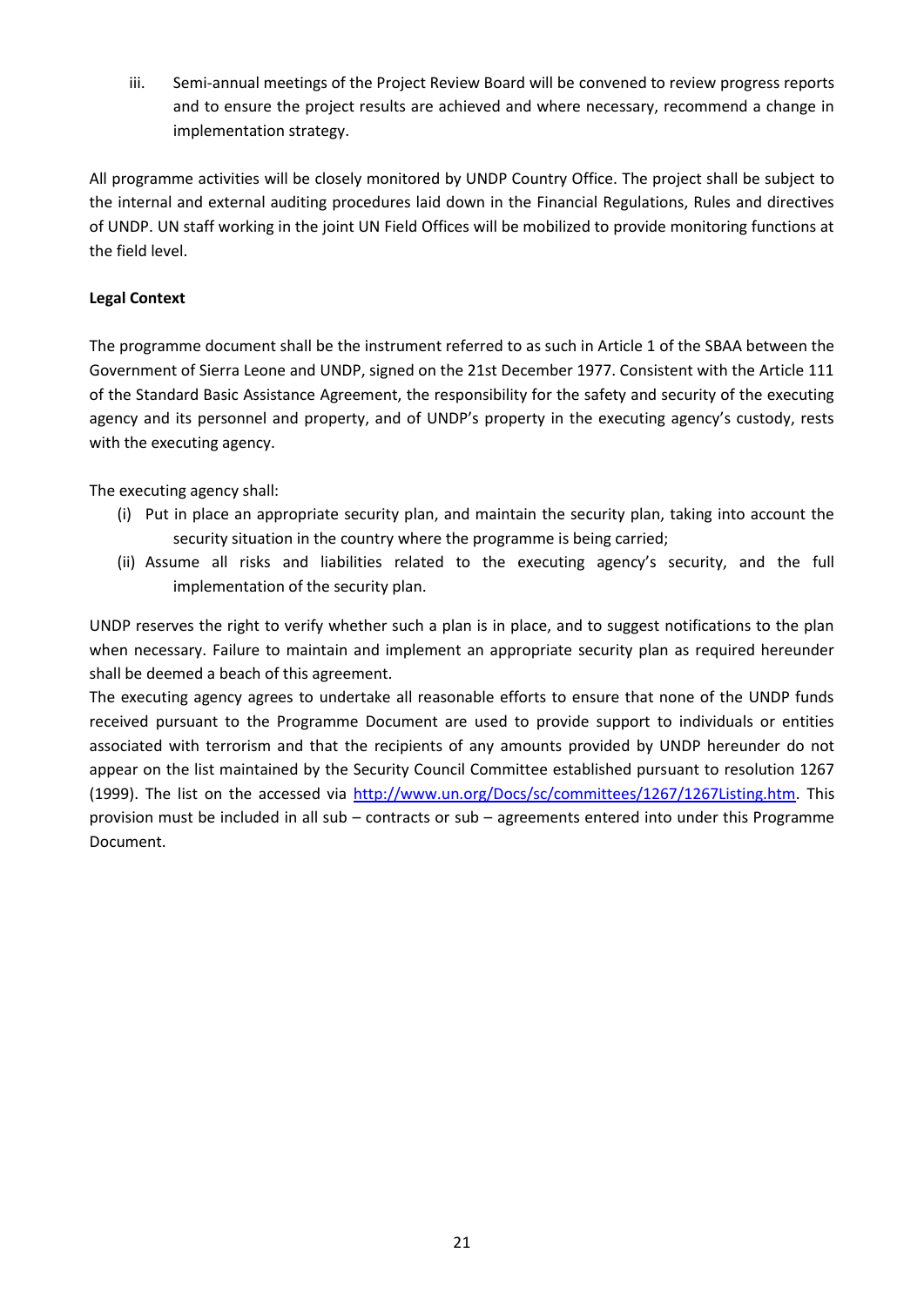# **II. RESULTS AND RESOURCE FRAMEWORK**

*Project Title: From Prisons to Correctional Facilities: Improving the Human Rights Situation in Sierra Leone's Detention Centers*

**Project Title:** *From Prisons to Correctional Facilities: Improving the human rights situation in Sierra Leone's detention centers*

**UNDAF Outcome(s):** Pillar 7 Governance and Public Sector Reform, Outcome B. Justice and security sector delivery systems improved in compliance with international human rights principles

**Expected CP Outcome(s):** Justice and security sector delivery systems improved in compliance with international human rights principles

**Expected Output:** 4.1 Targeted state institutions and constitutional bodies are able to provide effective justice and security services in an accountable manner at national and local level

**Implementing Agencies:** UNDP Sierra Leone, Sierra Leone Government, the Correctional Services and civil society organizations

Applicable Key Result Area (from Strategic Plan): **3. Countries have strengthened institutions to progressively deliver universal access to basic services**

Partnership Strategy: Collaboration with UNCCT, MIA, SLCS Management, JCSC, NGO

Project title and ID (ATLAS Award ID): **From prisons to Correctional facilities: improving the human rights situation in Sierra Leone's detention centres**

| INTENDED OUTPUTS, BASELINES,<br><b>INDICATORS AND TARGETS</b> | INDICATIVE ACTIVITIES                                                                                                                                  | <b>RESPONSIBLE PARTIES</b> | ALLOCATED AMOUNTS<br>(USD) |
|---------------------------------------------------------------|--------------------------------------------------------------------------------------------------------------------------------------------------------|----------------------------|----------------------------|
|                                                               | Output 1 – Institutional capacity of Correctional Facilities is improved in accordance with international human rights standards for inmates and staff |                            |                            |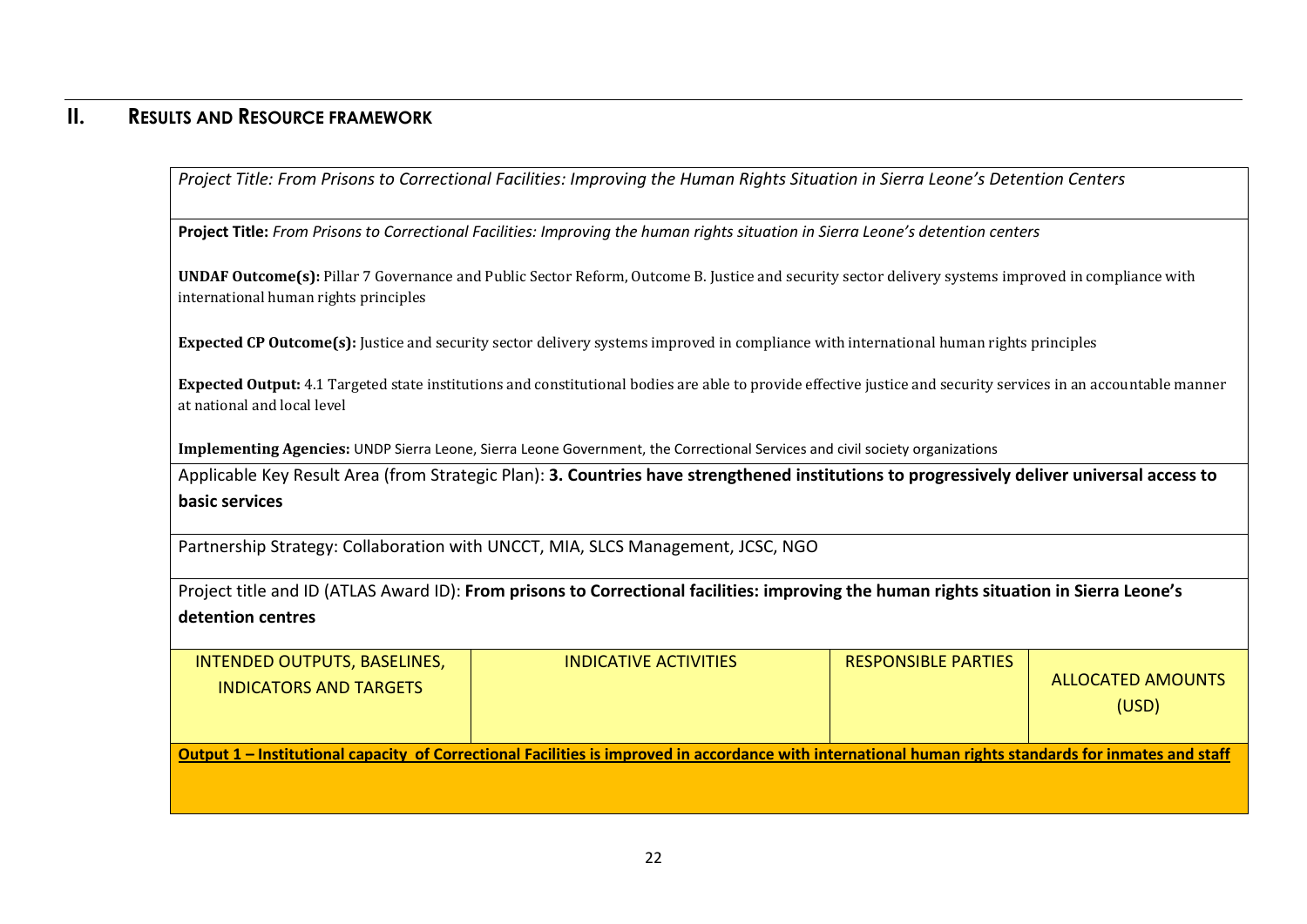| <b>Baseline:</b>                                                                                                                                                                                                                                               | <b>Activity Result 1: Case Management system in</b>                                                                                                                                                                                                | <b>UNDP</b>             |                                                                                                 |
|----------------------------------------------------------------------------------------------------------------------------------------------------------------------------------------------------------------------------------------------------------------|----------------------------------------------------------------------------------------------------------------------------------------------------------------------------------------------------------------------------------------------------|-------------------------|-------------------------------------------------------------------------------------------------|
| Basic file management system in                                                                                                                                                                                                                                | place in selected Correctional Facilities and                                                                                                                                                                                                      | <b>SLCS</b>             |                                                                                                 |
| some correctional facilities and basic                                                                                                                                                                                                                         | effective processes are well-established to                                                                                                                                                                                                        | Judiciary/LoD           |                                                                                                 |
| training provided to 10 Correctional                                                                                                                                                                                                                           | classify detainees                                                                                                                                                                                                                                 | <b>CSO<sub>S</sub></b>  |                                                                                                 |
| Officers;                                                                                                                                                                                                                                                      |                                                                                                                                                                                                                                                    | MOW (Ministry of Works) |                                                                                                 |
| No classification or assessment of<br>inmates carried out and no<br>guidelines in place.<br>Present estimated capacity of                                                                                                                                      | Action 1.1.1: Support the SLCS to establish<br>effective detainee/prisoner file and case<br>management                                                                                                                                             |                         | Consultant; travel; training;<br>ICT Equipment; JCSC:<br>143,000                                |
| <b>Correctional Services is 1895</b><br>Current prison population is 3314<br>whereof 1825 are on remand/trial<br>Outdated assessment of prison<br>capacity and no country guideline as<br>to cells/facilities needed.<br>Limited industry available to inmates | Action 1.1.2: Pilot classification and assessment<br>of inmates carried out at Port Loko, Mafanta,<br>Magburaka and Kenema Correctional Centres<br>including production of best practices manual for<br>rolling out in all Correctional Facilities |                         | Pilot assessment and<br>classification: 15,000<br>Production of best practices<br>manual: 5,000 |
| who are most time idle.                                                                                                                                                                                                                                        | Activity Result 1.2. Correctional Facilities are                                                                                                                                                                                                   |                         |                                                                                                 |
|                                                                                                                                                                                                                                                                | decongested and equipped to provide services                                                                                                                                                                                                       |                         |                                                                                                 |
| <b>Indicators:</b>                                                                                                                                                                                                                                             | the<br>inmate<br>population to ensure<br>for                                                                                                                                                                                                       |                         |                                                                                                 |
| Effective system put in place for                                                                                                                                                                                                                              | reintegration to society                                                                                                                                                                                                                           |                         |                                                                                                 |
| tracking detainees (Yes/No);<br># correctional staff trained to<br>$\bullet$<br>operate system (pre- and post-tests)<br>#Inmates classified and assessed in<br>$\bullet$<br>four (4) pilot facilities with guidelines                                          | Action 1.2.1.: Bail/Case review through Prison<br>Courts and legal aid scheme to reduce<br>overcrowding                                                                                                                                            |                         | LOA Jud/MOJ and grants<br>legal aid provider(s)<br>(including CSOs): 140,000                    |
| established;<br>% change in Correctional Centres<br>$\bullet$<br>population during project period; #<br>skills training facilities                                                                                                                             | Action 1.2.2.: Development of Accommodation<br>Master Plan                                                                                                                                                                                         |                         | Assessment and measuring<br>exercise SLCS & MoW:<br>25,000                                      |
| established/refurbished;                                                                                                                                                                                                                                       | Action 1.2.3.: Industries plan for inmates                                                                                                                                                                                                         |                         | Planning, Equipment,<br>refurbishment, Training:                                                |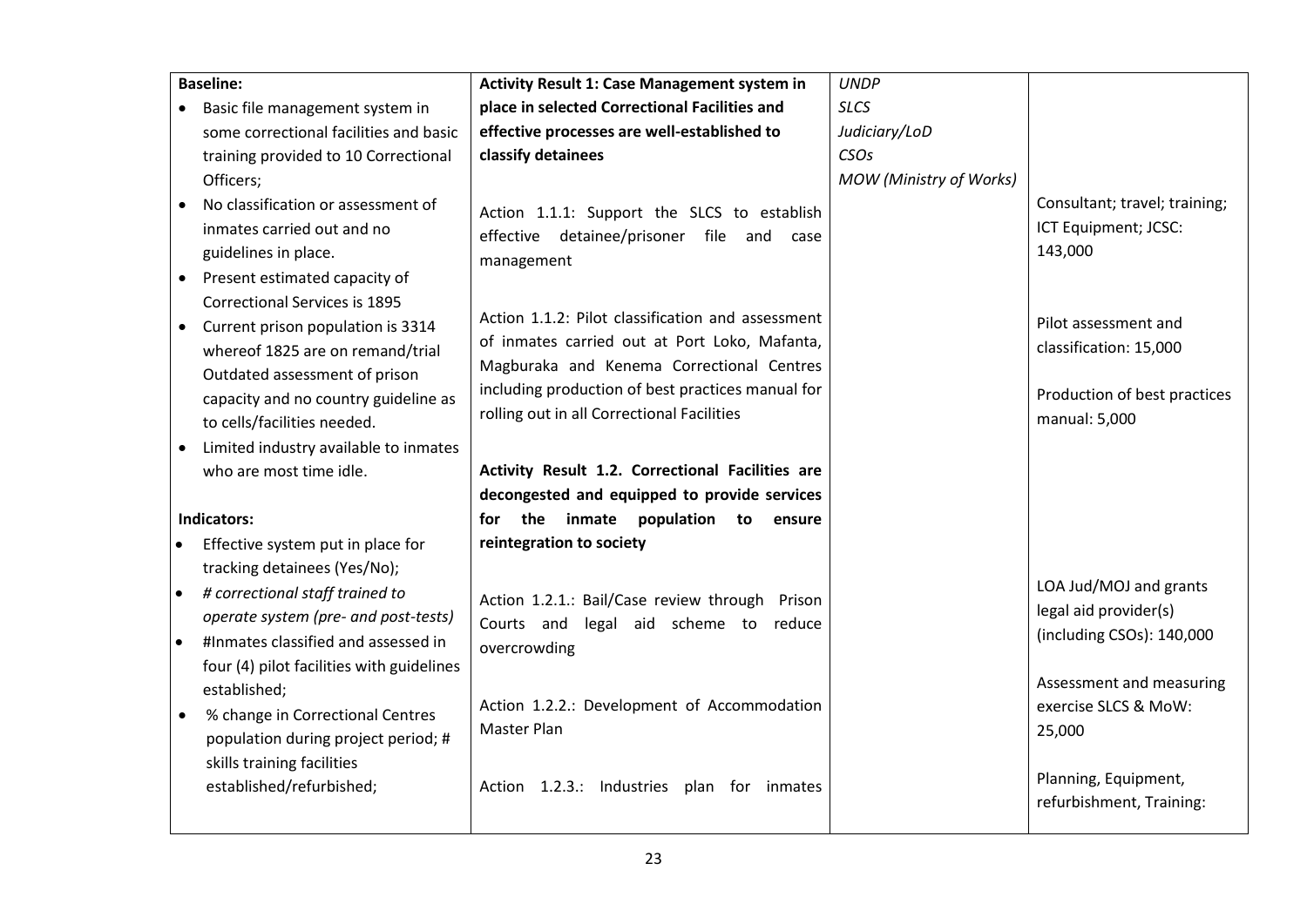|           | #inmates engaged in production and       | produced and pilot phase implemented including | 180,000 |
|-----------|------------------------------------------|------------------------------------------------|---------|
|           | earning scheme; profit/savings for       | equipping workshops, training inmates, setting |         |
|           | prisons                                  | up inmate earning scheme and tracking          |         |
|           | #Correctional Officers and               | success/profit                                 |         |
|           | sentenced prisoners certified            |                                                |         |
|           |                                          |                                                |         |
|           | Targets:                                 |                                                |         |
|           | By September 2018, a case                |                                                |         |
|           | management system is in place            |                                                |         |
|           | across correctional centres;             |                                                |         |
| $\bullet$ | 100 staff (30% F) trained to operate     |                                                |         |
|           | the system and to train counterparts     |                                                |         |
|           | where necessary;                         |                                                |         |
|           | Pilot classification and assessment      |                                                |         |
|           | program carried out in four (4)          |                                                |         |
|           | <b>Correctional Centres;</b>             |                                                |         |
| $\bullet$ | 10% reduction in prison population       |                                                |         |
|           | as a result of bail review and legal aid |                                                |         |
|           | assistance;                              |                                                |         |
|           | 10 skills training facilities            |                                                |         |
|           | established/refurbished; 250             |                                                |         |
|           | inmates engaged in production and        |                                                |         |
|           | earning scheme; profit/savings for       |                                                |         |
|           | prisons;                                 |                                                |         |
| $\bullet$ | 100 Correctional Officers certified as   |                                                |         |
|           | trainers and 500-600 sentenced           |                                                |         |
|           | prisoners will have received             |                                                |         |
|           | professional certification of skills     |                                                |         |
|           |                                          |                                                |         |
|           |                                          |                                                |         |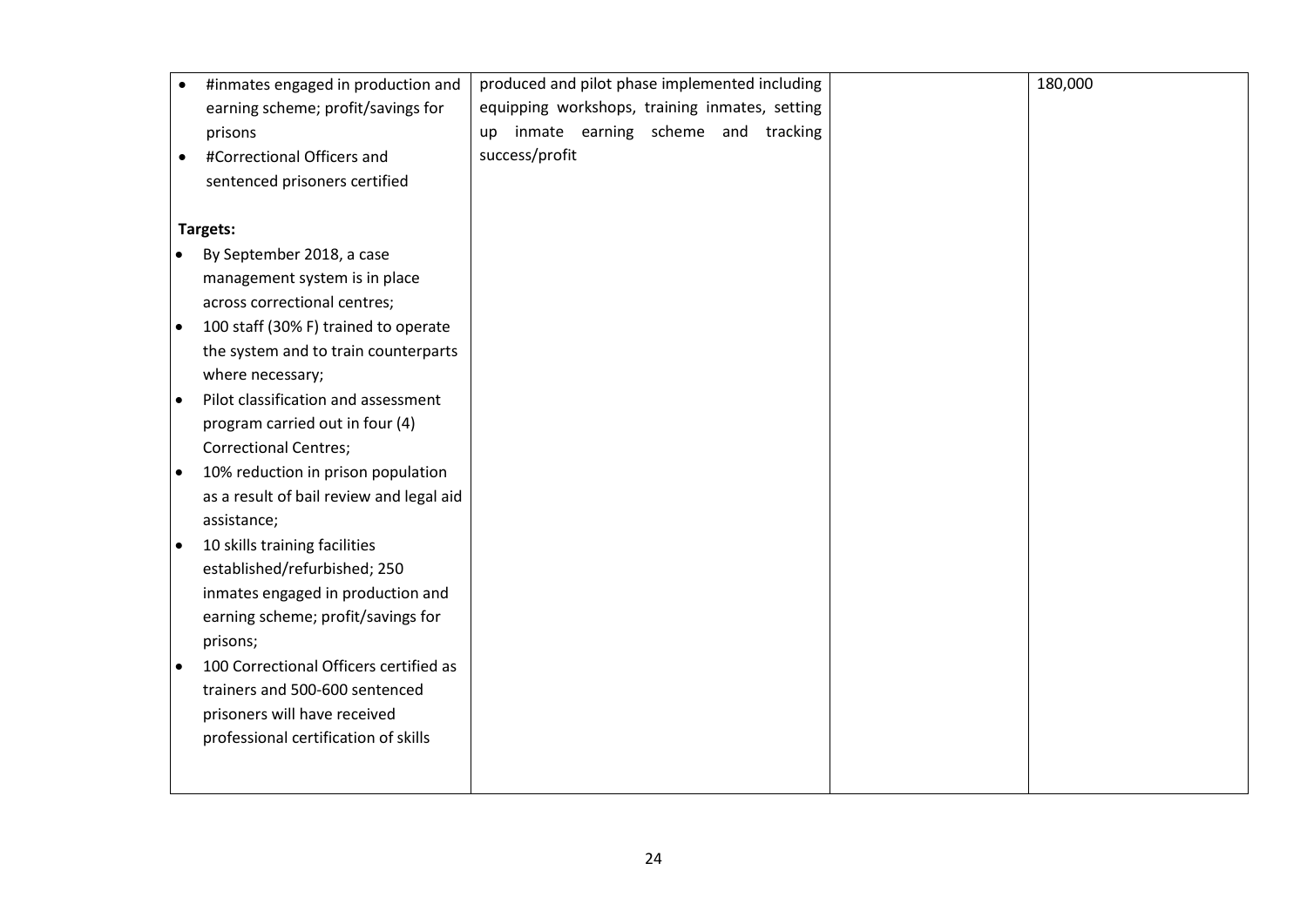# **Output 2: Capacity of SLCS staff strengthened to ensure the welfare of inmates and the safety and security of society**

| <b>Baseline:</b>                                                                                                                                                                                                                                                                                                                                                                                                                                                                                                                                                                                                                 | Activity Result 2.1. Capacity of the SLCS staff to                                                                                                                                                                                                                                                                                                                                                                                                                                                                                 | <b>UNDP</b>                                      |                                                                                                                                                                                                                                                                                                                                                                                                                                                                                      |
|----------------------------------------------------------------------------------------------------------------------------------------------------------------------------------------------------------------------------------------------------------------------------------------------------------------------------------------------------------------------------------------------------------------------------------------------------------------------------------------------------------------------------------------------------------------------------------------------------------------------------------|------------------------------------------------------------------------------------------------------------------------------------------------------------------------------------------------------------------------------------------------------------------------------------------------------------------------------------------------------------------------------------------------------------------------------------------------------------------------------------------------------------------------------------|--------------------------------------------------|--------------------------------------------------------------------------------------------------------------------------------------------------------------------------------------------------------------------------------------------------------------------------------------------------------------------------------------------------------------------------------------------------------------------------------------------------------------------------------------|
| Archaic prisons rules still in place but<br>process of drafting new correctional<br>rules started with methodology<br>agreed but additional resources and<br>expertise required;<br>No basic human rights audit<br>conducted;<br>Limited access to healthcare by<br>inmates especially vulnerable and<br>adamant the poor;<br>Lack of infrastructure and basic<br>materials and equipment for the<br>provision of primary healthcare;<br>Limited number of dedicated<br>counsellors and social workers in<br>place to assist in reformation and<br>rehabilitation of inmates;<br>Indicators:<br>New Correctional Rules developed | uphold human rights of inmates is improved<br>Action 2.1.1. Support the SLCS and partners to<br>draft the new Correctional Rules in compliance<br>with international standards and train officers<br>for implementation<br>Action 2.1.2. Support SLCS to carry out human<br>rights audit of facilities (including a South-South<br>Exchange) and develop<br>action<br>plan for<br>improvement<br>Action 2.1.3. Health and Wellbeing of Inmates<br>improved<br>Action 2.1.4. Provision of healthcare equipment<br>to prison clinics | <b>SLCS</b><br><b>MOJ</b><br>CSOs<br><b>MOHS</b> | Consultant/ UN JCSC; DSA,<br>Expenses <sup>29</sup> : 75,000<br>Participant travel, per diem:<br>10,000<br>Training expenses: 5,000<br>Dissemination: 10,000<br>Flight tickets and Visas X 7<br>Participants: 18,000<br>Per diems & others: 19,000<br>Consultant expenses for HR<br><b>Audit Action Plan</b><br>development &<br>Implementation: 65,000<br>Refurbishment of SLCS clinics<br>& Briefing Note: 152,000<br>Healthcare equipment:<br>90,000<br>Training by expert 30,000 |
| (Yes/No);<br># correctional facilities benefitting<br>from human right audit exercise;<br>% inmates having access to basic<br>health care services within                                                                                                                                                                                                                                                                                                                                                                                                                                                                        | Action 2.1.5. Provide Training to SLCS<br>Counsellors and Social Workers to establish and<br>implement Treatment Programs for the well-<br>being and Rehabilitation of Inmates                                                                                                                                                                                                                                                                                                                                                     |                                                  | <b>Rehabilitation Programs:</b><br>65,000                                                                                                                                                                                                                                                                                                                                                                                                                                            |

<sup>&</sup>lt;sup>29</sup> Combined expert support, Ghana Retired Correctional Director Ms. Matilda Baffour and DPKO Justice and Corrections Standing Capacity (JCSC) experts based in Brindisi, Italy.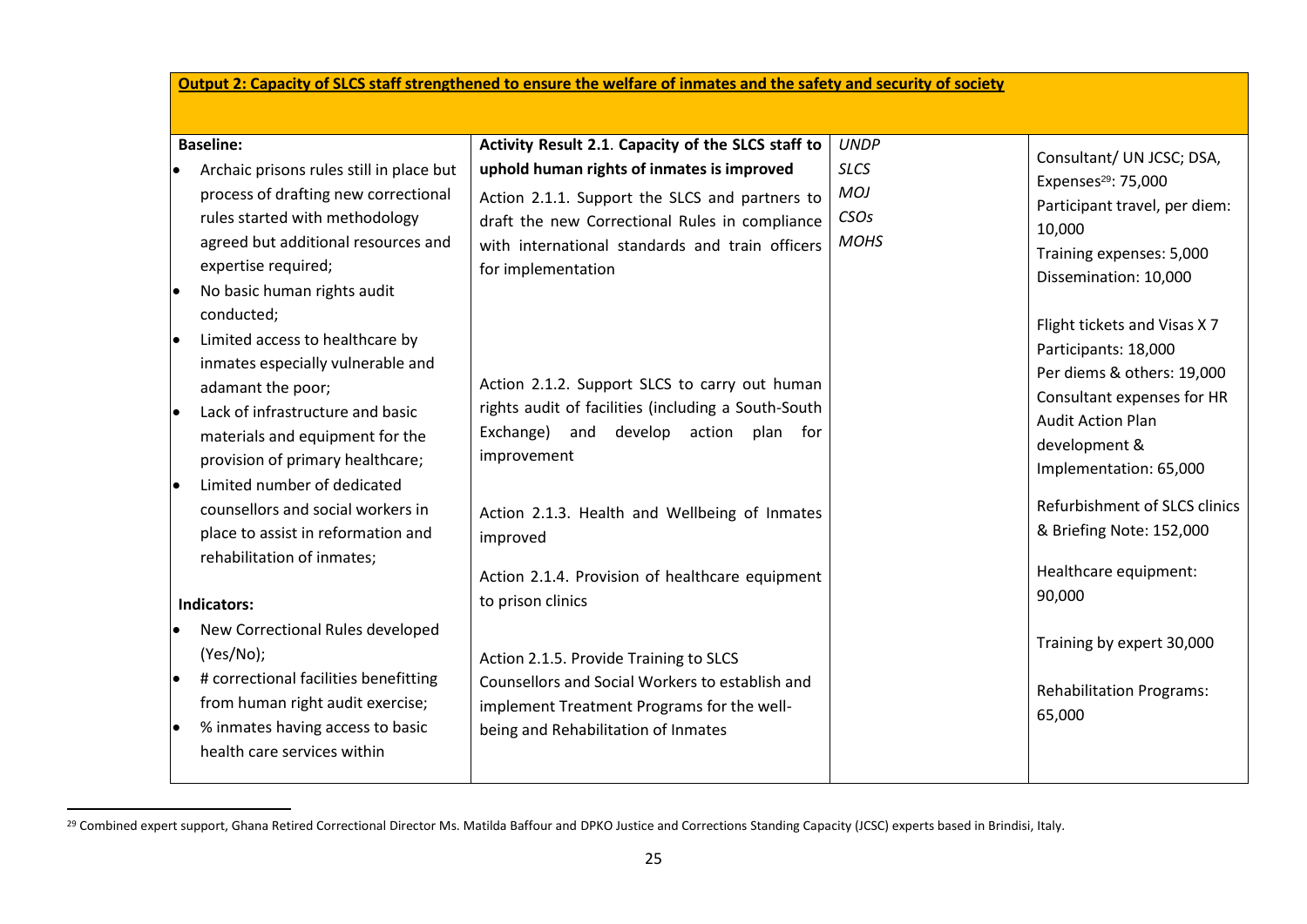| <b>Correctional facilities;</b>                        |  |               |
|--------------------------------------------------------|--|---------------|
| # new counsellors and social workers<br>$\bullet$      |  |               |
| recruited and capacitated for the                      |  |               |
| reformation and rehabilitation of                      |  |               |
| inmates;                                               |  |               |
| Targets:                                               |  |               |
| New correctional rules developed                       |  |               |
| and consistently applied by the SLCS;                  |  |               |
| 4 correctional facilities are audited;<br>$\bullet$    |  |               |
| 70 % of inmates have access to<br>lo                   |  |               |
| improved healthcare services within                    |  |               |
| 7 correctional facilities;                             |  |               |
| Capacity and skills of 40 staff<br>$\bullet$           |  |               |
| improved in human rights                               |  |               |
| approaches to healthcare and                           |  |               |
| treatment of inmates;                                  |  |               |
| 30 counsellors and 30 social workers<br>l.             |  |               |
| recruited and capacitated for the                      |  |               |
| reformation and rehabilitation of                      |  |               |
| inmates.                                               |  |               |
| <b>Output 3 - Effective Project Management ensured</b> |  |               |
| Project Management and oversight;                      |  | 36,240        |
| Admin Support; transport;                              |  |               |
| Communications, M&E                                    |  |               |
| GMS (New Project - 8%)                                 |  | 83,760        |
| <b>Total Resources (for 27 Months)</b>                 |  | USD 1,500,000 |
|                                                        |  |               |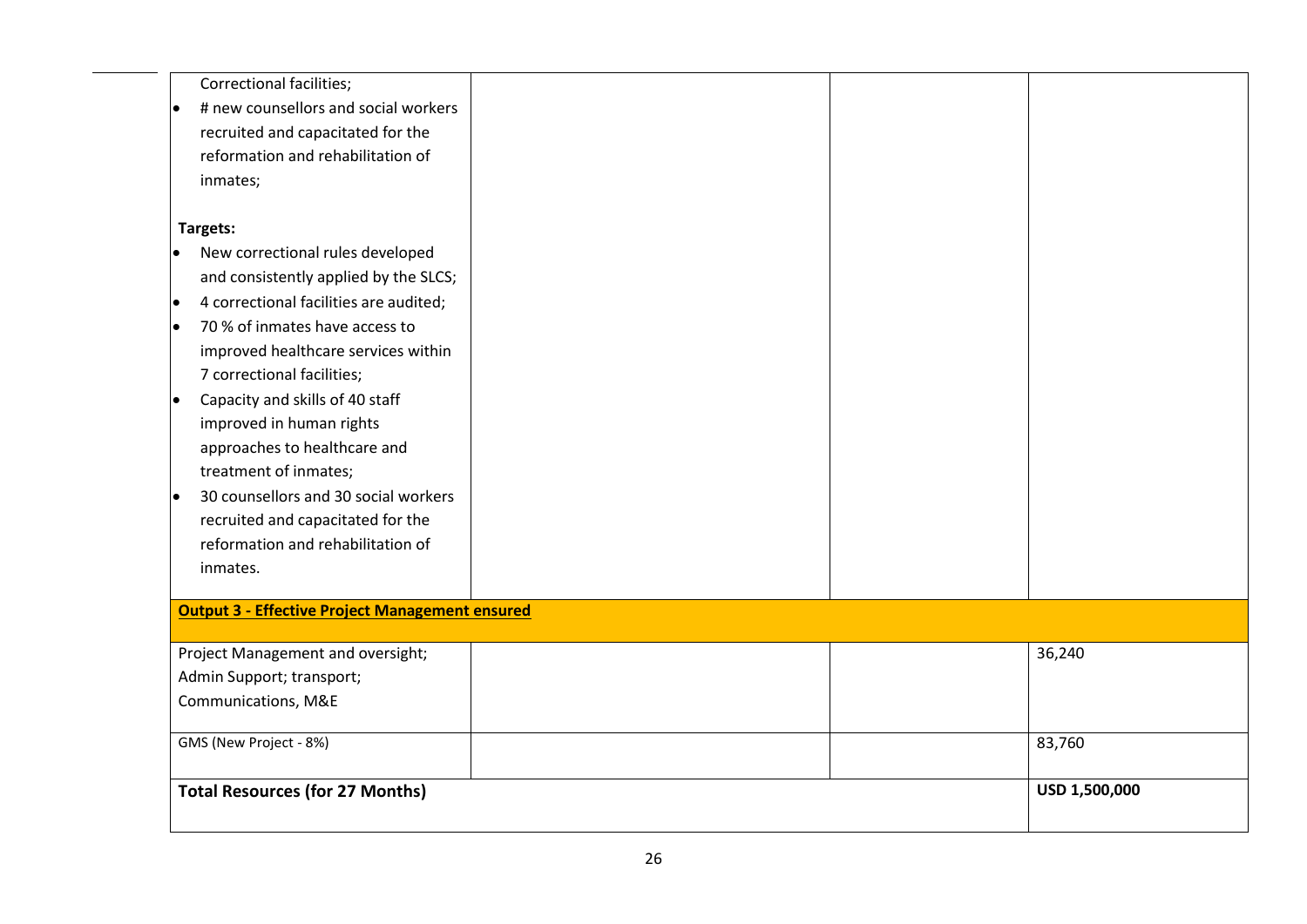# **III. RISK LOG**

| #              | <b>Description</b> | <b>Category</b> | <b>Probability (P)and</b> | <b>Counter measures / Management</b>        | Owner       | <b>Author</b> | <b>Date</b>       | Last          | <b>Status</b> |
|----------------|--------------------|-----------------|---------------------------|---------------------------------------------|-------------|---------------|-------------------|---------------|---------------|
|                |                    |                 | Impact (I)                | response                                    |             |               | <b>Identified</b> | <b>Update</b> |               |
| $\mathbf{1}$   | Delay in           | Operational     | P: Medium                 | The project in the development phase        | <b>SLCS</b> | Program       | <b>June 2016</b>  |               |               |
|                | programme          |                 | I: Medium                 | will ensure adequate implementation         | <b>UNDP</b> | Team          |                   |               |               |
|                | kick-off due to    |                 |                           | structures are in place; in addition, steps |             |               |                   |               |               |
|                | inability to       |                 |                           | have been taken to ensure requisite         |             |               |                   |               |               |
|                | identify           |                 |                           | expertise is in place and resource persons  |             |               |                   |               |               |
|                | suitable           |                 |                           | would be mobilized within the SLCS          |             |               |                   |               |               |
|                | experts            |                 |                           | senior management                           |             |               |                   |               |               |
| $\overline{2}$ | Short fall in      | Financial       | P: Low                    | UNDP has started internal discussions to    | <b>UNDP</b> | Program       | June 2016         |               |               |
|                | funding for this   |                 | I: Medium                 | ensure additional funding is secured with   | <b>SLCS</b> | Team          |                   |               |               |
|                | initiative         |                 |                           | available UNDP Core and BPPS resources      |             |               |                   |               |               |
|                |                    |                 |                           | for 2017 and 2018 to complement             |             |               |                   |               |               |
|                |                    |                 |                           | shortfall                                   |             |               |                   |               |               |
| $\overline{3}$ | Program might      | Political/Fina  | P: High                   | Measures have been developed to ensure      | <b>SLCS</b> | Program       | June 2016         |               |               |
|                | not be             | ncial           | I: High                   | that donor contributions are directed       | <b>UNDP</b> | Team          |                   |               |               |
|                | sustained due      |                 |                           | toward achieving optimum success; in        |             |               |                   |               |               |
|                | to donor driven    |                 |                           | addition, the design phase of the           |             |               |                   |               |               |
|                | support to the     |                 |                           | program has taken into account the need     |             |               |                   |               |               |
|                | <b>SLCS</b>        |                 |                           | for all processes to be driven and owned    |             |               |                   |               |               |
|                |                    |                 |                           | by local counterparts with emphasis on      |             |               |                   |               |               |
|                |                    |                 |                           | developing national capacities for long     |             |               |                   |               |               |
|                |                    |                 |                           | term engagement and use                     |             |               |                   |               |               |

The following are potential risks associated with the implementation of the programme: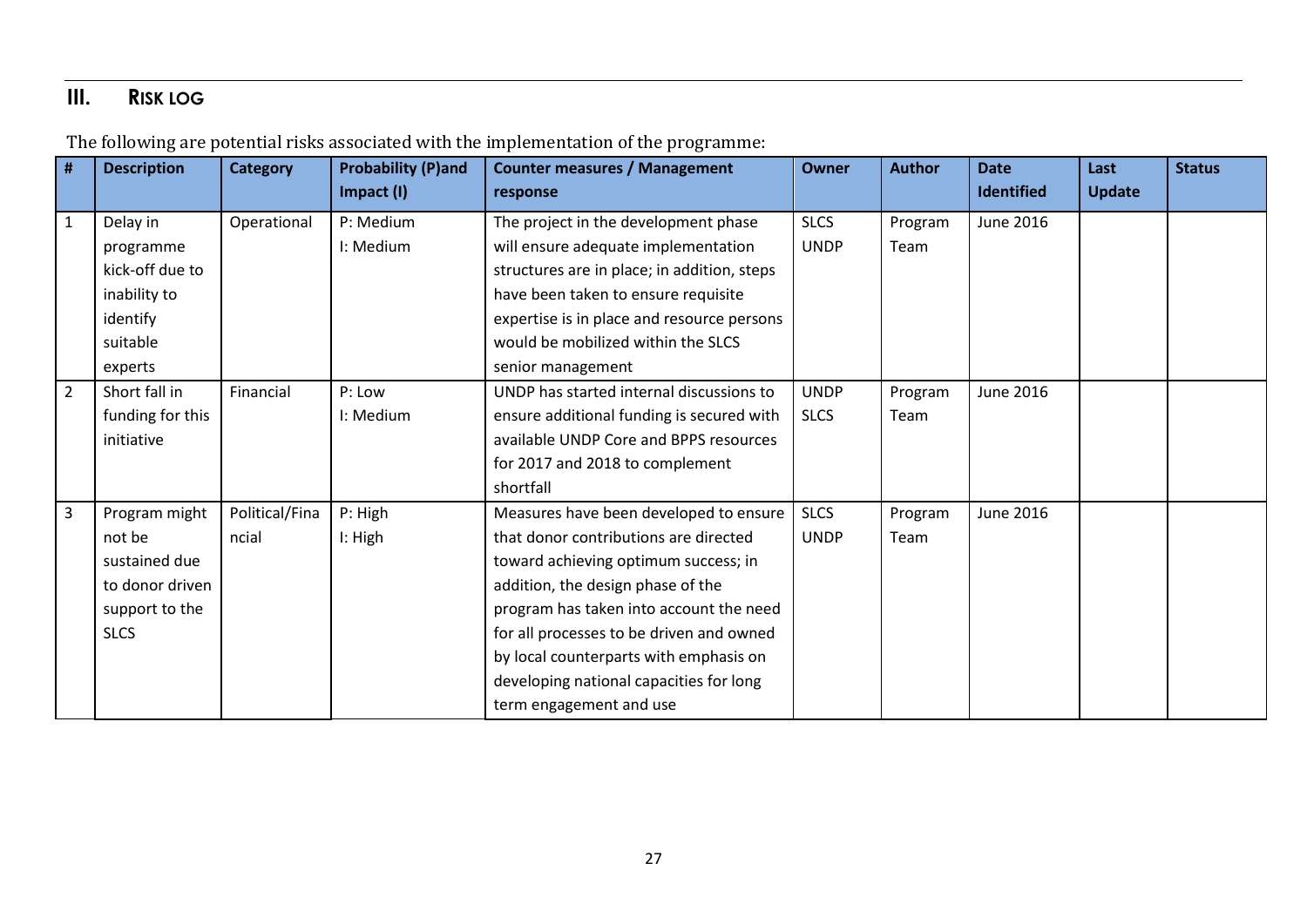| # | <b>Description</b>                                                                                          | <b>Category</b>              | <b>Probability (P)and</b><br>Impact (I) | <b>Counter measures / Management</b><br>response                                                                                                                                                                                                                                                       | <b>Owner</b>               | <b>Author</b>   | <b>Date</b><br><b>Identified</b> | Last<br><b>Update</b> | <b>Status</b> |
|---|-------------------------------------------------------------------------------------------------------------|------------------------------|-----------------------------------------|--------------------------------------------------------------------------------------------------------------------------------------------------------------------------------------------------------------------------------------------------------------------------------------------------------|----------------------------|-----------------|----------------------------------|-----------------------|---------------|
| 4 | Multiple needs<br>to be met,<br>which can be<br>an obstacle to<br>project success                           | Operational<br>and Strategic | P: Medium<br>I: Medium                  | The project is designed building on the<br>findings of the assessment of the SLCS<br>and in due consultation with SLCS senior<br>management and staff to ensure<br>prioritization. The flexibility of the project<br>would ensure continuous engagement to<br>make sure project is adapted to meet any | <b>SLCS</b><br><b>UNDP</b> | Program<br>Team | <b>June 2016</b>                 |                       |               |
|   |                                                                                                             |                              |                                         | changes in the context in the course of<br>implementation                                                                                                                                                                                                                                              |                            |                 |                                  |                       |               |
| 5 | Conflict in the<br>applicable<br>financial<br>policies and<br>guidelines in<br>the course of<br>the project | Financial                    | P: Low<br>I: High                       | Ample consultations have been held<br>between UNDP Project Team and SLCS<br>Senior Management with details<br>provided as to the application of UNDP<br>financial policies and guidelines in the<br>course of the project which are also in<br>line with UNCT arrangements                             | <b>SLCS</b><br><b>UNDP</b> | Program<br>Team | <b>July 2016</b>                 |                       |               |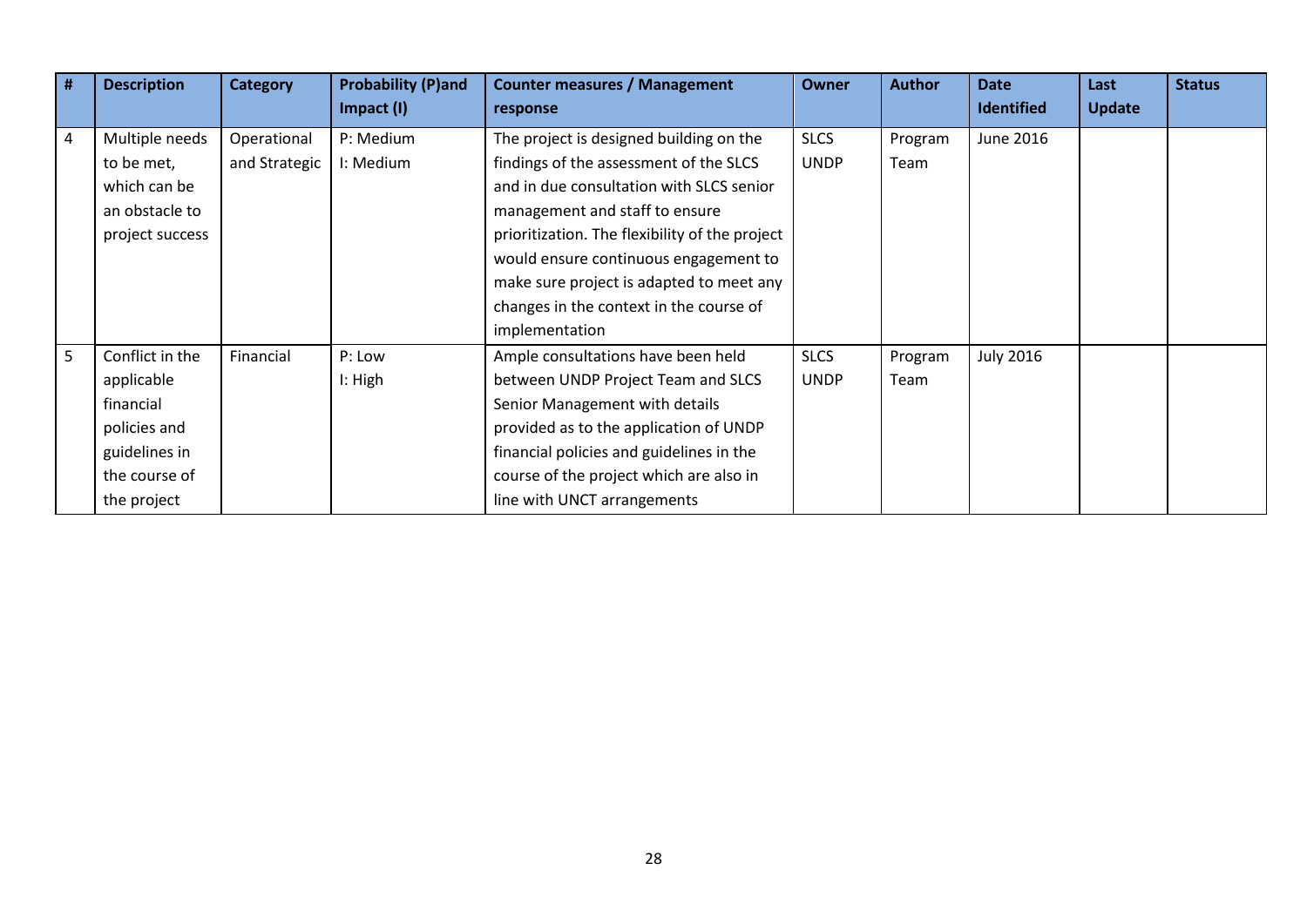# **IV. DETAILED BUDGET**

| <b>UNDP Sierra Leone</b>                                                                                                                   |                                                                                                                                            |        |               |               |              |                |        |                          |  |
|--------------------------------------------------------------------------------------------------------------------------------------------|--------------------------------------------------------------------------------------------------------------------------------------------|--------|---------------|---------------|--------------|----------------|--------|--------------------------|--|
|                                                                                                                                            | PROPOSAL BUDGET- FOR THE INTERNATIONAL BUREAU OF NARCOTICS AND LAW ENFORCEMENT AFFAIRS (INL)/US State Department                           |        |               |               |              |                |        |                          |  |
|                                                                                                                                            |                                                                                                                                            |        |               |               |              |                |        |                          |  |
| Proposal Title: From Prisons to Corrections: "Promoting Institutional Reform of the Sierra Leone Correctional Services"                    |                                                                                                                                            |        |               |               |              |                |        |                          |  |
| Funders: INL, UNDP TRAC and BPPS funds                                                                                                     |                                                                                                                                            |        |               |               |              |                |        |                          |  |
|                                                                                                                                            | Project Duration: 27 Months - Expected Starting Date: 1 October 2016; Expected Ending Date: 31 December, 2018                              |        |               |               |              |                |        |                          |  |
| <b>Action</b>                                                                                                                              | <b>Brief Description</b>                                                                                                                   | Year 1 | <b>YEAR 2</b> | <b>YEAR 3</b> | <b>Total</b> | <b>INL</b>     |        |                          |  |
|                                                                                                                                            |                                                                                                                                            |        |               |               |              | <b>Support</b> |        | <b>UNDP Contribution</b> |  |
| Output 1 - Institutional Capacity of Correctional Facilities is improved in accordance with International<br><b>Human Rights Standards</b> |                                                                                                                                            |        |               |               |              |                | Year 1 | Year 2                   |  |
| <b>Place to effectively classify Detainees and Inmates</b>                                                                                 | Activity Result 1.1: Case Management System in Place in selected Correctional Facilities, and Process in                                   |        |               |               |              |                |        |                          |  |
| Action 1.1.1: Support the SLCS<br>to establish an effective<br>detainee/prisoner file and case<br>management system (including             | DSA Int./Nat. Consultant                                                                                                                   |        | 8,000         | 5,000         | 13,000       | 5,000          |        | 8,000                    |  |
|                                                                                                                                            | DSA UN JCSC from Brindisi /<br><b>UNODC</b>                                                                                                |        | 15,000        | 10,000        | 25,000       | 25,000         |        |                          |  |
| needs Assessment on CMS                                                                                                                    | Nat. Consultant Fee                                                                                                                        |        | 7,000         | 5,000         | 12,000       | 10,000         |        | 2,000                    |  |
| across all correctional facilities)                                                                                                        | Int./Nat. Consultants flight<br>tickets and in-country Travels                                                                             |        | 5,000         | 5,000         | 10,000       | 10,000         |        |                          |  |
|                                                                                                                                            | <b>Training Venue Cost</b>                                                                                                                 |        | 1,000         | 1,000         | 2,000        |                |        |                          |  |
|                                                                                                                                            | <b>Accommodation Participants</b>                                                                                                          |        | 2,500         | 5,000         | 7,500        | 15,000         |        |                          |  |
|                                                                                                                                            | <b>Transport Participants</b>                                                                                                              |        | 1,500         | 4,000         | 5,500        |                |        |                          |  |
|                                                                                                                                            | Stationery, Printing                                                                                                                       |        | 2,500         | 2,500         | 5,000        | 5,000          |        |                          |  |
|                                                                                                                                            | ICT Equipment for CMS:<br>Software: Software Developers<br>and Cloud Services; Hardware:<br>10 Printers, 10 Scanners, 20<br><b>Tablets</b> |        | 53,000        | 20,000        | 73,000       | 50,000         | 13,000 | 10,000                   |  |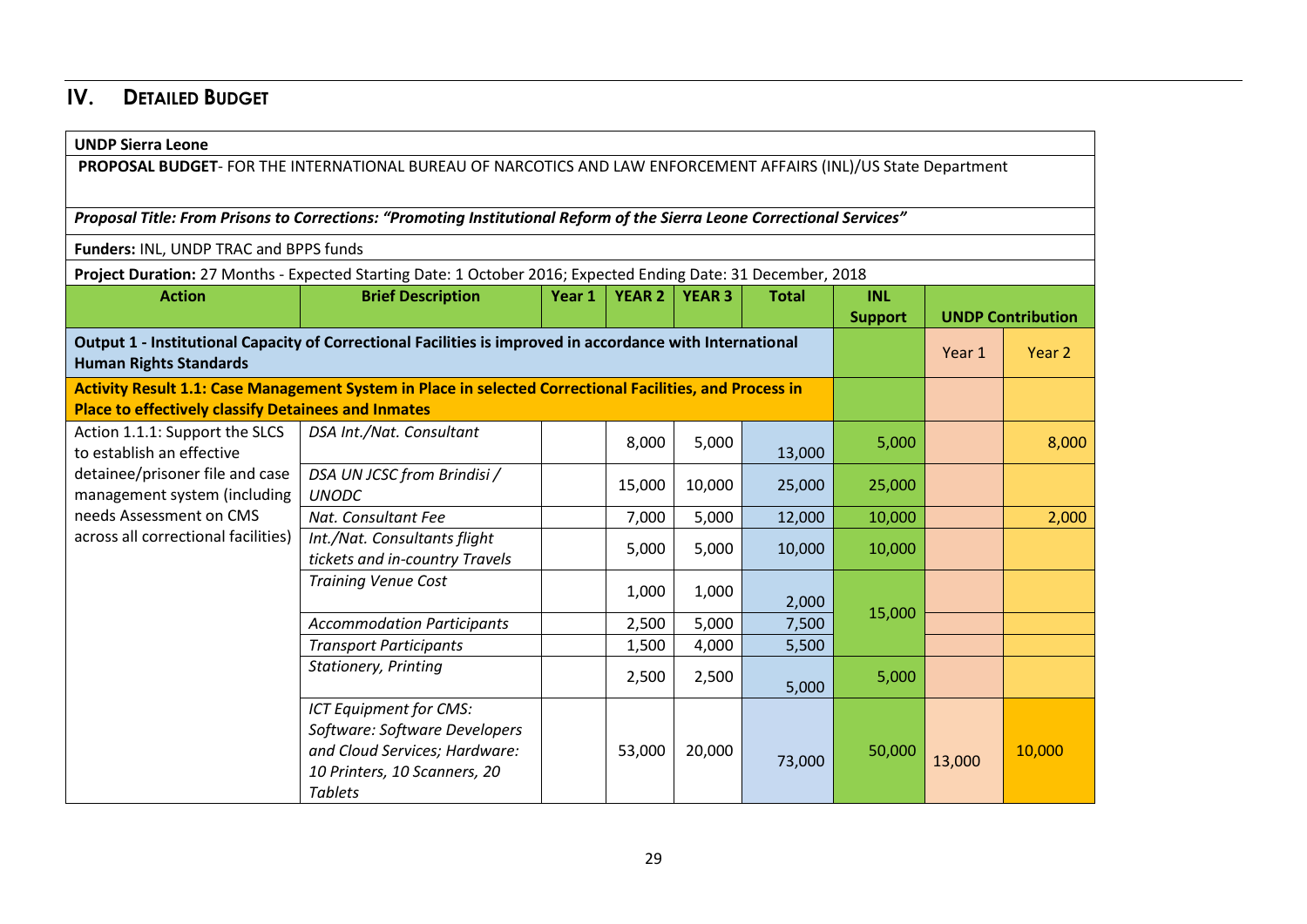| Action 1.1.2: Carry out Pilot<br><b>Classification and Assessment</b><br>of inmates at Port Loko,                                           | Flight Tickets - Int. Consultants                                                                                                                                            |         | 6,000  |        | 6,000  | 6,000  |        |        |
|---------------------------------------------------------------------------------------------------------------------------------------------|------------------------------------------------------------------------------------------------------------------------------------------------------------------------------|---------|--------|--------|--------|--------|--------|--------|
| Mafanta, Magburaka and<br><b>Kenema Correctional Centres</b>                                                                                | In-country Travel Costs Int./Nat.<br><b>Consultant and SLCS Personnel</b>                                                                                                    |         | 4,000  |        | 4,000  | 4,000  |        |        |
| including production of best<br>practices manual to roll-out in<br>all Correctional Facilities                                              | DSA and Fees Int./Nat.<br>Consultants                                                                                                                                        |         | 10,000 |        | 10,000 | 10,000 |        |        |
|                                                                                                                                             | Production and popularization<br>of Best Practices Manual<br>(Editing, Printing, Launching,<br>Media)                                                                        |         | 5,000  |        | 5,000  | 5,000  |        |        |
|                                                                                                                                             | 178,000                                                                                                                                                                      | 145,000 | 13,000 | 20,000 |        |        |        |        |
|                                                                                                                                             | Activity Result 1.2: Correctional facilities are decongested and equipped to provide services for the<br><b>Inmate Population to ensure their Reintegration into Society</b> |         |        |        |        |        |        |        |
| Action 1.2.1: Undertake<br>Bail/case review exercise<br>(Prison Courts) and Legal Aid<br>Scheme to reduce inmate<br>congestion/overcrowding | Letter of Agreement (LOA) with<br>Ministry of Justice and Judiciary<br>$(2)$ 30                                                                                              |         | 30,000 | 30,000 | 60,000 | 20,000 | 25,000 | 15,000 |
|                                                                                                                                             | Micro Capital Grant (MCG) with<br>NGO Legal Aid providers (2)                                                                                                                |         | 40,000 | 40,000 | 80,000 | 45,000 | 35,000 |        |
| Action 1.2.2.: Develop an<br><b>Accommodation Master Plan</b><br>to determine actual Capacity                                               | Nat. Lead Consultant DSA                                                                                                                                                     | 2,000   |        |        | 2,000  | 2,000  |        |        |
| of each of the 17 Detention<br><b>Facilities Nationwide</b>                                                                                 | Nat. Lead Consultant Fees                                                                                                                                                    | 5,000   |        |        | 5,000  | 5,000  |        |        |

 $^{\rm 30}$  Sitting stipends for presiding judges and magistrates, stipends for police prosecutors, State Counsels and SLCS personnel, fuel for generators, transport refunds, courts running costs, legal aid to indigent *accused persons, logistical arrangements etc.*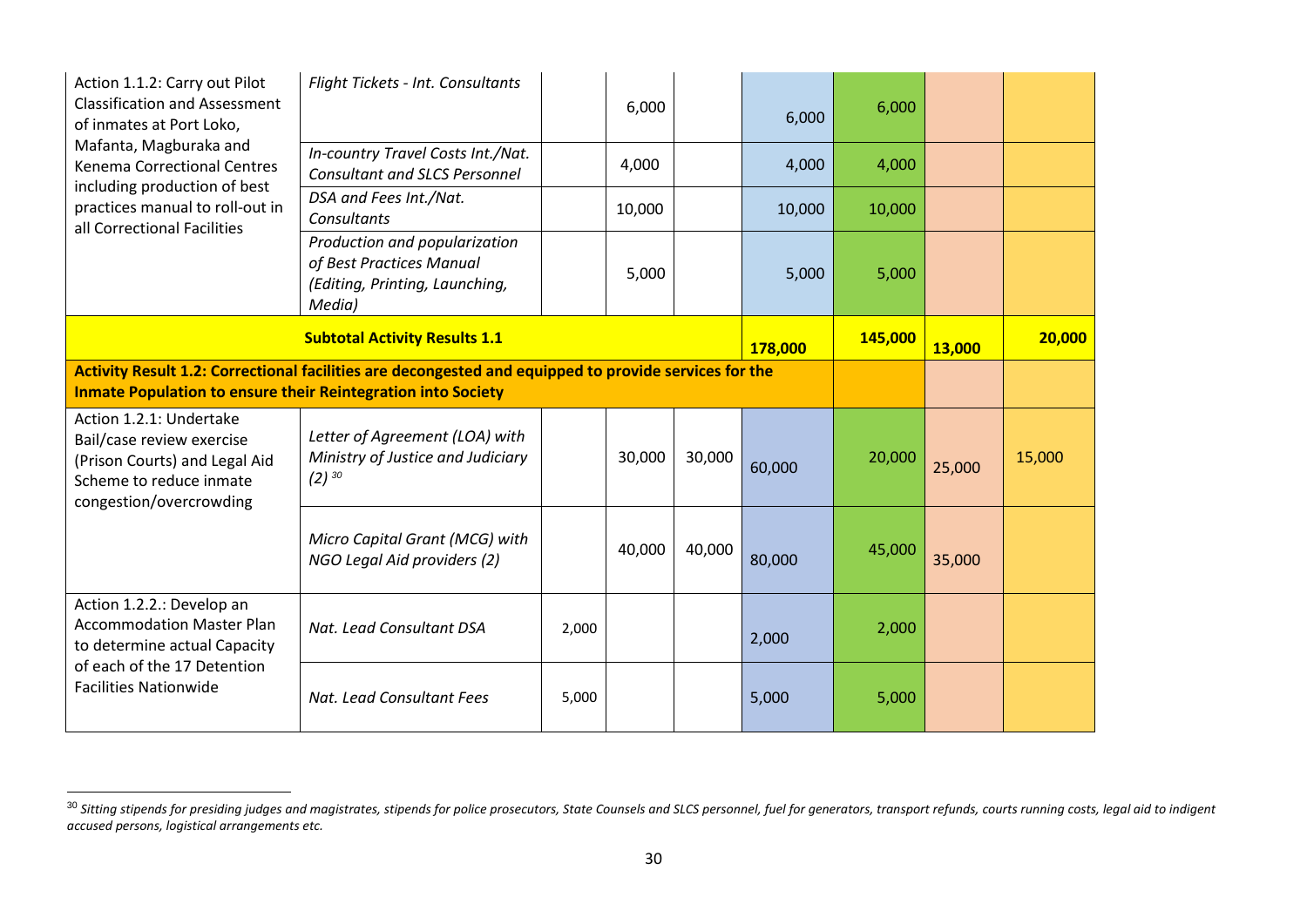|                                                                                             | Fuel for Visit to 17 Correctional<br>Facilities Nationwide by 6 Staff                                                                                                                                                     | 3,000 |        |        | 3,000   | 3,000  |        |        |
|---------------------------------------------------------------------------------------------|---------------------------------------------------------------------------------------------------------------------------------------------------------------------------------------------------------------------------|-------|--------|--------|---------|--------|--------|--------|
|                                                                                             | DSA for 6 Staff to 17<br><b>Correctional Facilities for 2</b><br>Nights                                                                                                                                                   | 5,000 |        |        | 5,000   |        |        | 5,000  |
| Action 1.2.3: Produce Industry<br>Master Plan for inmates and<br>implement pilot phase      | DSA and Fees Int./Nat.<br>Consultant                                                                                                                                                                                      |       | 20,000 |        | 20,000  | 10,000 | 10,000 |        |
| including equipping<br>workshops, identifying pilot                                         | DSA and Fuel SLCS Personnel                                                                                                                                                                                               |       | 5,000  |        | 5,000   |        |        | 5,000  |
| farm, training inmates, setting<br>up inmates earning scheme<br>and tracking success/profit | Industries Equipment (for<br>Carpentry, Metal, Shoe Making<br>& Mending, Plumbing<br>workshopsetc.); Infrastructure<br>Refurbishment; Establishment<br>of Profit Scheme (Account<br>Opening, Administration <sup>31</sup> |       | 50,000 | 50,000 | 100,000 | 80,000 | 20,000 |        |
|                                                                                             | MCG Agreement with NGO for<br>Pre-Release Training and<br>Certification of Inmates / Re-<br>integration support (small start-<br>up kids, support for re-<br>establishing family ties,<br>employment internship 32        |       | 30,000 | 35,000 | 65,000  | 30,000 | 5,000  | 30,000 |

 $^{31}$  Request made by INL to include a lump sum of \$100k. Actual list of equipment to be procured will be determined after the beginning of the project. INL will be consulted after the development of the equipment lists.

<sup>&</sup>lt;sup>32</sup>Request made by INL to include a lump sum of \$65k. This will serve as a more immediate measure (as many people released from prison sentences today – almost have nothing, no clothes, no start-up money, they might have lost their homes and would suffer from community stigma). We hope that the state can later take on this responsibility and the programme will push for this both through SLCS and NGOs. INL will be consulted after an assessment is taken and needs are identified.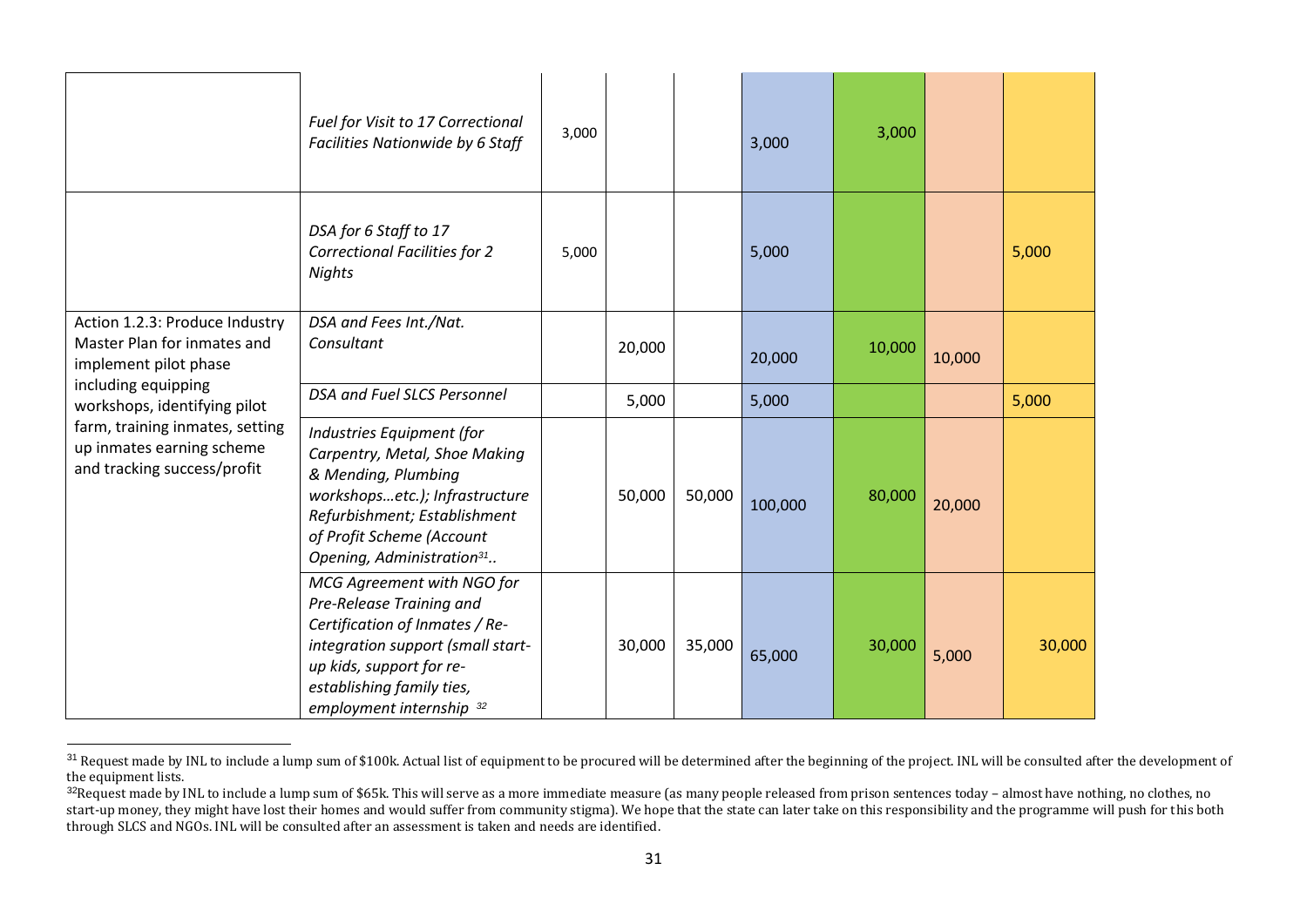| <b>Sub-Total Activity Result 1.2:</b>                                                                                            |                                                                                                                                          |       |        |        | 345,000 | 195,000 | 95,000 | 55,000 |
|----------------------------------------------------------------------------------------------------------------------------------|------------------------------------------------------------------------------------------------------------------------------------------|-------|--------|--------|---------|---------|--------|--------|
|                                                                                                                                  | <b>Total Output 1:</b>                                                                                                                   |       |        |        | 523,000 |         |        |        |
| Output 2: Strengthened Capacity of SLCS Staff to ensure the Welfare of Inmates and the Safety and<br><b>Security of Society</b>  |                                                                                                                                          |       |        |        |         |         |        |        |
|                                                                                                                                  | Activity Result 2.1: Capacity of the SLCS Staff improved to uphold Human Rights of Inmates                                               |       |        |        |         |         |        |        |
| Action 2.1.1: Support the SLCS<br>and partners to draft the new<br><b>Correctional Rules in</b><br>compliance with international | Flight Tickets UN Justice &<br><b>Corrections Standing Capacity</b><br>Support from Brindisi or HR<br><b>Expert Organisation / UNODC</b> | 3,000 | 5,000  | 10,000 | 18,000  |         |        | 18,000 |
| standards and train officers for                                                                                                 | <b>DSA UN JCSC Advisors</b>                                                                                                              | 7,000 | 10,000 | 15,000 | 32,000  | 30,000  |        | 2,000  |
| implementation                                                                                                                   | Flight Tickets Int. Consultant                                                                                                           |       | 3,000  | 5,000  | 8,000   | 8,000   |        |        |
|                                                                                                                                  | DSA and Fees Int. Consultant                                                                                                             |       | 7,000  | 10,000 | 17,000  | 17,000  |        |        |
|                                                                                                                                  | <b>Editing and Printing of new</b><br>Rules                                                                                              |       |        | 5,000  | 5,000   | 5,000   |        |        |
|                                                                                                                                  | Launching and Dissemination of<br>Rules                                                                                                  |       |        | 5,000  | 5,000   |         | 5,000  |        |
|                                                                                                                                  | <b>Stationery for Training</b>                                                                                                           |       |        | 3,000  | 3,000   |         | 3,000  |        |
|                                                                                                                                  | <b>Training Venue Cost</b>                                                                                                               |       |        | 2,000  | 2,000   |         | 2,000  |        |
|                                                                                                                                  | <b>DSA Participants</b>                                                                                                                  |       |        | 6,000  | 6,000   |         | 6,000  |        |
|                                                                                                                                  | <b>Transport Participants</b>                                                                                                            |       |        | 4,000  | 4,000   |         | 4,000  |        |
| Action 2.1.2: Support SLCS to<br>carry out human rights audit of                                                                 | Exchange visit (Flights X 7<br>Participants, Visa Costs)                                                                                 |       | 16,000 |        | 16,000  | 16,000  |        |        |
| facilities (including South-<br>South Exchange) and develop<br>and implement an Action Plan<br>for improvement (including        | Visa Costs for 7 Participants                                                                                                            |       | 2,000  |        | 2,000   | 2,000   |        |        |
|                                                                                                                                  | <b>DSA Participants</b>                                                                                                                  |       | 17,000 |        | 17,000  | 17,000  |        |        |
| reorganization, establishment                                                                                                    | <b>Participants In-Country</b><br><b>Transport</b>                                                                                       |       | 2,000  |        | 2,000   | 2,000   |        |        |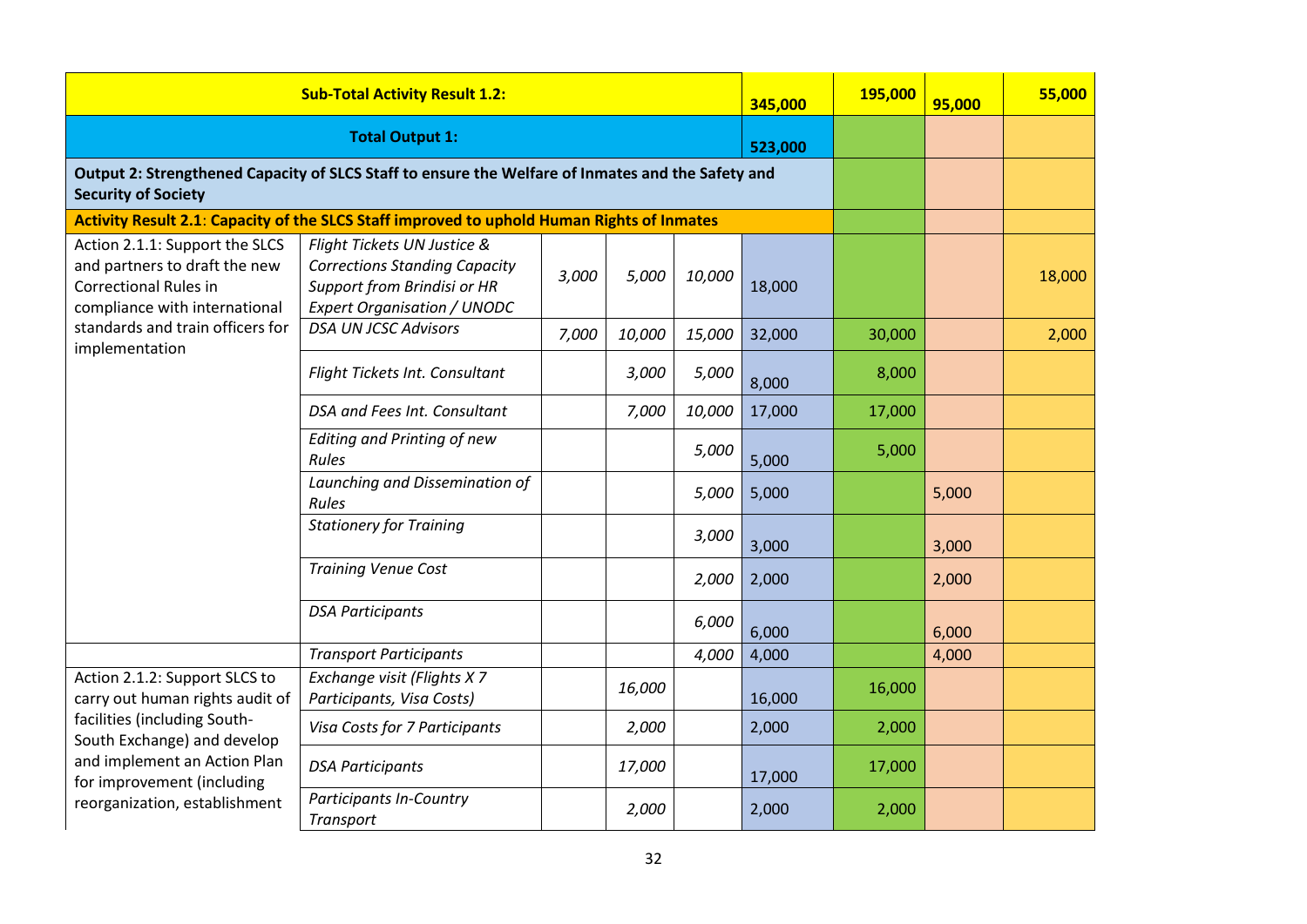| of new procedures for visit,<br>implementation of most key                                                                                                                                                      | <b>Expert costs Fees</b>                                                                                                                           | 8,000  | 4,000  | 12,000  | 12,000 |        |        |
|-----------------------------------------------------------------------------------------------------------------------------------------------------------------------------------------------------------------|----------------------------------------------------------------------------------------------------------------------------------------------------|--------|--------|---------|--------|--------|--------|
| overriding<br>recommendationsetc.)                                                                                                                                                                              | <b>Other Trip Expenses</b>                                                                                                                         | 2,000  | 1,000  | 3,000   | 3,000  |        |        |
|                                                                                                                                                                                                                 | Flight Tickets Int. Consultant,<br>Carry out HR Audit and Develop<br><b>Action Plan</b>                                                            | 3,000  | 3,000  | 6,000   | 1,000  | 5,000  |        |
|                                                                                                                                                                                                                 | DSA and Fees Int. Consultant HR<br>Audit                                                                                                           | 17,000 | 7,000  | 24,000  | 19,000 |        | 5,000  |
|                                                                                                                                                                                                                 | Implementation of key<br><b>Recommendations of Action</b><br>Plan                                                                                  | 20,000 | 15,000 | 35,000  | 20,000 | 5,000  | 10,000 |
| Action 2.1.3: Improve the<br>health and wellbeing of<br>inmates through the<br>refurbishment of existing<br>health clinics within five (5)<br>selected correctional facilities<br>on the criteria of population | Refurbishment of existing<br><b>Health Clinics (Electricals,</b><br>Plumbing, Painting, Roofing,<br>and Construction of Drainages<br>$etc.$ ) $33$ | 90,000 | 60,000 | 150,000 | 60,000 | 50,000 | 40,000 |
| and develop a briefing note for<br>the Minister of Internal Affairs                                                                                                                                             | Preparation of Briefing Note for<br><b>MIA</b>                                                                                                     | 1,000  |        | 1,000   |        | 1,000  |        |
| in order to argue for<br>realignment of health<br>responsibilities for prisons                                                                                                                                  | Media                                                                                                                                              | 1,000  |        | 1,000   |        | 1,000  |        |

 $33$  Request made by INL to include a lump sum of \$150k. Actual list of equipment to be procured will be determined after the project has begun. INL will be consulted after the development of the equipment list.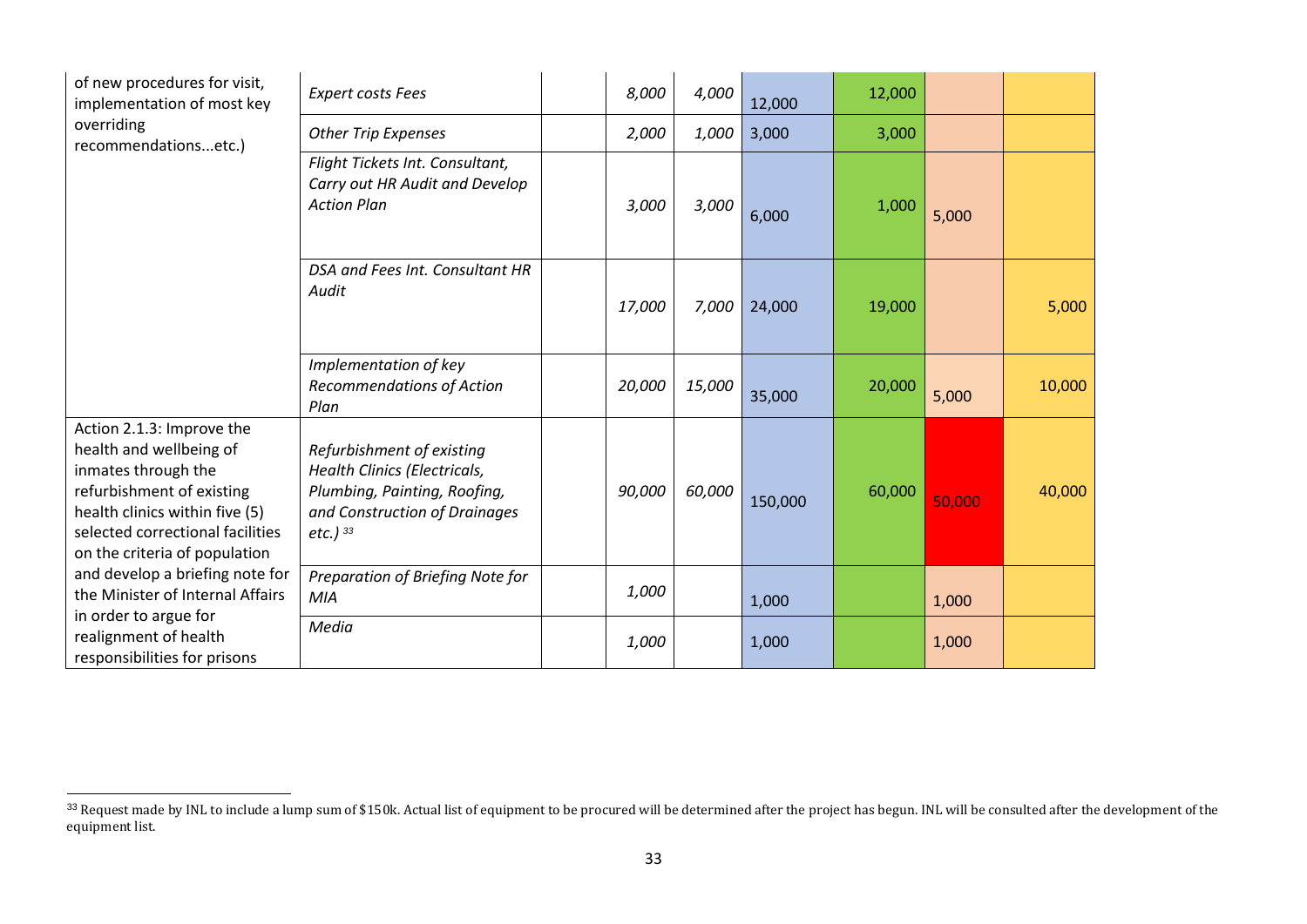| Action 2.1.4: Provision of<br>Healthcare Equipment and<br><b>Consumables to Prison Clinics</b>                      | <b>Purchase of Healthcare</b><br>Equipment for 5 populated<br><b>Detention Facilities</b> <sup>34</sup> | 50,000    | 40,000  | 90,000  | 60,000  | 20,000 | 10,000 |
|---------------------------------------------------------------------------------------------------------------------|---------------------------------------------------------------------------------------------------------|-----------|---------|---------|---------|--------|--------|
| Action 2.1.5: Provide Training<br>to SLCS Counsellors and Social<br>Workers to establish and<br>implement Treatment | Int. Consultants Flight Tickets to                                                                      | 4,000     | 4,000   | 8,000   | 8,000   |        |        |
| Programs for the well-being<br>and Rehabilitation of Inmates                                                        | DSA and Fees Int. Consultant to<br>develop and establish<br><b>Curriculum for Rehab of Inmates</b>      | 16,000    | 11,000  | 27,000  | 2,000   | 10,000 | 15,000 |
|                                                                                                                     | <b>Stationery, Training of Social</b><br><b>Workers and Counsellors</b>                                 | 5,000     | 5,000   | 10,000  | 5,000   | 5,000  |        |
|                                                                                                                     | <b>Training Venue</b>                                                                                   | 5,000     | 5,000   | 10,000  |         | 5,000  | 5,000  |
|                                                                                                                     | <b>Printing of Curriculum</b>                                                                           | 5,000     | 5,000   | 10,000  |         | 5,000  | 5,000  |
|                                                                                                                     | 524,000                                                                                                 | 287,000   | 127,000 | 110,000 |         |        |        |
|                                                                                                                     | <b>Grand Total Direct Project Costs (Outputs 1 &amp; 2)</b>                                             | 1,047,000 |         |         |         |        |        |
| <b>Output 3 Effective Project Management Ensured</b>                                                                |                                                                                                         |           |         |         |         |        |        |
| Personnel (Costs over 2 years)                                                                                      | Rule of Law Specialist and INL<br>Project Manager 50 % (24<br>months IP Staff-P3 Level)                 | 110,000   | 110,000 | 220,000 | 220,000 |        |        |
|                                                                                                                     | National Rule of Law Officer 50<br>% (NOC-12 Months)                                                    | 9,420     | 9,420   | 18,840  | 18,840  |        |        |

<sup>&</sup>lt;sup>34</sup> Request made by INL to include a lump sum of \$90k. Actual list of equipment to be procured will be determined after the beginning of the project. INL will be consulted after the development of the equipment list.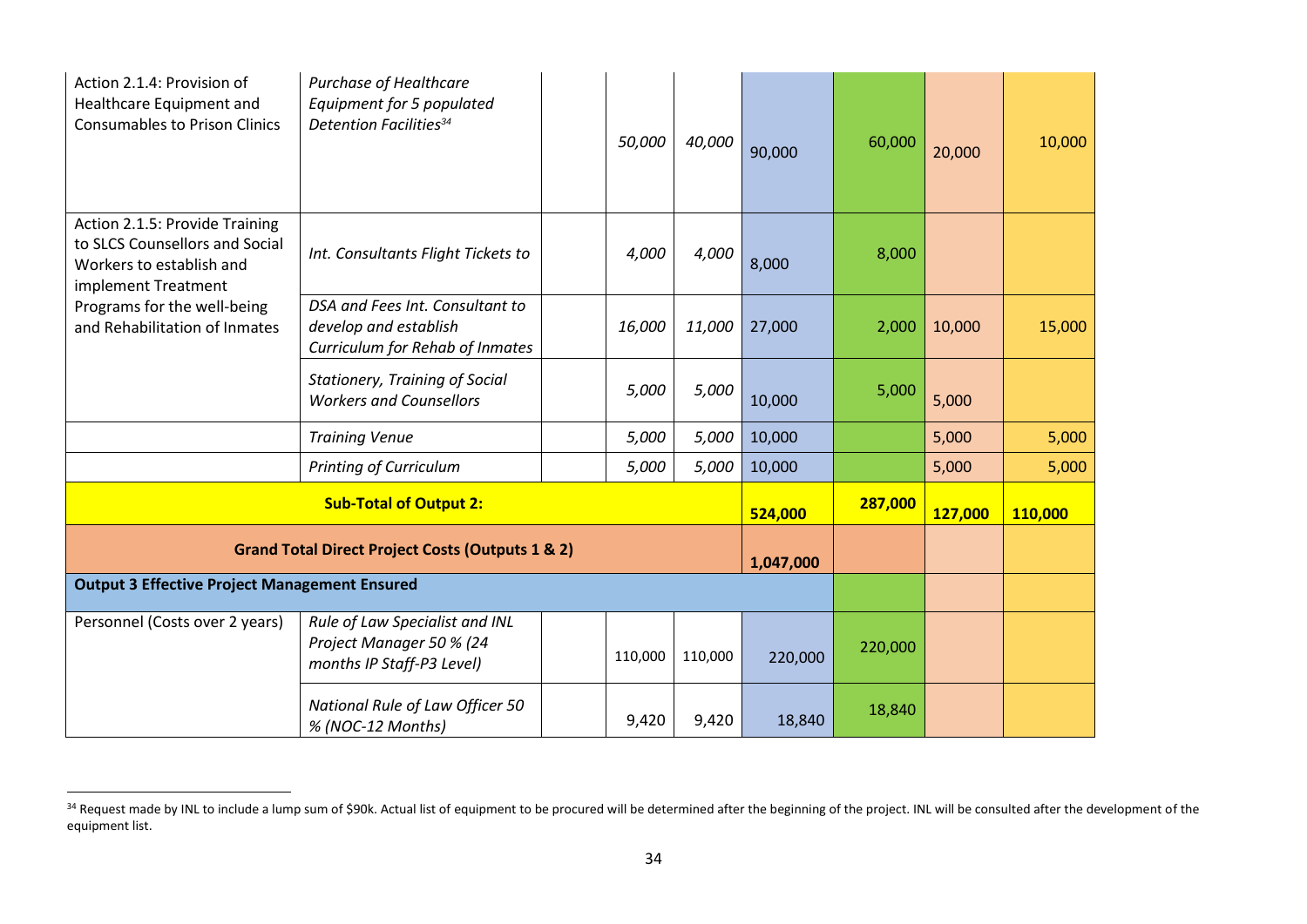|                                           | Programme Associate 50 %<br>(Service Contract-SC-12 Months)                       | 4,200     | 4,200   | 8,400   | 8,400  |  |  |
|-------------------------------------------|-----------------------------------------------------------------------------------|-----------|---------|---------|--------|--|--|
|                                           | International UN Volunteer,<br>50% (12 Months)                                    | 18,000    | 18,000  | 36,000  | 36,000 |  |  |
| Project Team Field Visits                 | Monitoring & Oversight                                                            | 6,000     | 6,000   | 12,000  | 12,000 |  |  |
| <b>Implementation Support</b><br>Services | Programme Oversight and<br>Management Cost,<br>Communication, Gender,<br>Security | 25,000    | 25,000  | 50,000  | 50,000 |  |  |
| M & E (2%)                                |                                                                                   | 12,000    | 12,000  | 24,000  | 24,000 |  |  |
| <b>Subtotal of Output 3</b>               |                                                                                   | 369,240   | 369,240 |         |        |  |  |
| <b>GMS (New Project - 8%)</b>             |                                                                                   | 83,760    | 83,760  |         |        |  |  |
| <b>GRAND TOTAL (USD \$)</b>               | 1,500,000                                                                         | 1,080,000 | 235,000 | 185,000 |        |  |  |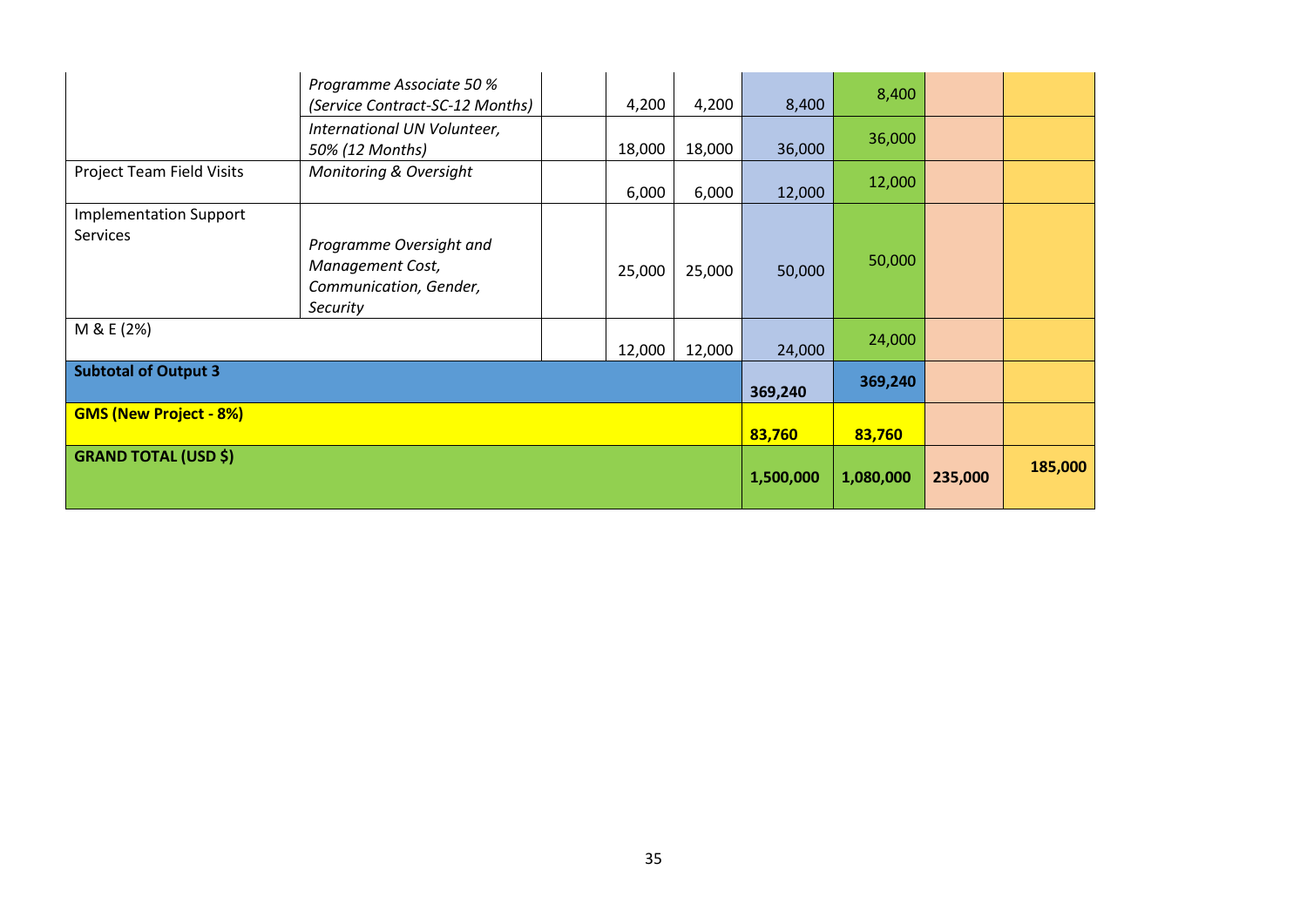# V. TIMELINES-INL PROPOSAL: FROM PRISONS TO CORRECTIONAL FACILITIES: "PROMOTING INSTITUTIONAL REFORMS IN THE SIERRA LEONE **CORRECTIONAL SERVICES**

| Output 1: Institutional capacity of Correctional Facilities is improved in accordance with International Human Rights Standards<br>Activity Result 1.1: Case Management system in place in selected Correctional Facilities and effective processes are well-established to classify detainees |     |      |     |     |     |     |     |     |      |     |     |     |     |     |     |                                                                                                                                                            |     |     |     |     |     |      |     |     |     |     |     |
|------------------------------------------------------------------------------------------------------------------------------------------------------------------------------------------------------------------------------------------------------------------------------------------------|-----|------|-----|-----|-----|-----|-----|-----|------|-----|-----|-----|-----|-----|-----|------------------------------------------------------------------------------------------------------------------------------------------------------------|-----|-----|-----|-----|-----|------|-----|-----|-----|-----|-----|
|                                                                                                                                                                                                                                                                                                |     |      |     |     |     |     |     |     |      |     |     |     |     |     |     |                                                                                                                                                            |     |     |     |     |     |      |     |     |     |     |     |
| <b>Activities</b>                                                                                                                                                                                                                                                                              |     | 2016 |     |     |     |     |     |     | 2017 |     |     |     |     |     |     |                                                                                                                                                            |     |     |     |     |     | 2018 |     |     |     |     |     |
|                                                                                                                                                                                                                                                                                                | Oct | Nov  | Dec | Jan | Feb | Mar | Apr | May | Jun  | Jul | Aug | Sep | Oct | Nov | Dec | Jan                                                                                                                                                        | Feb | Mar | Apr | May | Jun | Jul  | Aug | Sep | Oct | Nov | Dec |
| Action 1.1.1: Support to                                                                                                                                                                                                                                                                       |     |      |     |     |     |     |     |     |      |     |     |     |     |     |     |                                                                                                                                                            |     |     |     |     |     |      |     |     |     |     |     |
| the SLCS to establish an                                                                                                                                                                                                                                                                       |     |      |     |     |     |     |     |     |      |     |     |     |     |     |     |                                                                                                                                                            |     |     |     |     |     |      |     |     |     |     |     |
| effective                                                                                                                                                                                                                                                                                      |     |      |     |     |     |     |     |     |      |     |     |     |     |     |     |                                                                                                                                                            |     |     |     |     |     |      |     |     |     |     |     |
| detainee/prisoner file                                                                                                                                                                                                                                                                         |     |      |     |     |     |     |     |     |      |     |     |     |     |     |     |                                                                                                                                                            |     |     |     |     |     |      |     |     |     |     |     |
| and case management                                                                                                                                                                                                                                                                            |     |      |     |     |     |     |     |     |      |     |     |     |     |     |     |                                                                                                                                                            |     |     |     |     |     |      |     |     |     |     |     |
| system                                                                                                                                                                                                                                                                                         |     |      |     |     |     |     |     |     |      |     |     |     |     |     |     |                                                                                                                                                            |     |     |     |     |     |      |     |     |     |     |     |
| Action 1.1.2: Carry out                                                                                                                                                                                                                                                                        |     |      |     |     |     |     |     |     |      |     |     |     |     |     |     |                                                                                                                                                            |     |     |     |     |     |      |     |     |     |     |     |
| Pilot classification and                                                                                                                                                                                                                                                                       |     |      |     |     |     |     |     |     |      |     |     |     |     |     |     |                                                                                                                                                            |     |     |     |     |     |      |     |     |     |     |     |
| Assessment of inmates                                                                                                                                                                                                                                                                          |     |      |     |     |     |     |     |     |      |     |     |     |     |     |     |                                                                                                                                                            |     |     |     |     |     |      |     |     |     |     |     |
| and develop Best                                                                                                                                                                                                                                                                               |     |      |     |     |     |     |     |     |      |     |     |     |     |     |     |                                                                                                                                                            |     |     |     |     |     |      |     |     |     |     |     |
| <b>Practices Manual</b>                                                                                                                                                                                                                                                                        |     |      |     |     |     |     |     |     |      |     |     |     |     |     |     |                                                                                                                                                            |     |     |     |     |     |      |     |     |     |     |     |
|                                                                                                                                                                                                                                                                                                |     |      |     |     |     |     |     |     |      |     |     |     |     |     |     | Activity Result 1.2: Correctional Facilities are decongested and equipped to provide services for the inmate population to ensure reintegration to society |     |     |     |     |     |      |     |     |     |     |     |
|                                                                                                                                                                                                                                                                                                |     | 2016 |     |     |     |     |     |     | 2017 |     |     |     |     |     |     | 2018                                                                                                                                                       |     |     |     |     |     |      |     |     |     |     |     |
| <b>Activities</b>                                                                                                                                                                                                                                                                              | Oct | Nov  | Dec | Jan | Feb | Mar | Apr | May | Jun  | Jul | Aug | Sep | Oct | Nov | Dec | Jan                                                                                                                                                        | Feb | Mar | Apr | May | Jun | Jul  | Aug | Sep | Oct | Nov | Dec |
| Action 1.2.1: undertake                                                                                                                                                                                                                                                                        |     |      |     |     |     |     |     |     |      |     |     |     |     |     |     |                                                                                                                                                            |     |     |     |     |     |      |     |     |     |     |     |
| Bail/Case review                                                                                                                                                                                                                                                                               |     |      |     |     |     |     |     |     |      |     |     |     |     |     |     |                                                                                                                                                            |     |     |     |     |     |      |     |     |     |     |     |
| through Prison Courts                                                                                                                                                                                                                                                                          |     |      |     |     |     |     |     |     |      |     |     |     |     |     |     |                                                                                                                                                            |     |     |     |     |     |      |     |     |     |     |     |
| and Legal Aid scheme to                                                                                                                                                                                                                                                                        |     |      |     |     |     |     |     |     |      |     |     |     |     |     |     |                                                                                                                                                            |     |     |     |     |     |      |     |     |     |     |     |
| reduce overcrowding                                                                                                                                                                                                                                                                            |     |      |     |     |     |     |     |     |      |     |     |     |     |     |     |                                                                                                                                                            |     |     |     |     |     |      |     |     |     |     |     |
| Action 1.2.2: Develop                                                                                                                                                                                                                                                                          |     |      |     |     |     |     |     |     |      |     |     |     |     |     |     |                                                                                                                                                            |     |     |     |     |     |      |     |     |     |     |     |
| an Accommodation                                                                                                                                                                                                                                                                               |     |      |     |     |     |     |     |     |      |     |     |     |     |     |     |                                                                                                                                                            |     |     |     |     |     |      |     |     |     |     |     |
| Master Plan for the                                                                                                                                                                                                                                                                            |     |      |     |     |     |     |     |     |      |     |     |     |     |     |     |                                                                                                                                                            |     |     |     |     |     |      |     |     |     |     |     |
| <b>SLCS</b>                                                                                                                                                                                                                                                                                    |     |      |     |     |     |     |     |     |      |     |     |     |     |     |     |                                                                                                                                                            |     |     |     |     |     |      |     |     |     |     |     |
| Action 1.2.3: Produce                                                                                                                                                                                                                                                                          |     |      |     |     |     |     |     |     |      |     |     |     |     |     |     |                                                                                                                                                            |     |     |     |     |     |      |     |     |     |     |     |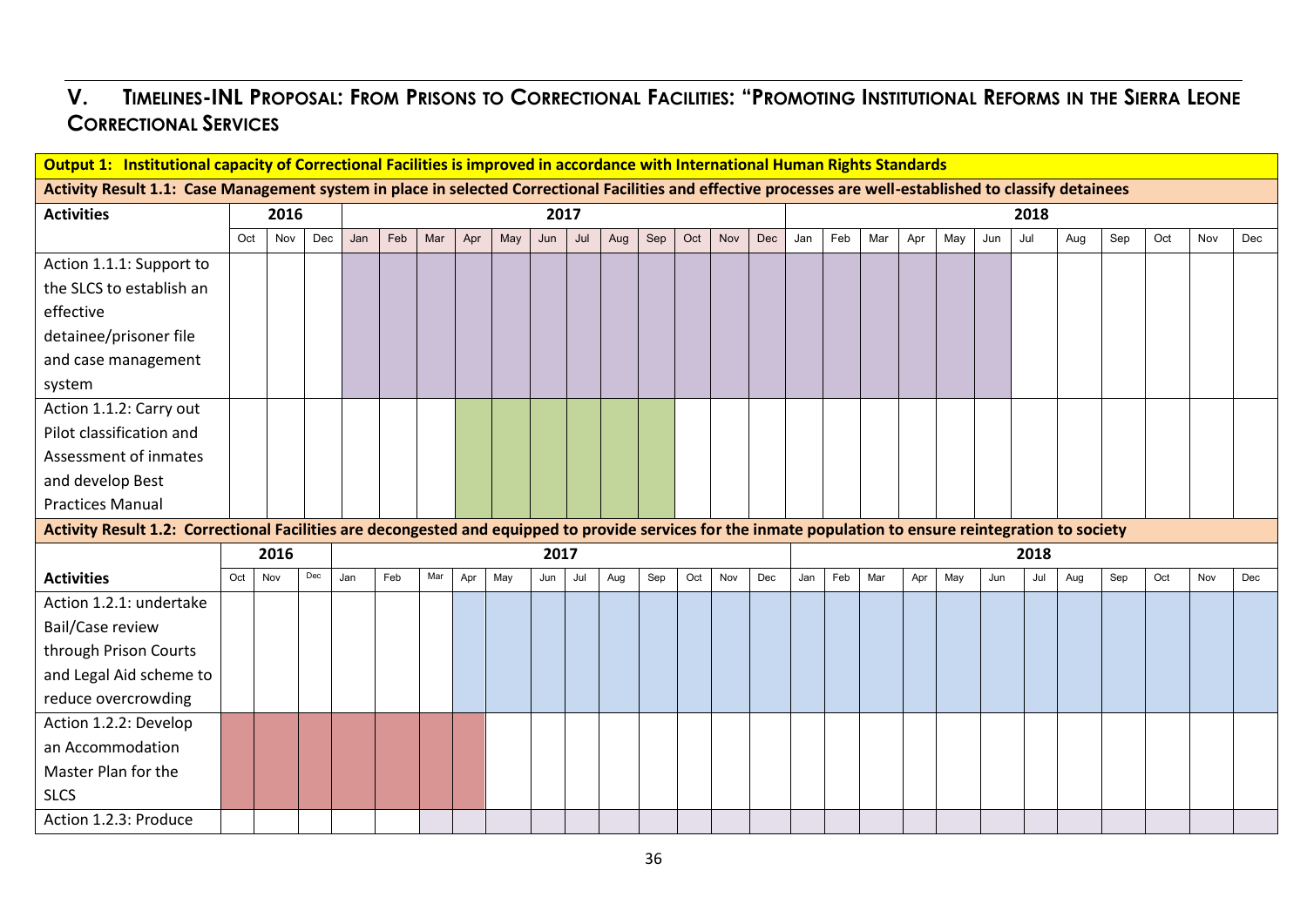| Industry Master Plan for                                                                                              |     |      |     |     |     |     |     |     |     |      |     |     |     |     |     |      |     |     |     |     |     |     |     |     |     |     |     |  |
|-----------------------------------------------------------------------------------------------------------------------|-----|------|-----|-----|-----|-----|-----|-----|-----|------|-----|-----|-----|-----|-----|------|-----|-----|-----|-----|-----|-----|-----|-----|-----|-----|-----|--|
| inmates and implement                                                                                                 |     |      |     |     |     |     |     |     |     |      |     |     |     |     |     |      |     |     |     |     |     |     |     |     |     |     |     |  |
| pilot phase including                                                                                                 |     |      |     |     |     |     |     |     |     |      |     |     |     |     |     |      |     |     |     |     |     |     |     |     |     |     |     |  |
| equipping workshops,                                                                                                  |     |      |     |     |     |     |     |     |     |      |     |     |     |     |     |      |     |     |     |     |     |     |     |     |     |     |     |  |
| certification of inmates,                                                                                             |     |      |     |     |     |     |     |     |     |      |     |     |     |     |     |      |     |     |     |     |     |     |     |     |     |     |     |  |
| setting up of Inmate                                                                                                  |     |      |     |     |     |     |     |     |     |      |     |     |     |     |     |      |     |     |     |     |     |     |     |     |     |     |     |  |
| <b>Earning Scheme</b>                                                                                                 |     |      |     |     |     |     |     |     |     |      |     |     |     |     |     |      |     |     |     |     |     |     |     |     |     |     |     |  |
| Output 2: Capacity of SLCS staff strengthened to ensure the welfare of inmates and the safety and security of society |     |      |     |     |     |     |     |     |     |      |     |     |     |     |     |      |     |     |     |     |     |     |     |     |     |     |     |  |
| Activity Result 2.1: Capacity of the SLCS staff to uphold human rights of inmates is improved                         |     |      |     |     |     |     |     |     |     |      |     |     |     |     |     |      |     |     |     |     |     |     |     |     |     |     |     |  |
|                                                                                                                       |     | 2016 |     |     |     |     |     |     |     | 2017 |     |     |     |     |     | 2018 |     |     |     |     |     |     |     |     |     |     |     |  |
| <b>Activities</b>                                                                                                     | Oct | Nov  | Dec | Jan | Feb | Mar | Apr | May | Jun | Jul  | Aug | Sep | Oct | Nov | Dec | Jan  | Feb | Mar | Apr | May | Jun | Jul | Aug | Sep | Oct | Nov | Dec |  |
| Action 2.1.1: Support                                                                                                 |     |      |     |     |     |     |     |     |     |      |     |     |     |     |     |      |     |     |     |     |     |     |     |     |     |     |     |  |
| the SLCS and partners                                                                                                 |     |      |     |     |     |     |     |     |     |      |     |     |     |     |     |      |     |     |     |     |     |     |     |     |     |     |     |  |
| to draft the new                                                                                                      |     |      |     |     |     |     |     |     |     |      |     |     |     |     |     |      |     |     |     |     |     |     |     |     |     |     |     |  |
| <b>Correctional Rules in</b>                                                                                          |     |      |     |     |     |     |     |     |     |      |     |     |     |     |     |      |     |     |     |     |     |     |     |     |     |     |     |  |
| compliance with                                                                                                       |     |      |     |     |     |     |     |     |     |      |     |     |     |     |     |      |     |     |     |     |     |     |     |     |     |     |     |  |
| international                                                                                                         |     |      |     |     |     |     |     |     |     |      |     |     |     |     |     |      |     |     |     |     |     |     |     |     |     |     |     |  |
| standards                                                                                                             |     |      |     |     |     |     |     |     |     |      |     |     |     |     |     |      |     |     |     |     |     |     |     |     |     |     |     |  |
| Action 2.1.2: Support                                                                                                 |     |      |     |     |     |     |     |     |     |      |     |     |     |     |     |      |     |     |     |     |     |     |     |     |     |     |     |  |
| SLCS to carry out                                                                                                     |     |      |     |     |     |     |     |     |     |      |     |     |     |     |     |      |     |     |     |     |     |     |     |     |     |     |     |  |
| human rights audit of                                                                                                 |     |      |     |     |     |     |     |     |     |      |     |     |     |     |     |      |     |     |     |     |     |     |     |     |     |     |     |  |
| facilities and develop                                                                                                |     |      |     |     |     |     |     |     |     |      |     |     |     |     |     |      |     |     |     |     |     |     |     |     |     |     |     |  |
| action plan for                                                                                                       |     |      |     |     |     |     |     |     |     |      |     |     |     |     |     |      |     |     |     |     |     |     |     |     |     |     |     |  |
| improvement                                                                                                           |     |      |     |     |     |     |     |     |     |      |     |     |     |     |     |      |     |     |     |     |     |     |     |     |     |     |     |  |
| Action 2.1.3. Improve                                                                                                 |     |      |     |     |     |     |     |     |     |      |     |     |     |     |     |      |     |     |     |     |     |     |     |     |     |     |     |  |
| the health and                                                                                                        |     |      |     |     |     |     |     |     |     |      |     |     |     |     |     |      |     |     |     |     |     |     |     |     |     |     |     |  |
| wellbeing of inmates                                                                                                  |     |      |     |     |     |     |     |     |     |      |     |     |     |     |     |      |     |     |     |     |     |     |     |     |     |     |     |  |
| through the                                                                                                           |     |      |     |     |     |     |     |     |     |      |     |     |     |     |     |      |     |     |     |     |     |     |     |     |     |     |     |  |
| refurbishment of                                                                                                      |     |      |     |     |     |     |     |     |     |      |     |     |     |     |     |      |     |     |     |     |     |     |     |     |     |     |     |  |
| health infrastructure                                                                                                 |     |      |     |     |     |     |     |     |     |      |     |     |     |     |     |      |     |     |     |     |     |     |     |     |     |     |     |  |
| and development of                                                                                                    |     |      |     |     |     |     |     |     |     |      |     |     |     |     |     |      |     |     |     |     |     |     |     |     |     |     |     |  |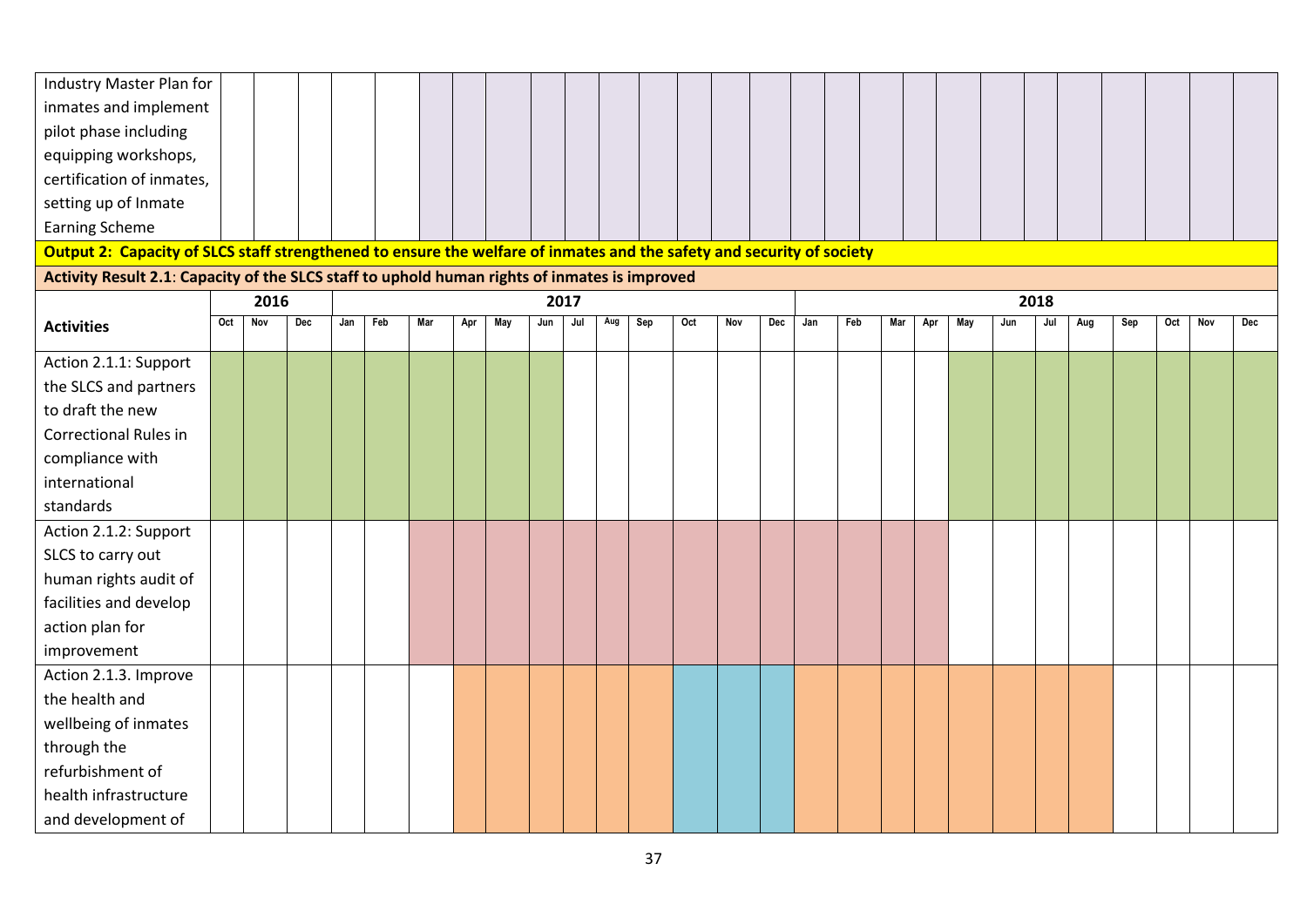| Briefing Note for the                                 |  |  |  |  |  |  |  |  |  |  |  |  |  |  |
|-------------------------------------------------------|--|--|--|--|--|--|--|--|--|--|--|--|--|--|
| Minister of Internal                                  |  |  |  |  |  |  |  |  |  |  |  |  |  |  |
| Affairs (MIA)                                         |  |  |  |  |  |  |  |  |  |  |  |  |  |  |
| Action 2.1.4: Provision                               |  |  |  |  |  |  |  |  |  |  |  |  |  |  |
| of healthcare                                         |  |  |  |  |  |  |  |  |  |  |  |  |  |  |
| equipment to prison                                   |  |  |  |  |  |  |  |  |  |  |  |  |  |  |
| clinics                                               |  |  |  |  |  |  |  |  |  |  |  |  |  |  |
| Action 2.1.5.: Provide                                |  |  |  |  |  |  |  |  |  |  |  |  |  |  |
| training to SLCS                                      |  |  |  |  |  |  |  |  |  |  |  |  |  |  |
| counsellors and social                                |  |  |  |  |  |  |  |  |  |  |  |  |  |  |
| workers to establish                                  |  |  |  |  |  |  |  |  |  |  |  |  |  |  |
| and implement                                         |  |  |  |  |  |  |  |  |  |  |  |  |  |  |
| treatment programs                                    |  |  |  |  |  |  |  |  |  |  |  |  |  |  |
| for the well-being and                                |  |  |  |  |  |  |  |  |  |  |  |  |  |  |
| rehabilitation of                                     |  |  |  |  |  |  |  |  |  |  |  |  |  |  |
| inmates                                               |  |  |  |  |  |  |  |  |  |  |  |  |  |  |
| <b>Output 3: Effective Project Management Ensured</b> |  |  |  |  |  |  |  |  |  |  |  |  |  |  |
| Project Man. +                                        |  |  |  |  |  |  |  |  |  |  |  |  |  |  |
| Administration                                        |  |  |  |  |  |  |  |  |  |  |  |  |  |  |
| <b>Reports</b>                                        |  |  |  |  |  |  |  |  |  |  |  |  |  |  |
| M&E                                                   |  |  |  |  |  |  |  |  |  |  |  |  |  |  |